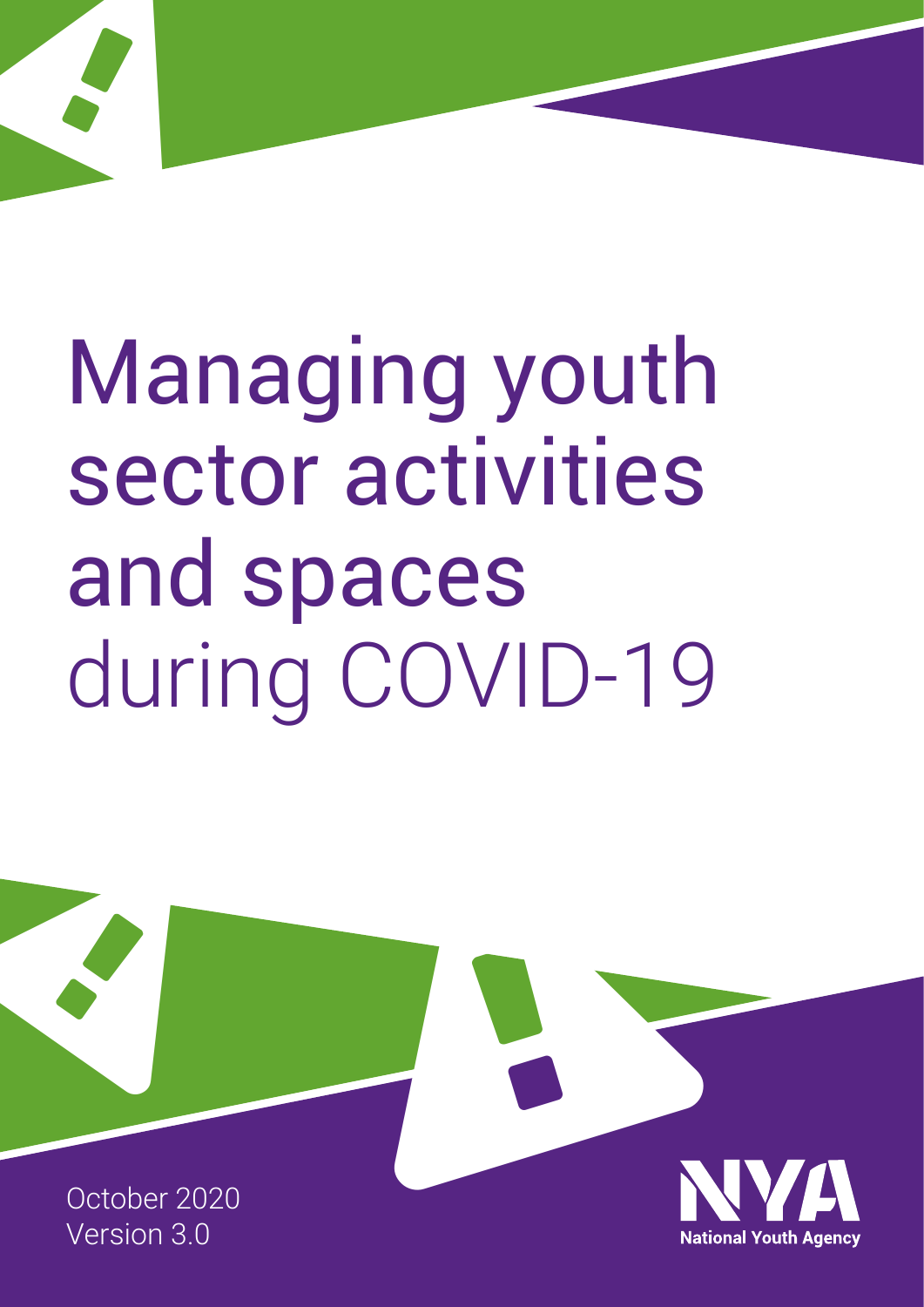### Forewords

When young people have a sense of belonging our communities are stronger. Youth sector activities provide somewhere to go, something to do and someone to talk to. They represent a rich and varied range of youth and community organisations, professional youth workers and volunteers. With young people at their heart, youth services are a vital lifeline to many vulnerable or disadvantaged young people in particular.

Most easily recognised in youth clubs, uniformed groups, residential centres, youth councils and community projects, youth sector activities include volunteering, social action, skills and enterprise, peer support groups and young people led campaigns. Activities take place in community buildings, are street-based, in parks, outward bound and online. All provide a safe space for young people to come together with friends, explore their identity, learn new skills and have fun.

The sector has faced significant challenges in response to COVID-19 pandemic. Much of the regular provision has stopped or adapted with reduced levels of activity, youth and community centres closed, residential trips cancelled. Therefore, NYA has published this guidance on youth sector activities to ensure the safety of young people, youth leaders and volunteers through COVID-19 and its aftermath. It complements a readiness framework alongside a set of planning tools and resources co-produced with youth sector partners to help inform decision-making in support of local activities. We are grateful for the insights and time given by others to help produce this guidance in support of such a vital and vibrant youth sector.

#### Leigh Middleton, Chief Executive National Youth Agency

Youth work can be transformational and youth sector activities provide an essential service for young people and communities. Thousands of youth workers and volunteers make a valuable difference to young people's lives - they build trusted relationships and create opportunities for them to thrive. Our youth services allow young people to develop the confidence to make decisions and act on issues that affect their lives, lives of others, their communities and civil society.

As we look to return to "normal", now more than ever we value the contributions of young people, as volunteers supporting others, and the hard work and dedication of the youth sector. Their combined efforts will be vital in helping us recover and adapt in the months to come.

#### Baroness Barran MBE Minister for Civil Society Department for Digital, Culture, Media and Sport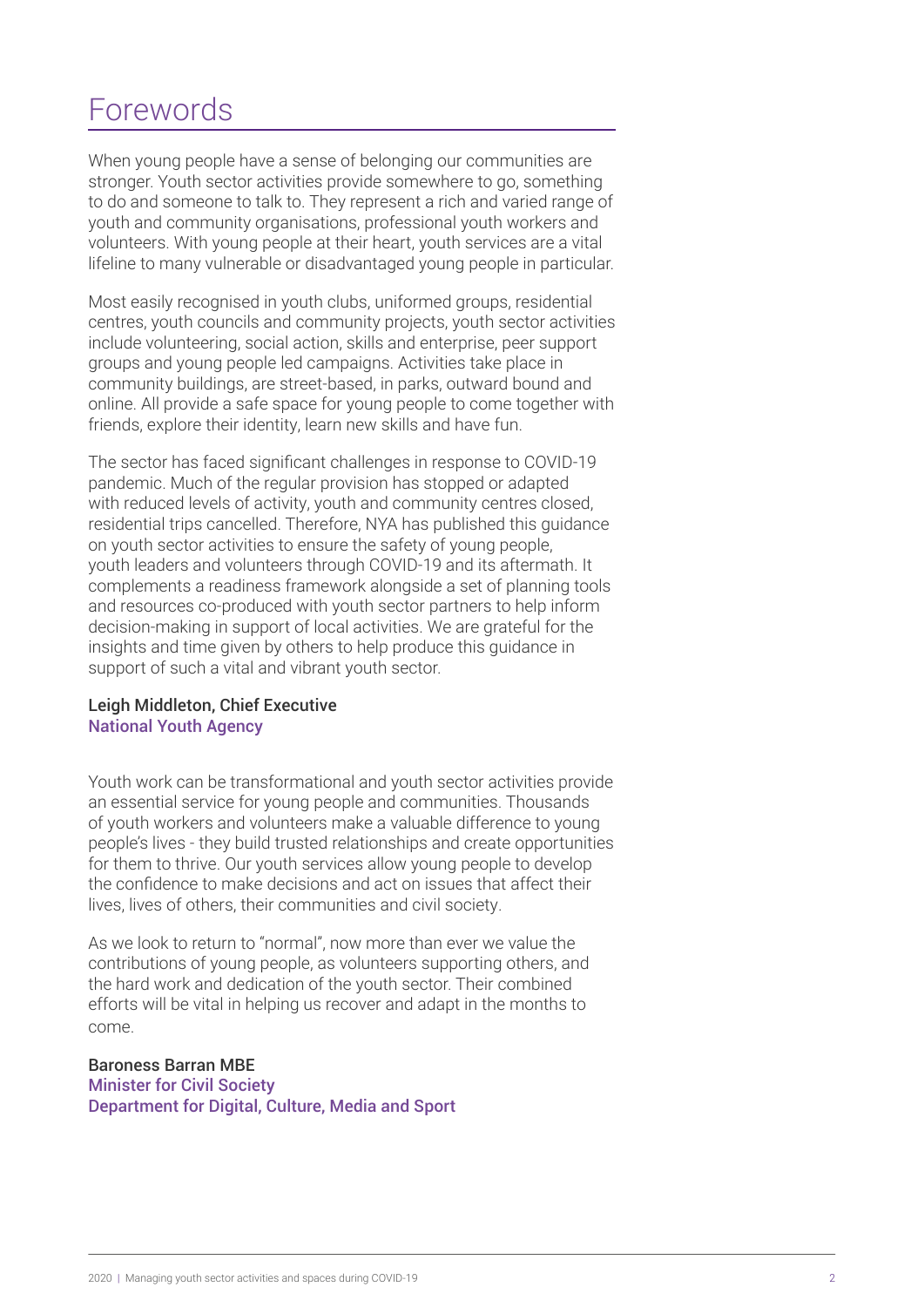

The NYA is the Professional, Statutory and Regulatory Body (PSRB) for youth work in England and as such is the national partner for the government, the Local Government Association and non-governmental bodies, and with relevant bodies in related professions (such as teaching, policing and social care).

The NYA sets the standards for youth sector organisations in recognition of practice, qualifications and the youth work curriculum and convenes the National Youth Advisory Body for policy advice and guidance. We have worked with an expert group of youth work practitioners, national youth organisations and young people to shape this document.





This document has been prepared in consultation with Public Health England (PHE), the Health and Safety Executive (HSE), and the Department for Digital, Culture, Media and Sport.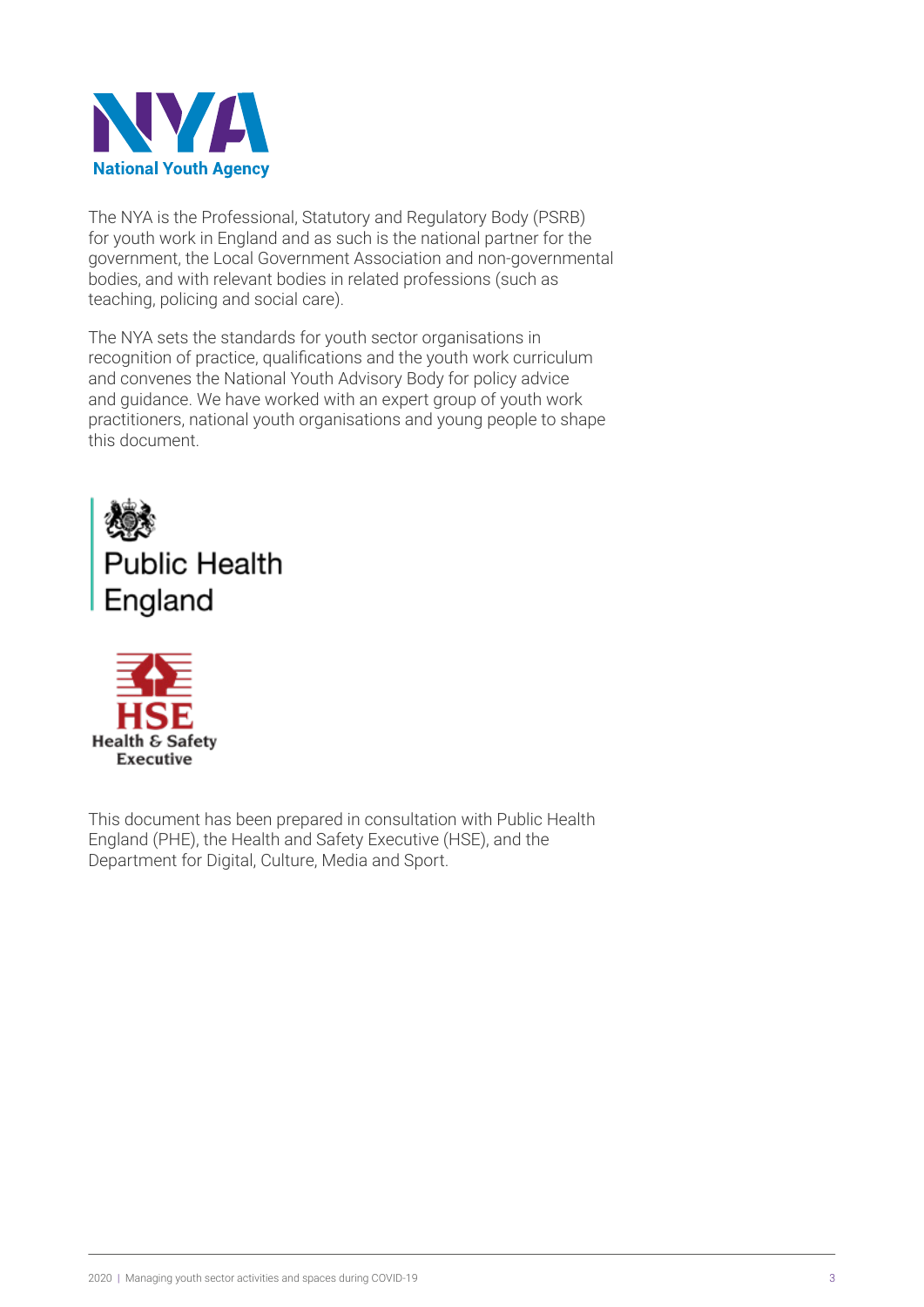### **Contents**

| 1.0                               | <b>Introduction</b>                            | 5  |
|-----------------------------------|------------------------------------------------|----|
| 2.0                               | How to use this guide                          | 6  |
| 3.0                               | <b>Limitations of this guide</b>               | 7  |
| 4.0                               | <b>National associations</b>                   | 8  |
| 5.0                               | <b>Equality</b>                                | 8  |
| 6.0                               | <b>Basics of COVID secure</b>                  | 9  |
| 7.0                               | <b>Youth sector readiness framework</b>        | 10 |
| 8.0                               | <b>Local lockdowns</b>                         | 13 |
| 9.0                               | <b>Social distancing</b>                       | 14 |
| 10.0                              | <b>Group sizes and bubbles</b>                 | 16 |
| 11.0                              | <b>COVID-19 secure venues</b>                  | 18 |
| 12.0                              | <b>Outdoor learning</b>                        | 19 |
| 13.0                              | <b>Travel</b>                                  | 20 |
| 14.0                              | <b>Understanding risk</b>                      | 22 |
| 15.0                              | <b>Managing risk</b>                           | 24 |
| 16.0                              | Sharing the results of your risk assessments   | 26 |
| 17.0                              | Protecting people who are at higher risk       | 27 |
| 18.0                              | <b>How to raise a concern</b>                  | 28 |
| 19.0                              | <b>Accidents, security and other incidents</b> | 29 |
| 20.0                              | <b>Managing people</b>                         | 30 |
| 21.0                              | <b>Cleaning</b>                                | 31 |
| 22.0                              | <b>Face coverings</b>                          | 32 |
| 23.0                              | <b>Personal protective equipment (PPE)</b>     | 34 |
| 24.0                              | <b>NHS test and trace service</b>              | 35 |
| 25.0                              | <b>NHS test and trace QR codes</b>             | 36 |
| 26.0                              | <b>Communications and training</b>             | 38 |
| 27.0                              | <b>Waste disposal</b>                          | 39 |
| Appendix 1. Definitions           |                                                |    |
| Appendix 2. Where to find support |                                                |    |
| Appendix 3. Legal statement       |                                                |    |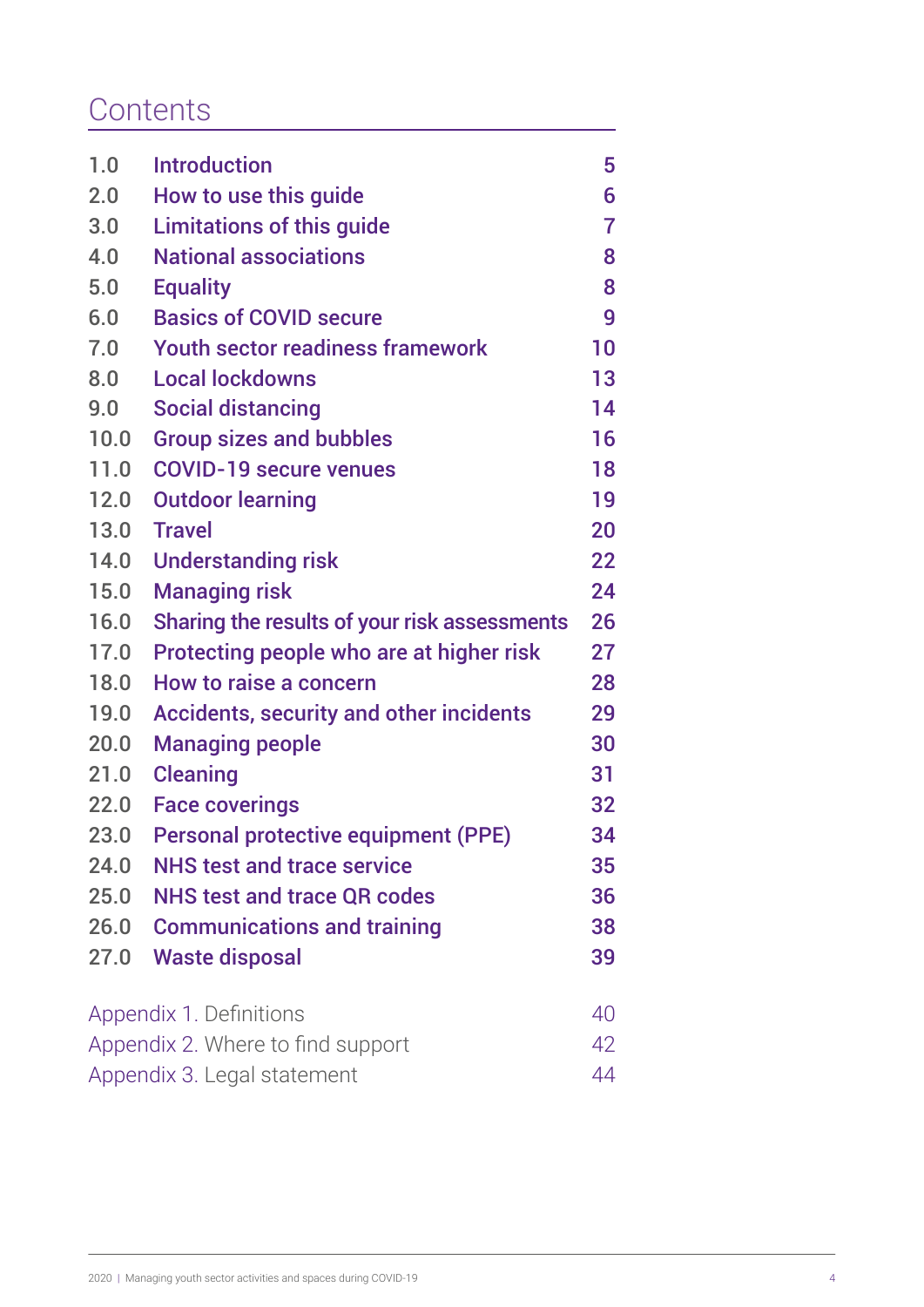# <span id="page-4-0"></span>1.0 Introduction

The youth sector is diverse and includes statutory, voluntary, uniformed and private organisations as funders, commissioners and providers of activities and spaces for young people. These organisations provide services and activities outside of but often complementary to other statutory services, such as schools, colleges and child and adolescent mental health services (CAMHS).

This guidance is only intended for use in England. There is current advice and guidance that should be adhered to for the formal, statutory services and national guidance from Public Health England (PHE) on social distancing, travel and other measures for COVID-19. This guidance is complementary and contextualised for youth sector organisations and is intended to support organisations as they prepare for the appropriate reopening of services.

The youth sector has specific and unique challenges and needs, and this guidance has been developed to support your practice.

Youth sector organisations typically work with young people aged 8 to 25 years, although other age groups are recognised. This guidance takes into consideration the safety and support needed for young people, staff and volunteers and wider public health considerations for youth services and activities.

There is a wide range of youth provision, normally defined as 'youth work', which includes open-access work through youth centres, community projects, volunteering and youth social action, alongside targeted services and specialist groups for vulnerable young people. Such activities are run by local groups, community organisations and local authorities or as part of national programmes. The types of activity include, for example, youth clubs, street-based youth work, peer-led youth groups, uniformed youth groups, youth councils, outdoor education and residential trips.

National associations for specific types of organisations (uniformed, etc.) and activities may have additional advice and guidance to safeguard young people and in related areas of sports, culture and the arts, which are included in or make use of facilities for youth activities.

This guidance is intended to support councils, local voluntary providers, leaders, volunteers and young people to remain safe when engaging in youth sector activities. This guidance must be used in conjunction with your existing safeguarding and welfare policies and procedures.

**It is important to recognise that this guidance only sets out the steps required to operate safely. If local providers/centres/units have any concerns about the health and safety, care towards young people/staff or reputational risk, then keeping provision closed is the responsible course of action recommended by the NYA.**



We expect that this document will be updated over time. This version is up-to-date as of **23 October 2020**. You can check for updates at [www.nya.org.uk](http://www.nya.org.uk) 

If you have any feedback for us, please email quidance@nya.org.uk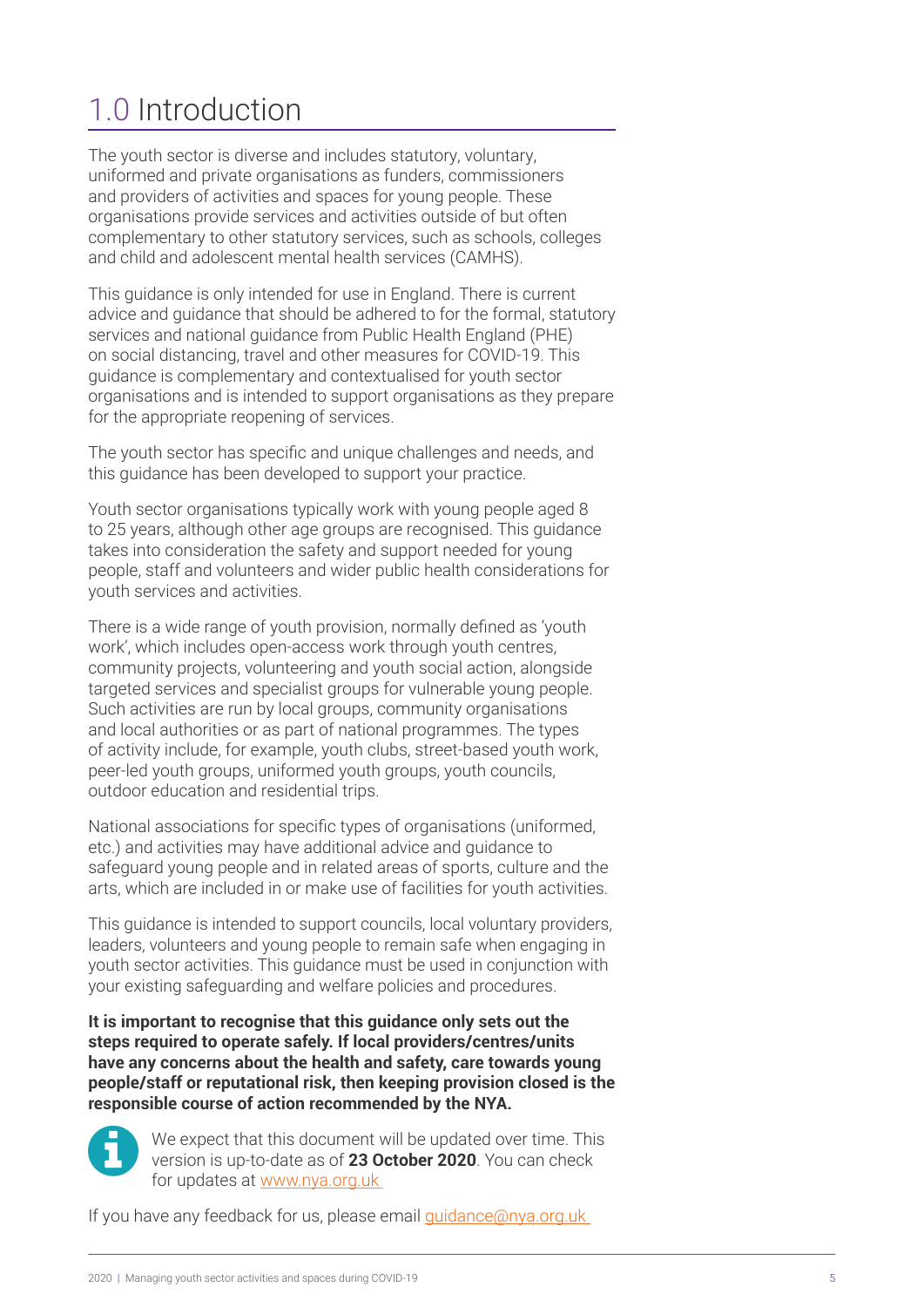# <span id="page-5-0"></span>2.0 How to use this guide

This document is intended to support the youth sector's response as lockdown rules change. It is recognised that the level of lockdown will vary over time and by location if local restrictions are applied. To support youth sector organisations when reacting to these changes a readiness framework and level is provided. Changes are published weekly on the [NYA's website](https://nya.org.uk) and provides guidance as to the nature and capacity of activity recommended at each level.

At all times, youth sector organisations must follow current Public Health England and Health and Safety Executive advice. Organisations should follow the current permitted activity guidance on the NYA website. Please note, there will be a deliberate delay between the government easing restrictions and the NYA updating our website. This is to allow organisations time to prepare, assess risks and safely manage any needed changes. Organisations should follow the latest statement on our website at all times.

Alongside adhering to the framework's guidance, all proposed activities and changes must be subject to a risk assessment, which should be enhanced when physical spaces/buildings /land are to be used.

All providers of youth provisions and services must complete a COVID-19 action plan (see details below). These plans are intended to ensure that you have considered all reasonable aspects of activities before opening provision at a local level.



More information to support your plans with check lists and templates can be found at<https://youthworksupport.co.uk>. The templates can be adapted to fit your context and are provided as best practice tools.



If you wish to learn of changes and amendments to our guidance and local lockdowns, we recommend joining the NYA Network. The network is free and gives all members access to the NYA's resources library and regular newsletters. Join here: <https://nya.org.uk/register/>

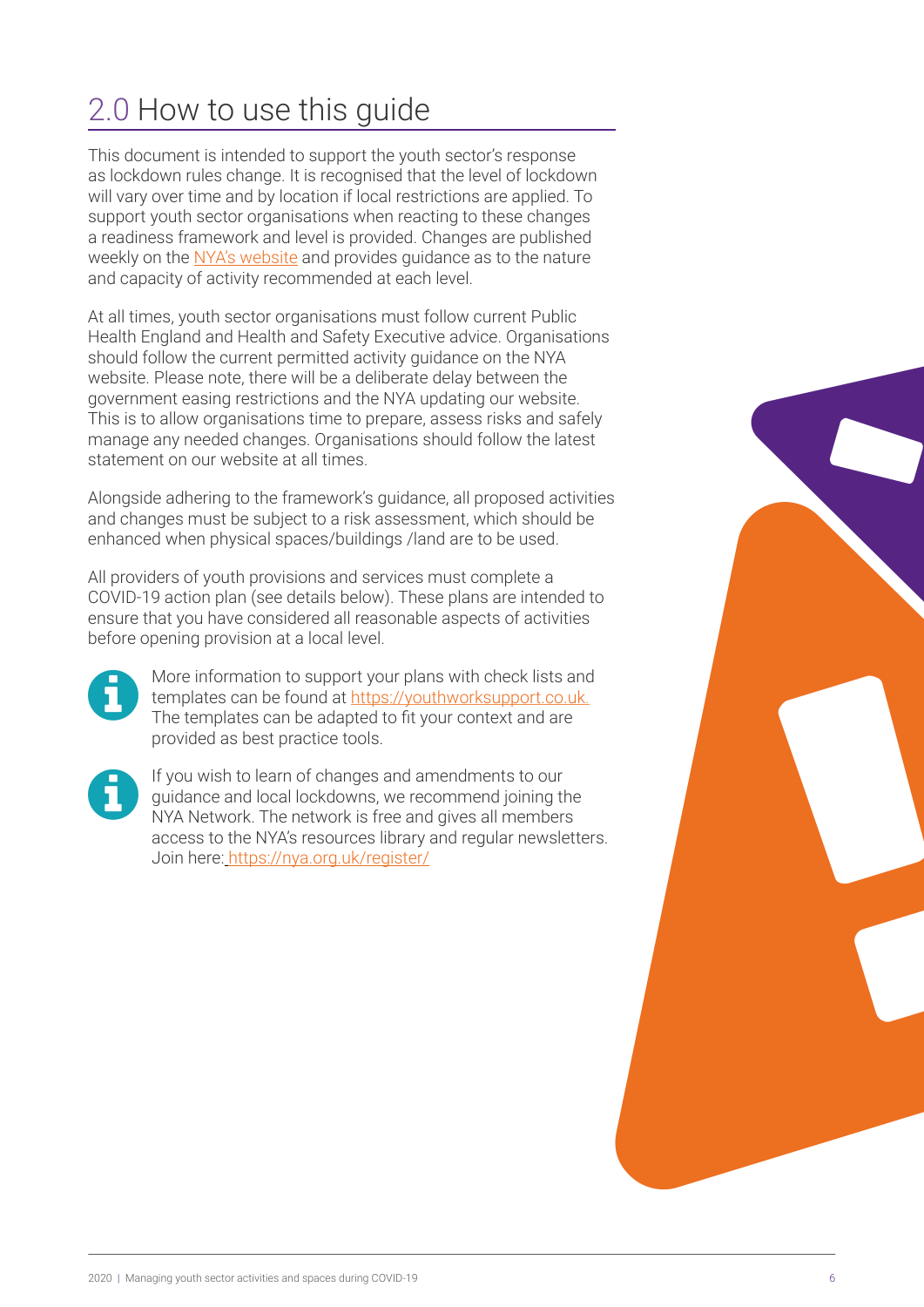# <span id="page-6-0"></span>3.0 Limitations of this guide

The youth sector is diverse and includes statutory and voluntary services, professionally qualified and volunteer youth workers/leaders and a wide range of approaches to the delivery of youth services and activities with young people. It is not possible for this guide to capture all nuanced types of practice; therefore, this document should be used as a guide to inform local decision making.

The Department for Education publishes separate guidance for out [of school settings.](https://www.gov.uk/government/publications/protective-measures-for-holiday-or-after-school-clubs-and-other-out-of-school-settings-for-children-during-the-coronavirus-covid-19-outbreak/protective-measures-for-out-of-school-settings-during-the-coronavirus-covid-19-outbreak) This guidance should be used if your provision is aligned to the school day (after school clubs etc) or for home tuition and other non-youth sector activities. The NYA guidance has been specifically designed to support the diverse youth sector and aims to align where practical with other sectors guidance.

Professional and risk-informed judgements must be used to design your local COVID-19 action plans. Employers, supervisors, volunteer leaders and trustees must be satisfied that any provision proposed is safe for all involved and ensure that its authorisation to continue is subject to continual review as behaviours, needs or national guidance changes.

The templates provided are intended to support this process and keep at its core the broad consideration of the local need, the risks of providing and not providing services, the places and spaces used for service delivery, the additional health and safety steps and the safeguarding for all activity, from online to group work.

The national regulations (the law) changes regularly and the NYA is required to amend the readiness level and advice according to these regulations. The NYA will always seek to allow the maximum safe level of youth sector activity at any given time. Local lockdowns or restrictions may also be required, and the NYA will advise on these requirements via our website.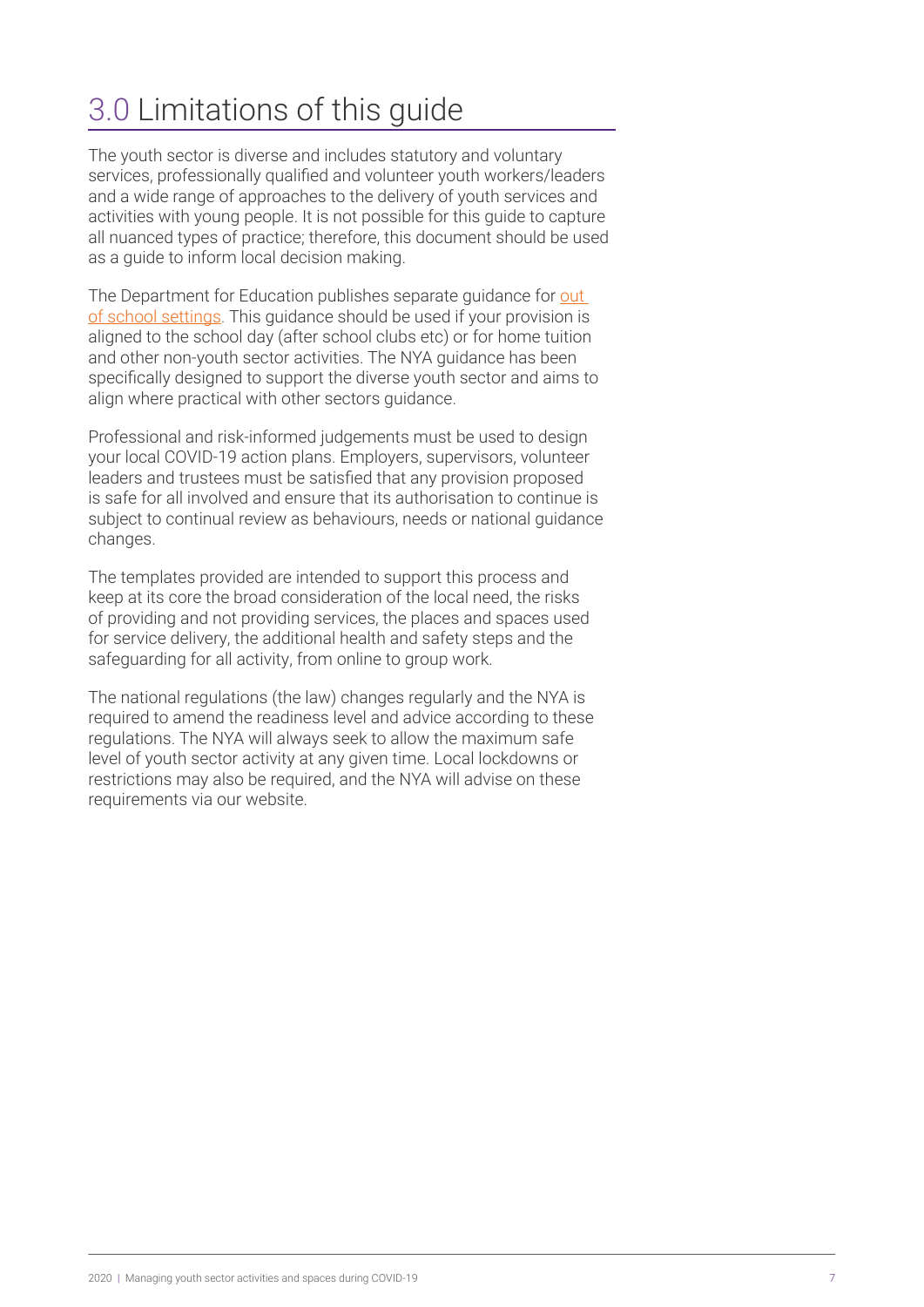### <span id="page-7-0"></span>4.0 National associations

If your group is affiliated with a national association (uniformed, etc.), you should check what additional guidance or requirements they have put in place to safeguard young people. They may have developed additional specific quidance for you to consider or actions required prior to commencing delivery.

National associations may ask you to follow their own additional measures they have deemed appropriate. The NYA fully supports the self-determination of national associations to add additional measures.

### 5.0 Equality

Equality is at the heart of the youth sector. We work to highlight and tackle the inequalities that exist in society and recognise that different groups and individuals experience discrimination and disadvantage that needs to be challenged. Therefore, it is important to ensure we create spaces, services and opportunities that enable everyone to engage equally.

This often requires adjustments to our working practices and approaches to ensure that everyone benefits fairly. Your organisation's equality and diversity policy should be considered at all times and especially when making decisions and judgements related to the impact on individuals and groups with protected characteristics.

When applying this guidance, organisations should be mindful of the particular needs of different groups of workers and individuals.

It is breaking the law to discriminate, directly or indirectly, against anyone because of a protected characteristic, such as age, sex, race or disability.

Employers and organisations (voluntary or otherwise) also have additional responsibilities towards disabled individuals and those who are new or expectant mothers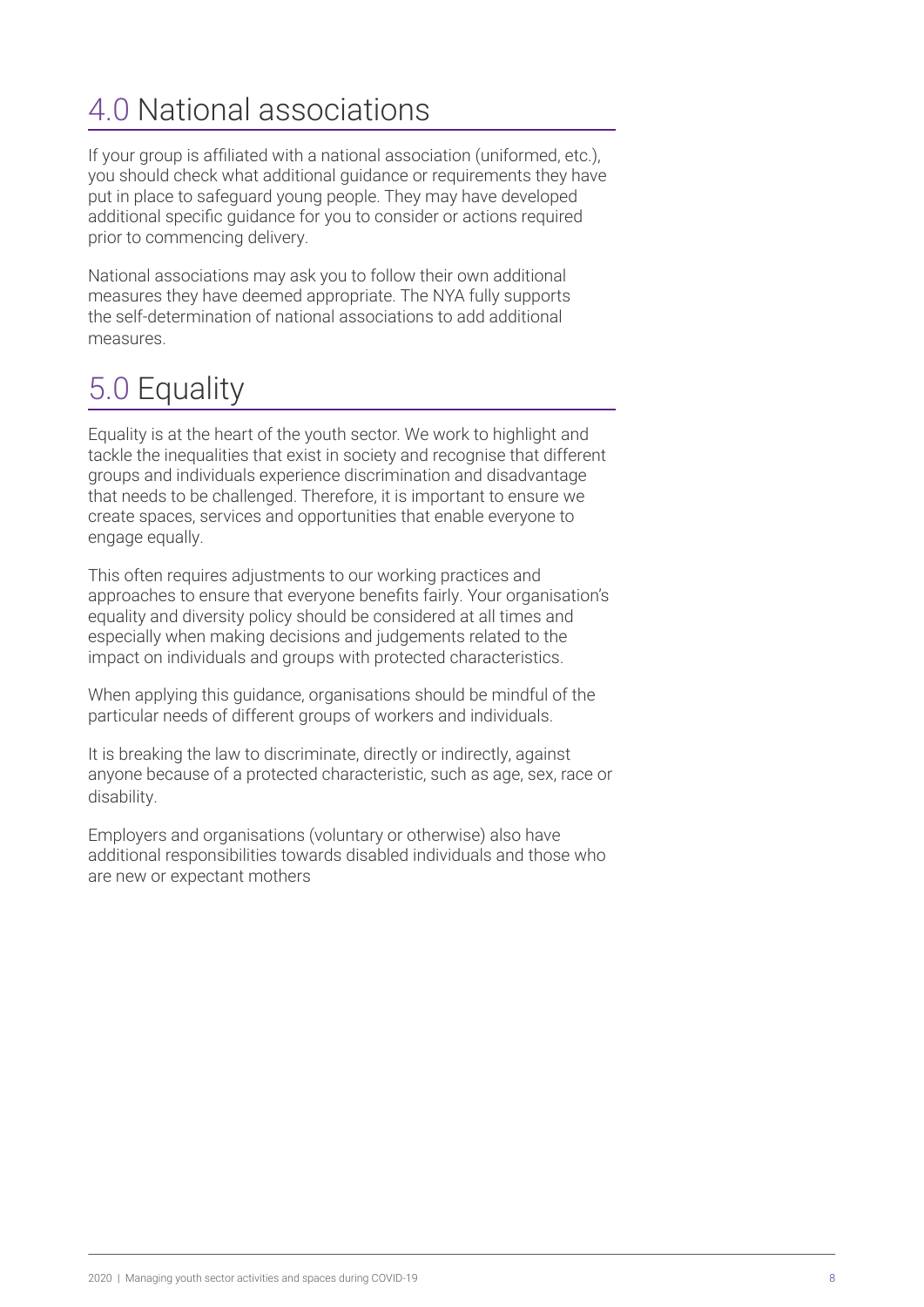### 6.0 The Basics of COVID Secure

This guidance document will help you ensure you are COVID Secure. There are the basics, but please ensure you read all of this document to understand the detail:



**Action plan in place**  (roles and responsibilities)



**Risk Assessment are up-to-date**



**Groups/Bubbles are manageable**  (age appropriate)



**Hygiene is robust – handwashing etc**



**Venue is clean and kept clean**



**Face coverings are worn when needed**



**Social distancing is in place**



**NHS Test and Trace information gathered**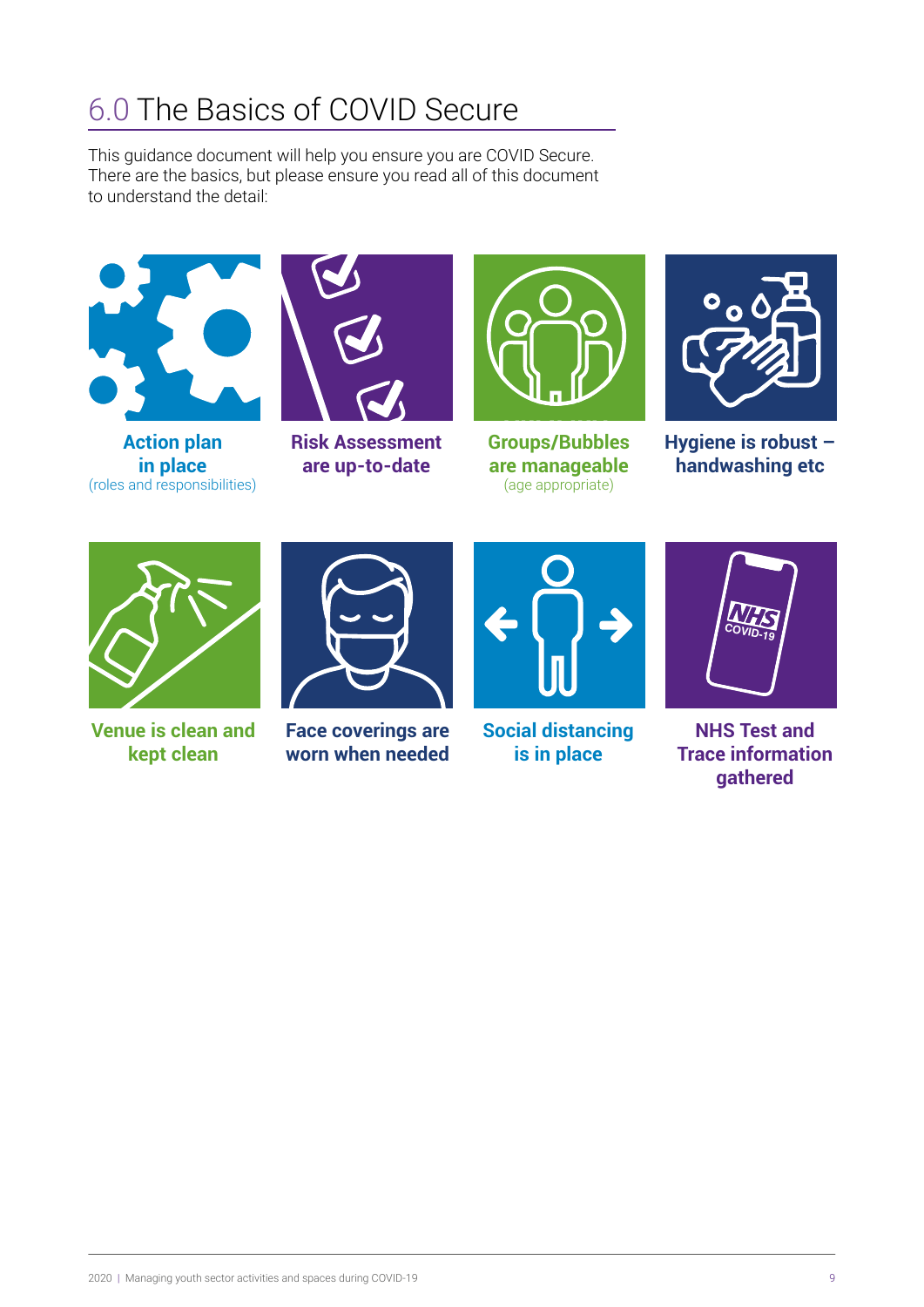# <span id="page-9-0"></span>7.0 Youth sector readiness framework

The readiness framework aligns with the NYA's published readiness level, which is updated on a weekly basis in line with government guidance and is available on the NYA's website.

The readiness level will change as and when government advice changes. For this reason, youth sector organisations and groups are advised to monitor the readiness level on a weekly basis and cross reference this level with the guidance provided on the permitted youth sector activity. **The NYA readiness framework only applies to England.**

If the readiness level falls, this will signal that more face-to-face youth sector activity will be recommended. If the readiness level increases (due to increased levels of the virus), youth sector activity will be recommended to reduce in line with the framework and changes to the law. Existing online or digital youth sector provision can continue to take place at any level of the readiness system.

You can check the current readiness level here: <https://nya.org.uk>

The objective of the NYA's readiness level is to enable as much youth sector activity as possible to take place at each level as and when it is safe to do so and to allow youth sector leaders to make plans in accordance with the status of COVID-19 in the community.

Since **23 October 2020** the readiness framework has been updated. We recommend paying close attention to the changes.

On the 14 October the government implemented new local COVID Tiers. These tiers may vary by area and can go up or down with the prevalence of the virus locally. The NYA working with the DCMS has determined that all three tiers map to our readiness framework at Amber, although additional local restrictions may apply at Tier 3 (Very High Alert. More information on the COVID Tiers can be found of gov.uk [here.](https://www.gov.uk/guidance/local-covid-alert-levels-what-you-need-to-know)

Organisations can check their local COVID Tier level by clicking [here.](https://www.gov.uk/find-coronavirus-local-restrictions)

Organisations must make their own judgements and undertake comprehensive risk assessments to decide if it is possible to comply with the guidance provided in this document. These judgements should not be informal or lightly taken decisions, rather they should be within your organisation's health and safety framework/policy and show due consideration to national guidance and insurance regulations.

Key parts of these measures are underpinned by law, which sets out clearly what you must and must not do  $-$  every person in the country must continue to comply with this. The relevant authorities, including the police, have the powers to enforce the law  $-$  including through fines and dispersing gatherings.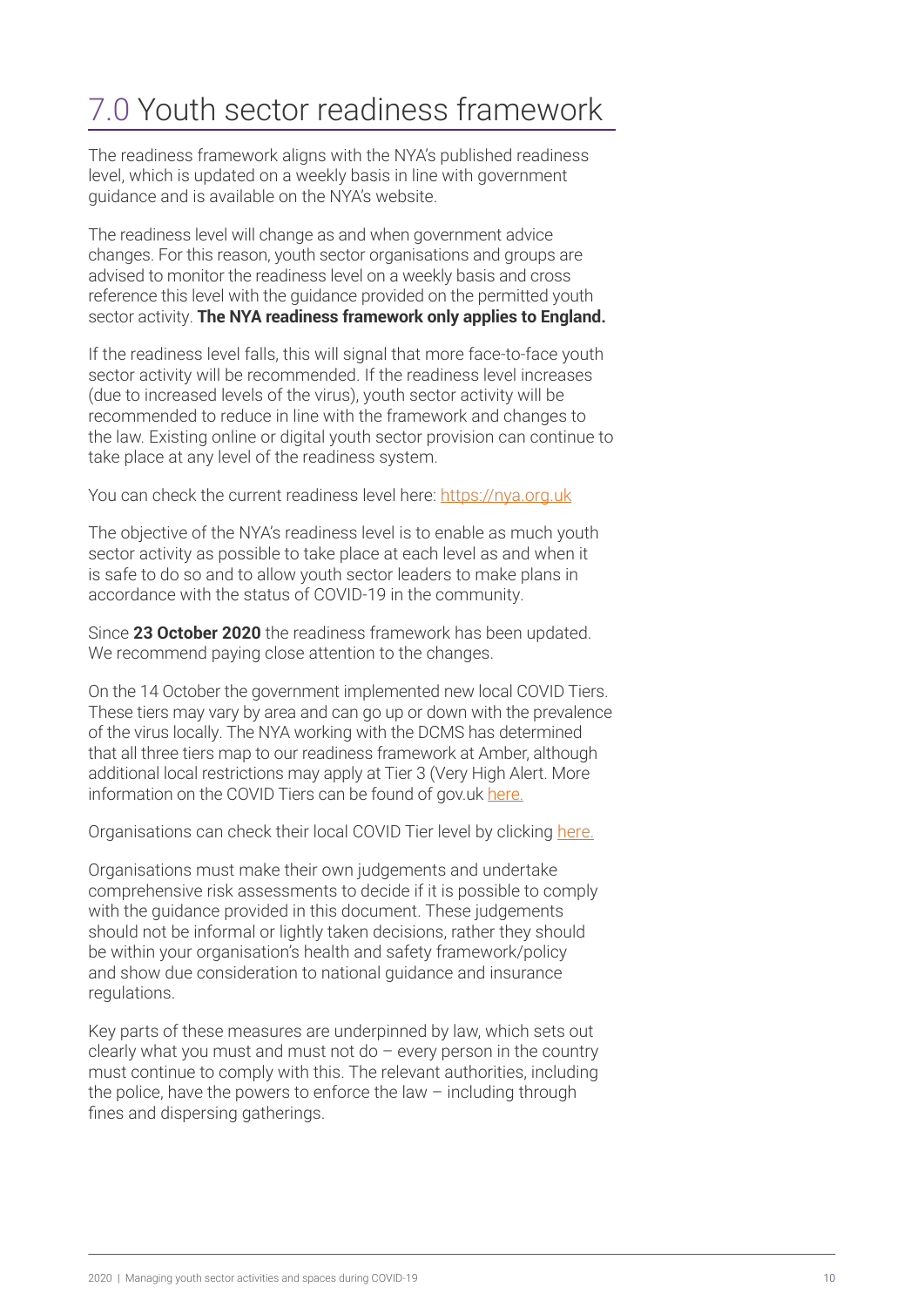### The following must be in place:

- Assessment that the risk to workers, young people and the community can be safely managed
- Ability to meet core government guidance
- Effective safeguarding arrangements
- All children and young people should be safeguarded
- Enhanced cleaning arrangements are in place
- Ability to comply with social distancing requirements and limits on gathering sizes which is underpinned by UK law
- Ability to ensure hygiene levels are maintained, including for frequent hand washing/cleansing with alcohol gel
- The risk to workers, young people and the community being safely managed
- Whether the most vulnerable in society can be effectively safeguarded

#### **If you feel your local situation cannot be managed in a safe way, you should not re-open until you have put sufficient measures in place. This is essential for avoiding unnecessary risks to your staff, young people and the community.**

The framework provided explains the types of activities that are expected to be allowed at each level as the national restrictions are eased or tightened. These exist to support providers of youth sector activities to prepare for the next level up or down. It takes time to develop action plans, risk assessments, staff training and prepare venues so the framework is provided as a guide to what you can prepare for next.

The NYA strictly follows the regulations set out by the Government and Public Health England. If the size of groups allowed to meet in a socially distanced manner indoors or outdoors changes, so will the advice from the NYA.

You should follow the week's readiness level and the permitted activity advice provided on the NYA website. This will show the current alert level and the exact permitted activity within the law.

Prior to changing your activities in line with the alert level, you must review, amend and update your action plan and risk assessments. These should be approved in line with your national association's policy on implementing the readiness framework, where this is applicable. NYA will seek to provide national associations with advanced notice of planned changes to the readiness level.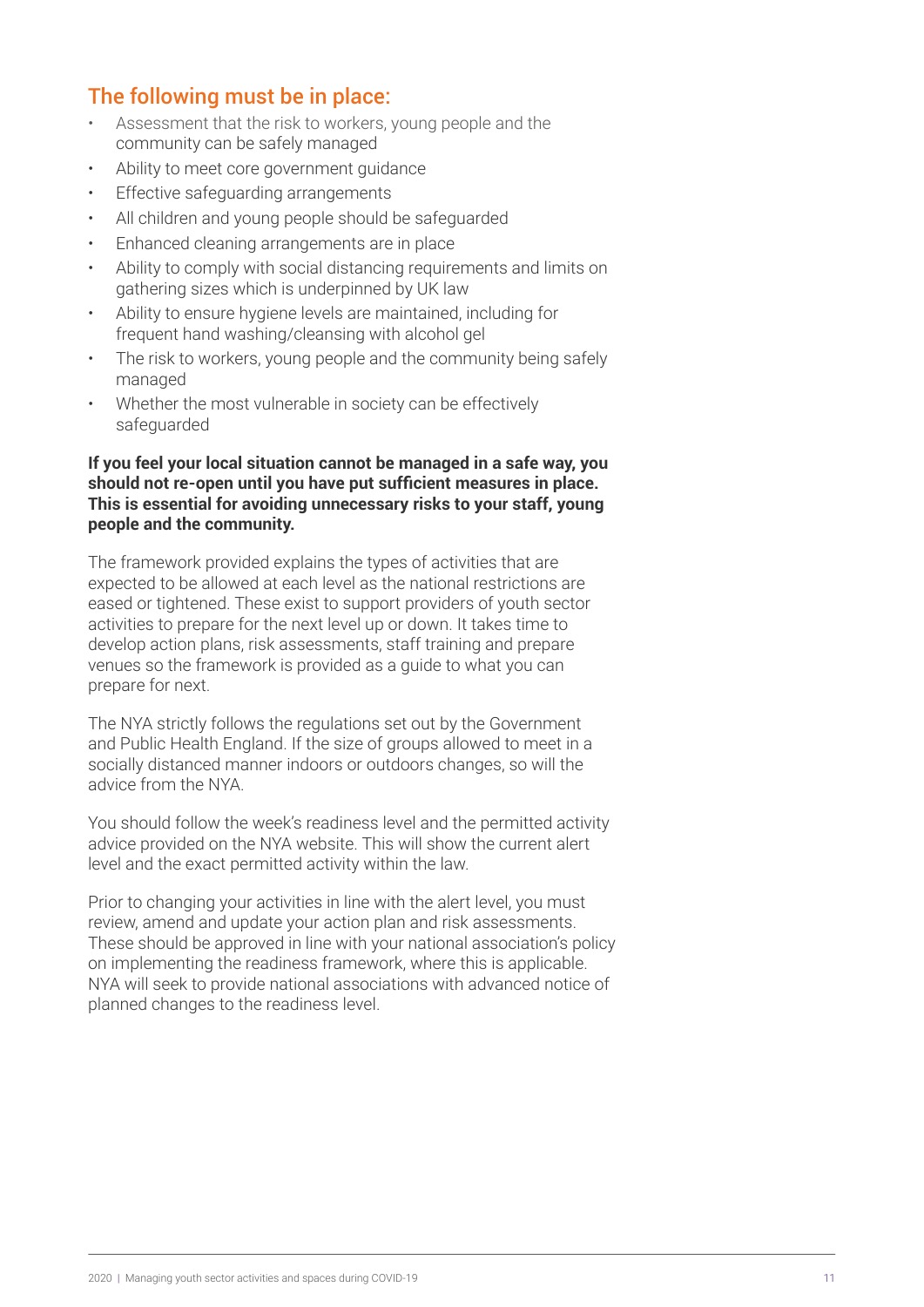| <b>Readiness</b><br><b>Level</b> | <b>Permitted Activity Expected</b>                                                                                                                                                                                                                                                                                            | <b>COVID</b><br><b>Local Tier</b> |
|----------------------------------|-------------------------------------------------------------------------------------------------------------------------------------------------------------------------------------------------------------------------------------------------------------------------------------------------------------------------------|-----------------------------------|
| <b>RED</b>                       | • Online and digital youth services<br>• Detached/outdoor local youth services<br>• 1-2-1 sessions with high-need young people<br>(indoors)<br>• Small group work sessions indoors with high<br>need young people. (consistent with social<br>distancing guidelines)                                                          |                                   |
|                                  | • Online and digital youth services<br>• Detached/outdoor local youth services                                                                                                                                                                                                                                                | <b>Very High</b>                  |
| <b>AMBER</b>                     | (consistent with social distancing guidelines)                                                                                                                                                                                                                                                                                | <b>High</b>                       |
|                                  | • 1-2-1 sessions with young people<br>• Group sessions delivered indoors                                                                                                                                                                                                                                                      | <b>Medium</b>                     |
| <b>YELLOW</b>                    | • Online and digital youth services<br>• Detached/outdoor local youth services<br>(consistent with social distancing quidelines)<br>• 1-2-1 sessions with young people<br>· Group sessions delivered indoors<br>(consistent with social distancing guidelines)<br>• Camping and overnight residentials**<br>(see section 8.0) |                                   |
| <b>GREEN</b>                     | • All services open as per normal yearly opera-<br>tions<br>• Overnight trips and visits<br>. International travel allowed within Foreign and<br>Commonwealth Office advice                                                                                                                                                   |                                   |

\*Group sizes will be clarified if the red level is required.

\*\*The Government continues to advise against domestic (UK) overnight and overseas visits for children and young people. The Government is continuing to keep this under review, but for the time being providers should not offer overnight or residential trips. Camping is expected to be the first new activity to be allowed. Other residential experiences are likely to follow at a later stage. The NYA website will confirm the nature of overnight activity allowed and should be checked weekly for changes.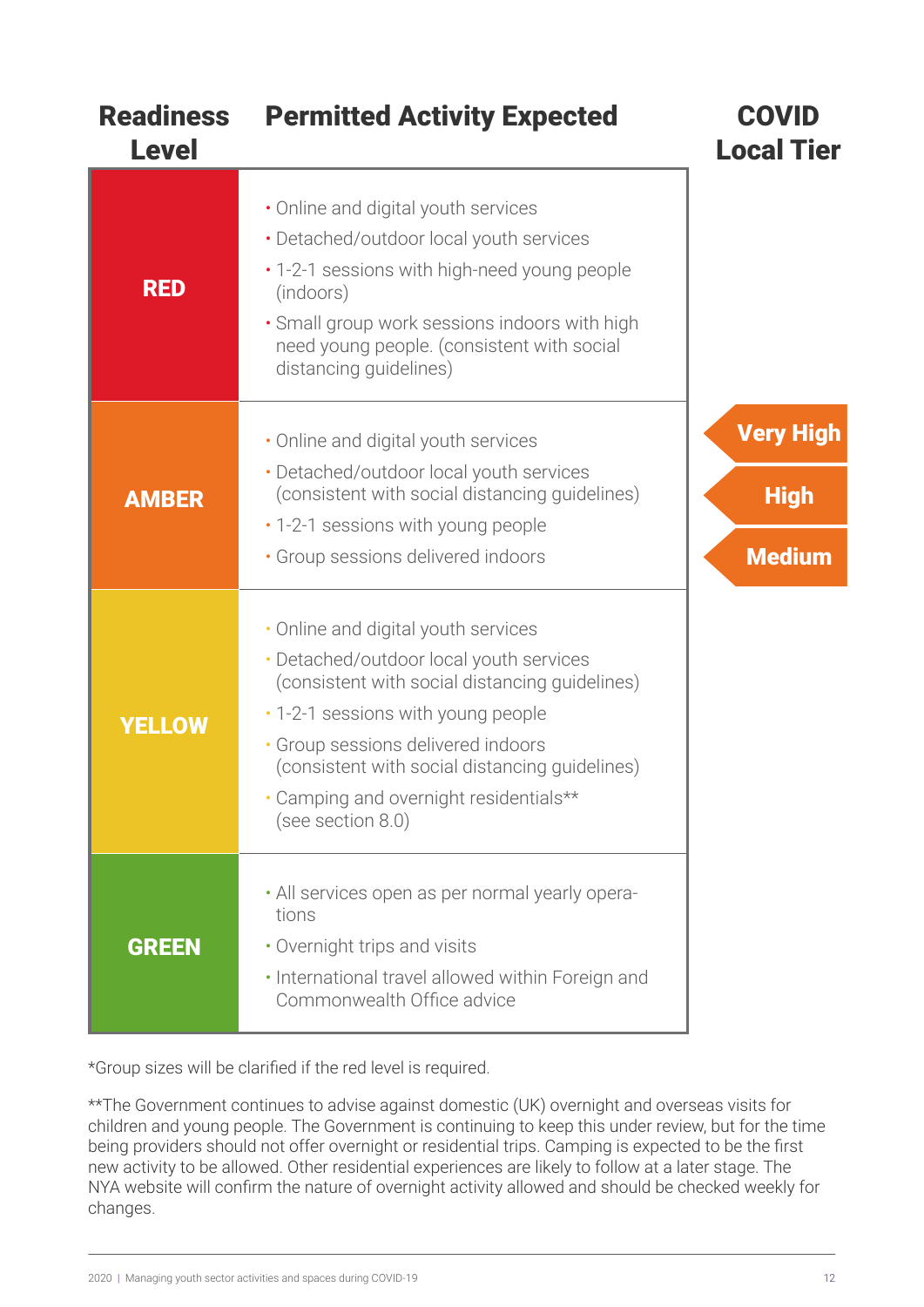### <span id="page-12-0"></span>8.0 Local Lockdowns

While this guidance applies to England, you should always consider whether there are local restrictions in place in your area – these can be checked [here.](https://www.gov.uk/find-coronavirus-local-restrictions) If you live or work in an area that is experiencing a local COVID-19 outbreak and where local restrictions have been imposed, different guidance and legislation will apply.

It is possible that different parts of the country will be subject to different readiness levels based on the 'R' number in your area. The NYA works with the DCMS, Cabinet Office, Public Health England and the Joint Bio-Security Centre to inform readiness levels for each area. Our goal is to allow as much activity as possible when safe.

Local lockdowns can be fast moving situations and the NYA will always do its best to provide accurate and timely information. Local and national decision making processes can take time to navigate and the NYA commits to allowing as much youth sector activity as possible. There may be additional local restrictions guidance provided by your local authority and its worth consulting the council's website for more details.

#### Lockdown Q&A:

#### **Q1. What to do if a lockdown or restrictions are announced for your area?**

**A.** Monitor the NYA's website for updates. This can take several days of negotiation with the relevant government departments. The NYA will also put out a public notice via our social media channels (please following now) and to NYA Network members. The NYA Network is free to join and can be registered for here: https://nya.org.uk/register/

If your area is asked to move to a different readiness level, you must immediately take steps to implement changes to ensure you comply with the NYA readiness framework at all times.

#### **Q2. Our Local Authority has provided us with conflicting advice to the NYA, what should we do?**

**A.** Engage with your local council's Public Health team. You may explain that you are planning to follow the NYA's national guidance to which central government has contributed. Your local council will have far more information to inform local decision making. Ultimately, if they ask you to take a difference course of action to the national guidance, we would recommend you follow your local councils request.

#### **Q3. Will bubble sizes change due to local restrictions?**

**A.** It is possible that each local area may have a different set of requirements based on the local response to COVID19. This may include reduced service levels, requirements for advanced hygiene and smaller bubble sizes to name a few. Follow your local requirements.

NB: Our local restrictions page is not active if no additional requirements are needed.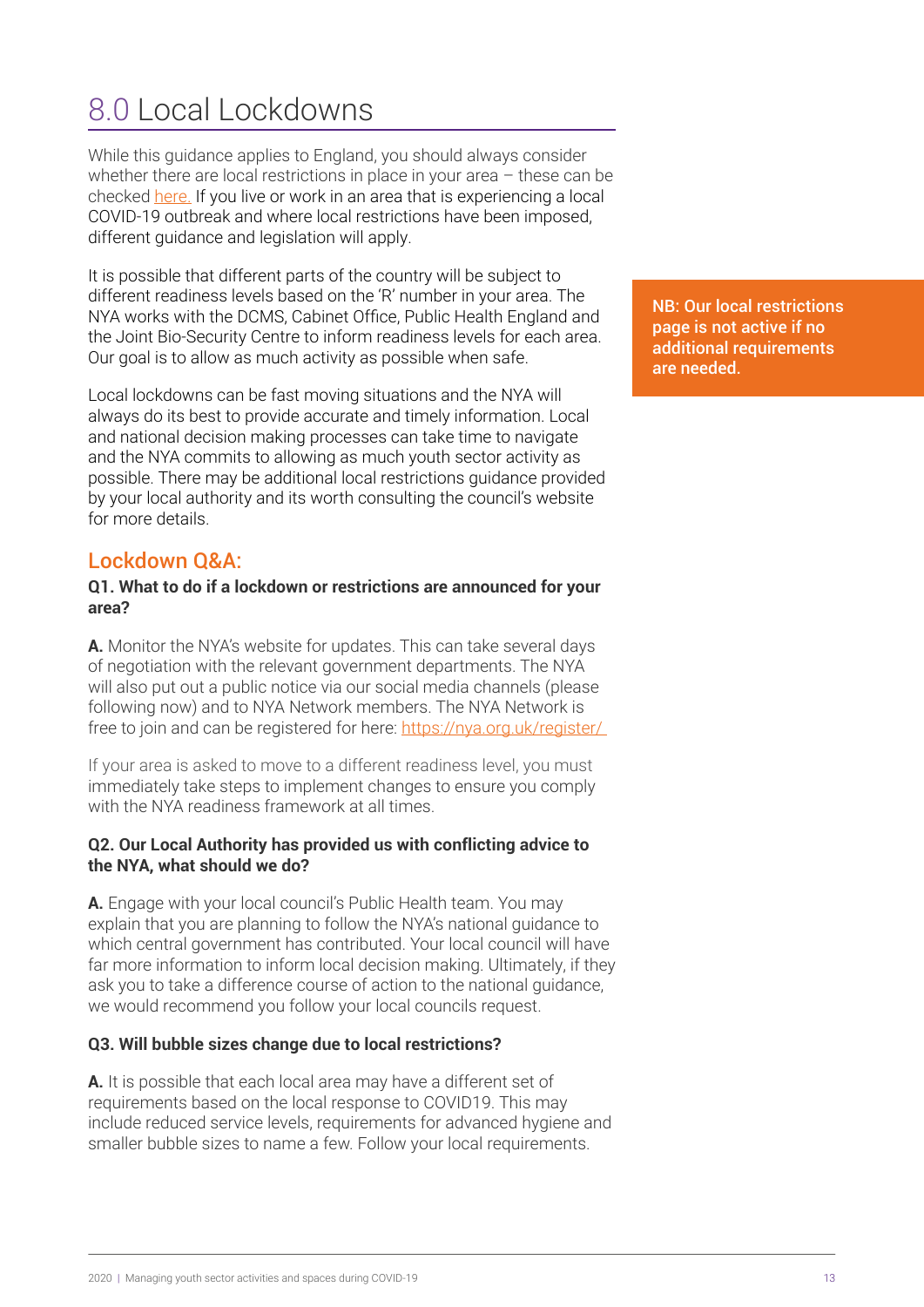# 9.0 Social distancing

It is essential to maintain social distancing wherever possible, including when arriving at and departing from a location, while delivering and when travelling between locations. The NYA's goal is to allow as much youth sector activity to take place as possible, if safe.

Social distancing becomes significantly more challenging the younger or more high need of young people. The sector needs to take all reasonable action and mitigation where possible but should have the confidence to provide services to young people during COVID19. For example, if delivering to under 8yrs or to young people with SEND, then their personal capacity to follow the rules rigidly may be imperfect – this does not need to stop provision.

Government guidance on social distancing for young people can be found [here.](https://www.gov.uk/government/publications/coronavirus-covid-19-meeting-with-others-safely-social-distancing/coronavirus-covid-19-meeting-with-others-safely-social-distancing?priority-taxon=774cee22-d896-44c1-a611-e3109cce8eae)

### Things to consider

- You must maintain social distancing wherever possible.
- Where the social distancing guidelines cannot be followed in full in relation to a particular activity, organisations should consider whether that activity needs to continue for the provision to operate, and if so, take all the mitigating actions possible to reduce the risk of transmission between staff, young people and the community.
- Maintaining social distancing reduces risk, but there will be some situations where it may not be possible to fully distance, or where some contact is required to enable your programme to function and achieve its objectives. This is likely to occur between younger children or those with SEND who will find consistent distancing more challenging (whether indoors, or outside). This is acceptable for short periods for these groups of young people and provided limits on group sizes are followed.

### Mitigating actions include:

- Further increasing the frequency of hand washing and surface cleaning.
- If you can deliver your activities outdoors do.
- Keeping the activity time involved as short as possible and in small groups in consistent bubbles.
- Where possible using activities where maintaining social distancing is simpler.
- Avoid any activities which risk sustained close contact or 'huddles' of young people.
- Using screens as barriers to separate people from each other.
- Using back-to-back or side-to-side working (rather than face-toface) whenever possible.
- Reducing the number of people each person has contact with by using 'fixed teams or partnering' (so each person works with only a few others).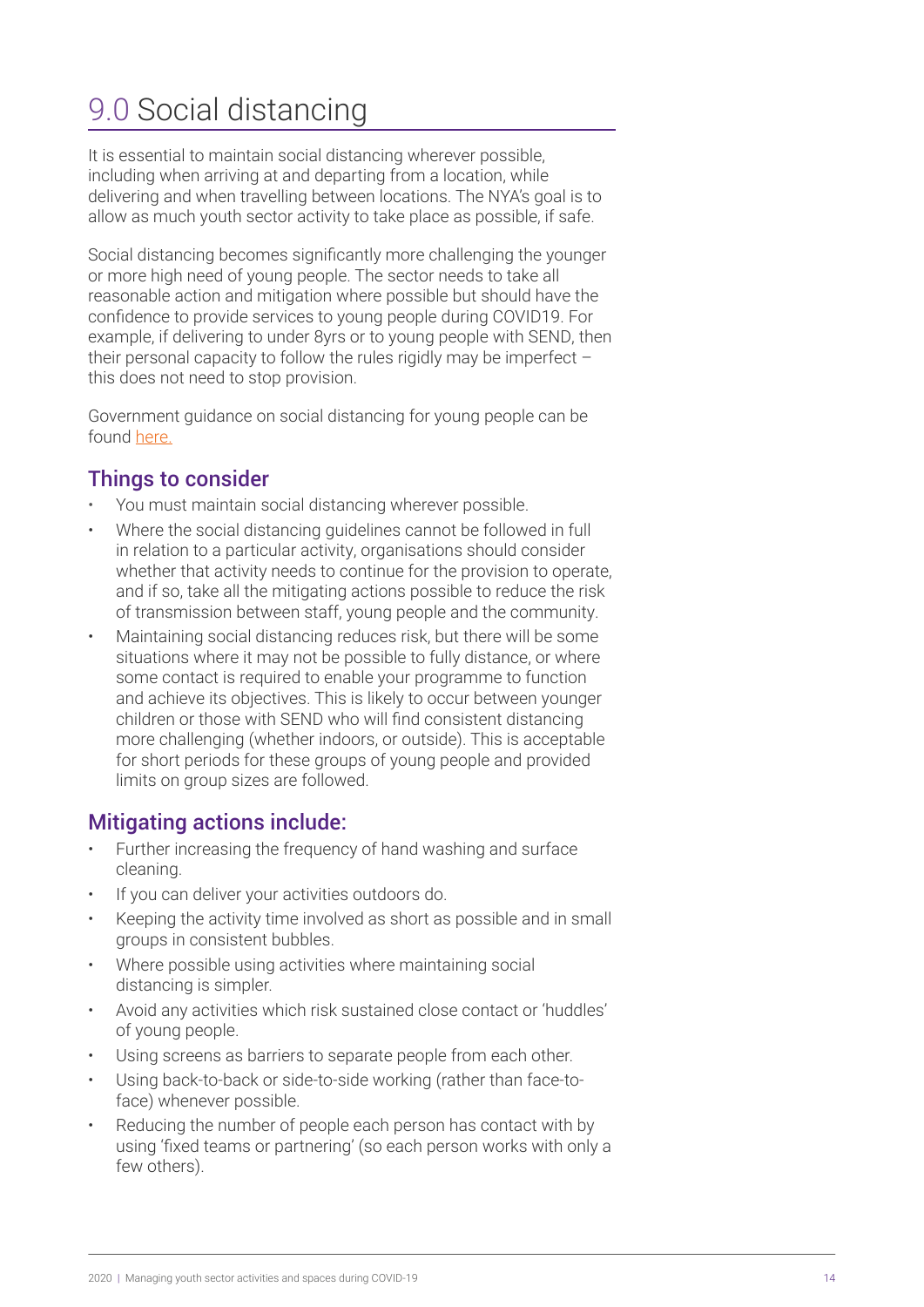- Some service users may have difficulty or challenges with the need to socially distance (for example, service users with SEND or behaviour needs). Additional support may be needed to appropriately support individuals to socially distance. Alternative provisions may need to be made to support individuals where the risks associated with their needs/ behaviours cannot be controlled effectively.
- Social distancing applies to all parts of an organisation, including pinch points such as entrances and exits, break rooms, café spaces and similar settings. These are often the most challenging areas to maintain social distancing.
- Staggered arrival and departure times for workers/volunteers and young people should be in place to reduce crowding in and out of the locations, while also considering the impact on those with protected characteristics.
- Travel to and from your venue/activities should be considered. Can staff, volunteers and young people travel safely and within current social distancing guidance? If not, you should consider any steps that can be taken to mitigate these risks (e.g. online virtual delivery). Face coverings should be worn at all times during transportation.
- Office spaces should be reviewed to ensure current social distancing guidelines are met.
- Reducing maximum occupancy for lifts, providing hand sanitiser for the operation of lifts and encouraging use of stairs wherever possible.
- Making sure that people with disabilities are able to access lifts.
- Regulating use of high traffic areas or pinch points including corridors, lifts, turnstiles and walkways to maintain social distancing.
- It may be necessary to reduce the occupancy levels of your premises to enhance social distancing for staff and volunteers; and organisations should enable people to work from home wherever possible.
- Signage should be displayed in public areas to help people maintain social distancing and handwashing/hygiene.
- Reconfiguring seating and tables to optimise spacing and reduce face-to-face interactions.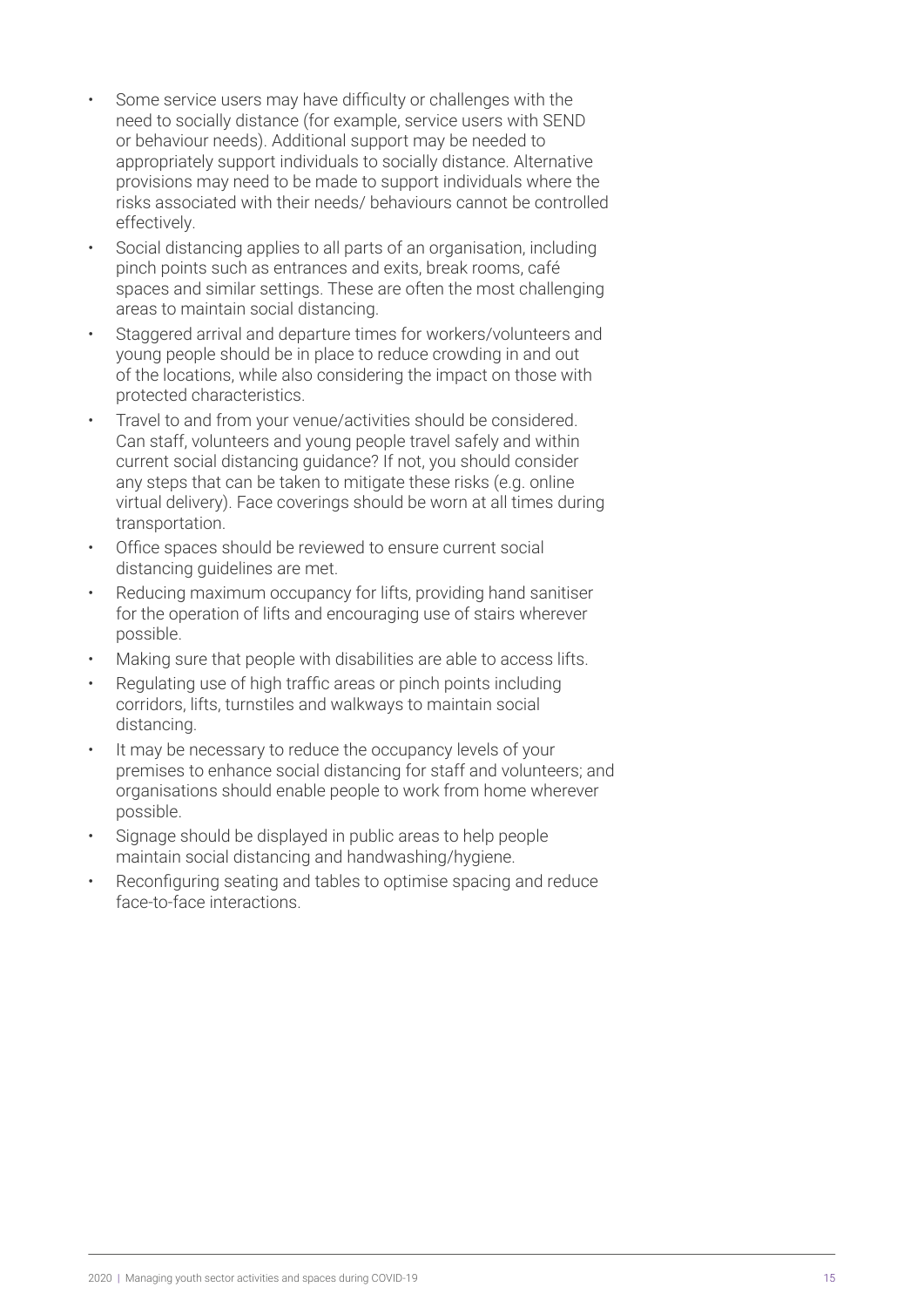# <span id="page-15-0"></span>10.0 Group sizes and bubbles

Following completion of an action plan and risk assessment individuals may gather indoors or outdoors, provided there are no more than 15 young people per group + leader/workers. Where possible, the groups should be smaller.

#### **NB: If a young person has a key or support worker they are classed as additional to your core bubble size (essentially additional leaders/ workers). Care should be taken to avoid bubbles with too many people in them. We expect you to use local judgements and to split bubbles if they grow too large due to additional key or support workers.**

The rules for bubbles apply at all three Covid alert level Tiers implemented on 14 October 2020, although additional local restrictions may apply at Tier 3 (Very High Alert) The requirements for under and over 18yrs is different. If your group is a mix of under and over 18's, you should try to follow the requirements for under 18's as far as possible.

#### **Under 18 years of age bubble requirements (up to the day before the young person's 18th Birthday):**

Where it is possible to do so, providers should try to keep young people in consistent bubbles as they are in during the school day. This will minimise the amount of mixing between different groups outside of school, and therefore the risk of infection. We recommend working with parents and if possible, aligning with the same bubble grouping the young people are in at school/college. The goal is to minimise the amount of mixing between different groups of children and young people where at all possible.

Where it is not possible or it is impractical for youth sector organisations to group young people in the same bubbles as they are in during the school day (for example, if there are only one or two children attending the provision from the same school or school day bubble), providers may need to group children with other children from outside their school day bubble, or from a different school. If possible, try to keep young people in consistent bubbles week to week (especially if from different schools) to avoid unnecessary mixing.

If providers need to do this we are recommending that they, as far as possible, keep children and young people in bubbles of no more than 15, of the same children and young people each time wherever possible (that is, do not mix groups unless absolutely necessary) and at least one staff member, depending on the type of provision or size of the group. Group sizes may need to be smaller than 15 children depending on factors such as age of the children and young people in attendance, size of the premises or the type of activity.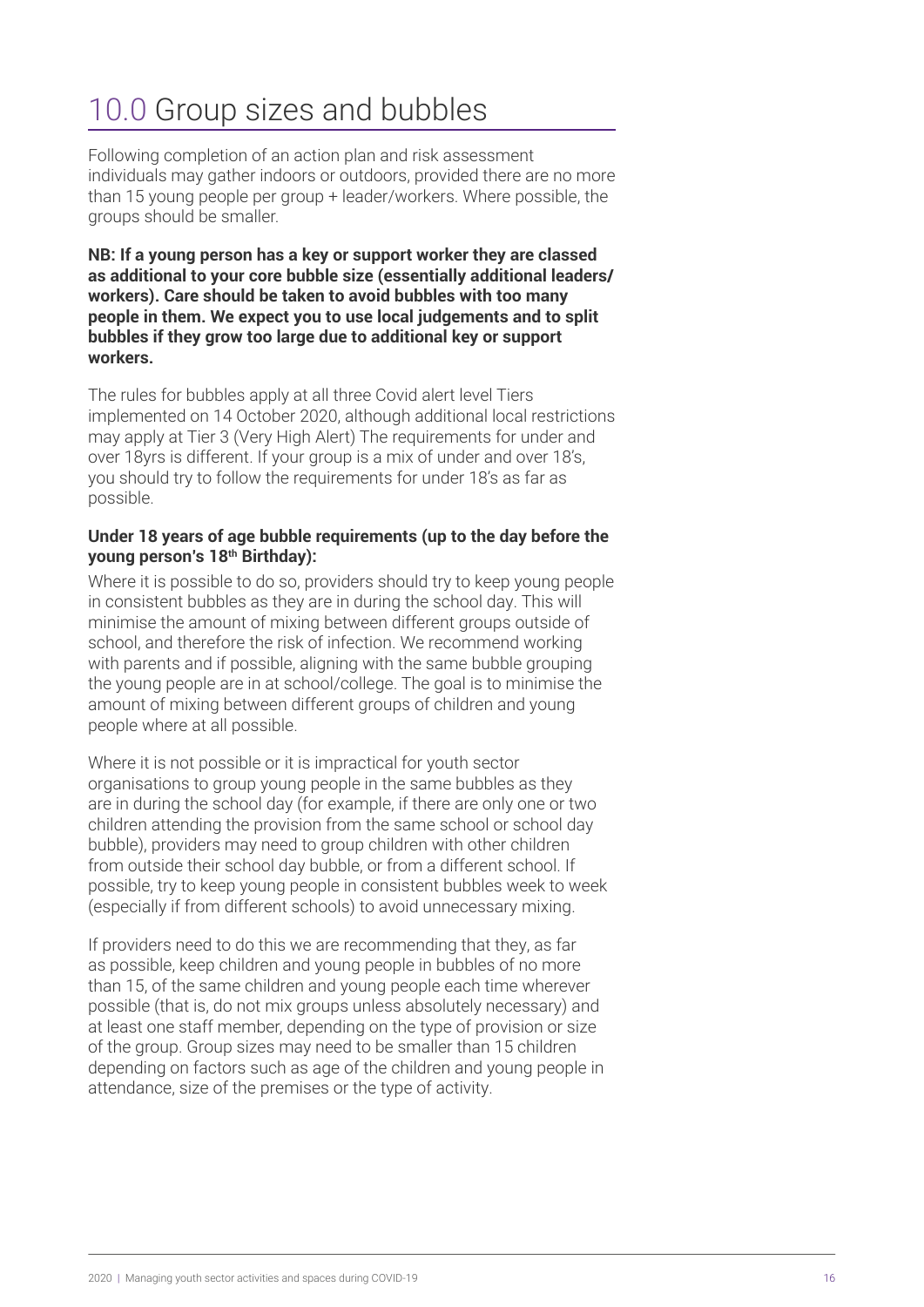#### <span id="page-16-0"></span>**Over 18 years of age bubble requirements:**

The regulations currently restrict over 18's from meeting in 'support groups' of more than 15.

The same bubble consistency principles for under 18's also apply, but bubbles must consist of no more than a maximum of 15 individuals, with no interaction between separate bubbles.

Workers/leaders are not included in the number of people in each bubble but should as far as possible remain with a single bubble. In calculating your bubble membership, if you have two workers/leaders, then you are permitted to have 15 young people. It is acceptable to have more than one bubble in your venue when supporting over 18's, provided there is no interaction or mixing between separate bubbles, and separate bubbles do not engage in any activities together.

#### Having more than one bubble:

It may be possible for multiple groups to convene in your venue, if all the practices stated in this document are implemented. To ensure that participants remain safe, strict adherence to the following measures is required:

- Organisers should divide young people into fixed (ideally consistent) bubbles, with a maximum of 15 young people per bubble.
- Leaders and workers may move between bubbles if required to safeguard young people, manage behaviour or provide assistance. This should be avoided if possible.
- Children/young people should be placed in age appropriate bubbles.
- Members of each bubble should adhere to the current social distancing requirements.
- Different bubbles need to be in specific pre-agreed spaces with a physical barrier (wall/screens/bunting) between them
- Upon arrival/departure, participants should wash their hands or use hand sanitiser.
- Should any member of a bubble become unwell, **all members of the bubble should contact NHS Test and Trace**. All members of the bubble (including leaders/visitors) should also be suspended from attendance and requested to self-isolate for 14 days or until NHS Test and Trace confirm it is safe to return to activities.
- Bubbles apply both indoors and outside at all times.
- Bubbles should not move spaces where another bubble has been unless a deep clean has been carried out of the new space.
- Social distancing should be maintained during all activities.
- Organisers should be aware of attendees who are clinically vulnerable or clinically extremely vulnerable and should prepare their risk assessment accordingly.

**NB: We advise organisers to re-open slowly. This means they should run pilot sessions with fewer than 15 attendees, to ensure it is possible to manage social distancing and hygiene measures in accordance with NYA guidelines.**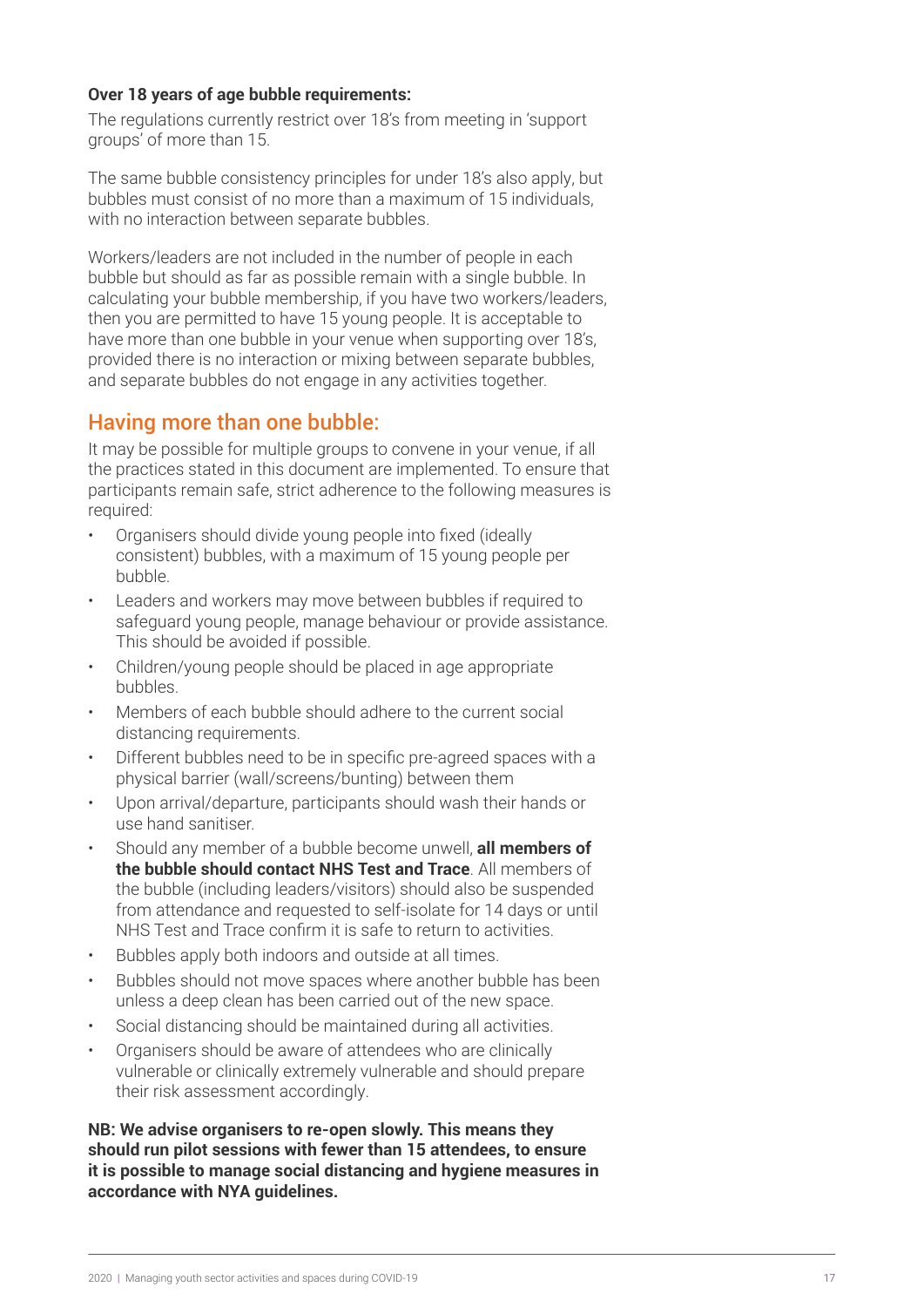# <span id="page-17-0"></span>11.0 COVID-19 secure venues

This guidance meets the government requirement for COVID Secure. If you comply with NYA guidance your venue is considered COVID Secure. This would permit multiple bubbles (of up to 15 people each) in venues that are large enough **and** have put in place all the measures outlined in our guidance.

This must only be considered if your venue is large enough to have multiple distinct spaces for each bubble to meet.

### How do bubbles need to work?

- Organisers should divide young people into fixed (ideally consistent) bubbles, with a maximum of 15 young people (plus workers/leaders) per bubble per session.
- Bubbles should not join with other bubbles (bubbles containing young people over the age of 18 must remain separate).
- Individuals should (and where young people over the age of 18 are involved, must) remain in the bubble they are allocated for that day and ideally over repeat attendance, though this may not be practical in some circumstances. Where this is the case, youth sector organisations should frequently review their bubbles in order to minimise the amount of 'mixing', and should keep up-to-date records of those attending for at least 21 days, to help them to do this.
- As the risk of transmission is lower outdoors, activities should take place outdoors as often as possible and when it is safe to do so.
- Different bubbles should ideally enter and exit through different doors – when sessions begin, during breaks and when leaving the site. If not possible then stagger arrival and departure times where possible.
- Organisers should encourage young people to arrive only with members of their bubble and to avoid mingling before and after sessions. We understand that organisers have limited control in this regard, but we encourage you to brief young people and to educate them on social distancing requirements.
- Shared spaces such as sports halls, kitchens, etc. must be deep cleaned thoroughly between use if different bubbles are to use them on the same day (sequentially). Spaces should not be used at the same time by more than one bubble.
- Enhanced regular cleaning of commonly used surfaces, such as equipment and door handles, should be ensured.
- It is not necessary for each bubble to use separate toilets; however, efforts should be made to limit the numbers of users at a given time. Use of different toilets for each bubble is ideal. Please consider safeguarding concerns when planning and preparing your risk assessments.

#### **NB: If you are unable to adhere to the above requirements, you should not allow more than one bubble to attend at the same time.**   $\blacktriangle$

**The government now require some pubic youth sector venues to display QR codes linked to the NHS Test and Trace App. More information is provided in section 24**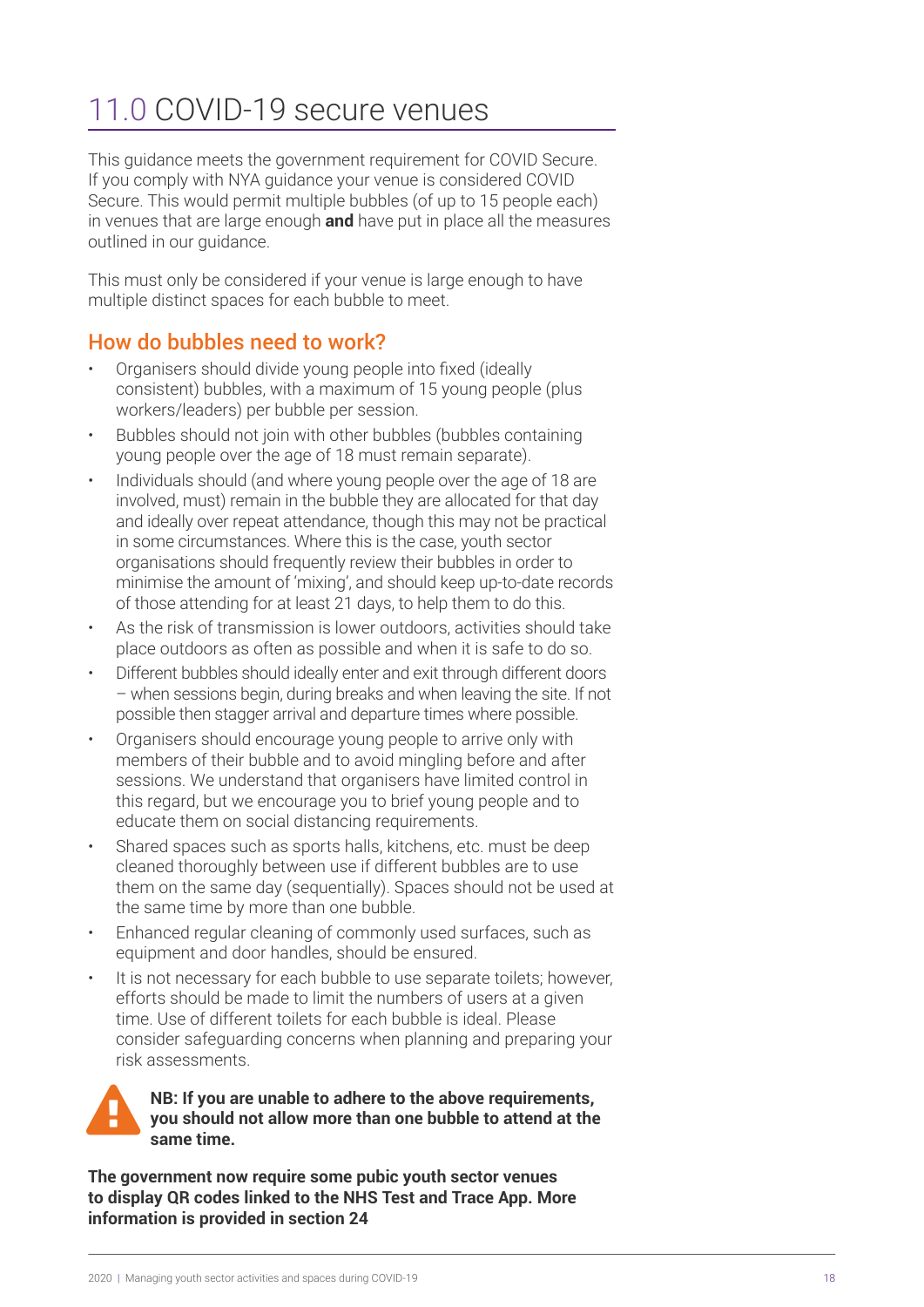### <span id="page-18-0"></span>12.0 Outdoor learning

Many groups are keen to resume outdoor trips and residentials. After consulting with sector organisations and reviewing the regulations, overnight stays will **not be permitted** until the yellow readiness level. Even then only camping will be permitted initially, and other forms of residential experiences will be permitted in time. The NYA's goal is to allow as much activity as possible that's safe and within the law. Rules for families and private citizens do not automatically translate to our sector.

We recommend that you keep an eye on the NYA website. Be sure to sign up to the NYA Network (https://nya.org.uk/register/), to stay informed of any changes.

**NB: It is the aim of the NYA to allow as much youth sector activity as possible, provided that safety is the main priority. We will continue to work with the government to clarify what youth sector activities fall within the regulations.**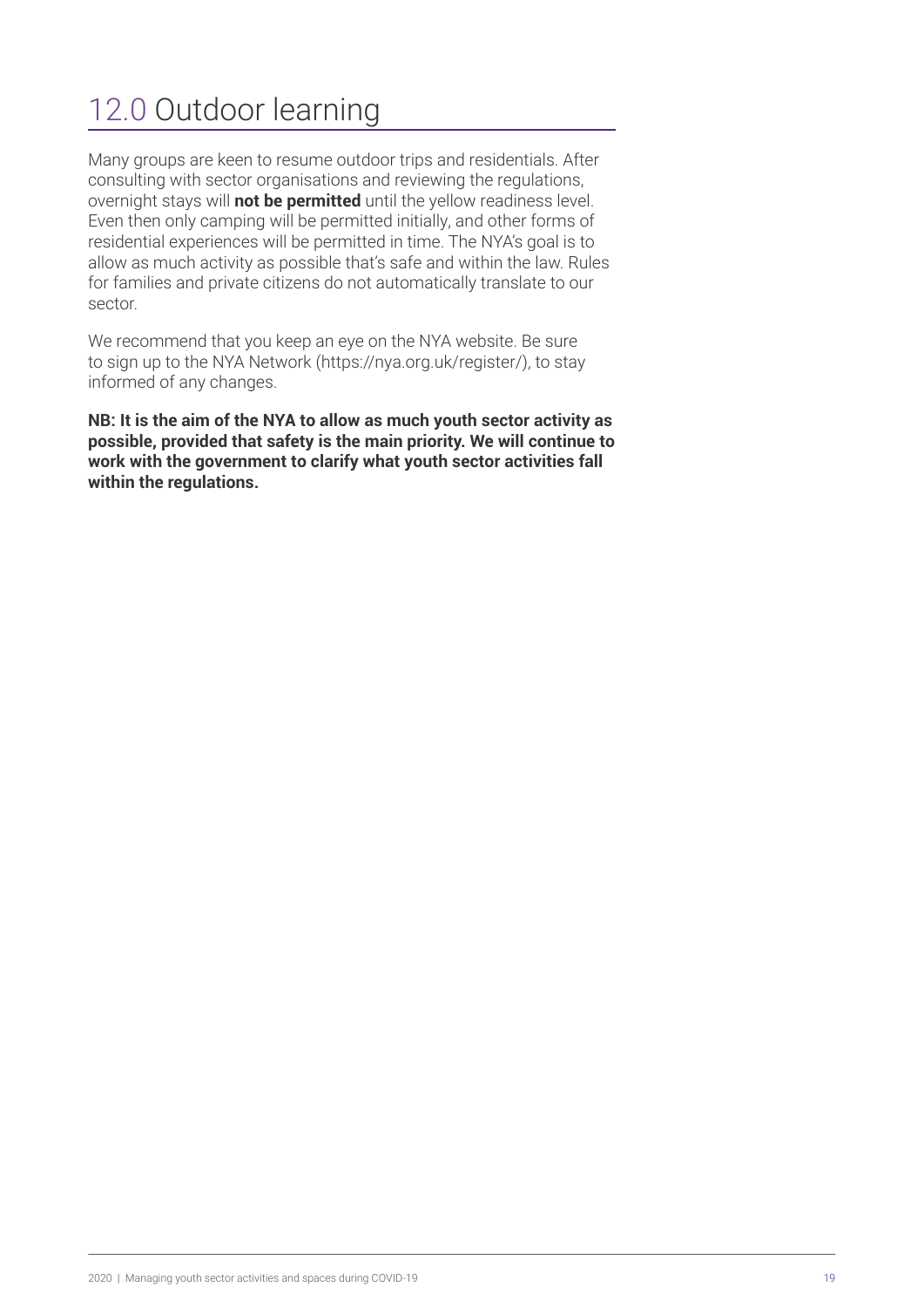# 13.0 Travel

Youth sector activities often include travel to events, youth voice meetings or educational venues. It is recommended to ideally walk and cycle if you can. Where this is not possible, use public transport or drive (you should avoid travelling with someone outside your household or support bubble unless you can practise social distancing. See the guidance on car sharing). If using public transport is necessary, wearing a face covering is mandatory, unless you are exempt for health, disability or other reasons.



#### You should not travel at all if you:

- are experiencing any [coronavirus symptoms](https://www.nhs.uk/conditions/coronavirus-covid-19/symptoms/)
- are [self-isolating as a result of coronavirus symptoms or](https://www.gov.uk/government/publications/covid-19-stay-at-home-guidance)  [sharing a household or support bubble with somebody](https://www.gov.uk/government/publications/covid-19-stay-at-home-guidance)  [with symptoms](https://www.gov.uk/government/publications/covid-19-stay-at-home-guidance)
- are [clinically extremely vulnerable](https://www.gov.uk/government/publications/guidance-on-shielding-and-protecting-extremely-vulnerable-persons-from-covid-19) and cannot shield during your journey
- have been advised by the [NHS test and trace service](https://www.nhs.uk/conditions/coronavirus-covid-19/testing-and-tracing/nhs-test-and-trace-if-youve-been-in-contact-with-a-person-who-has-coronavirus/) that you should self-isolate

You must wear a [face covering](https://www.gov.uk/guidance/coronavirus-covid-19-safer-travel-guidance-for-passengers#face-coverings) on public transport and in substantially enclosed areas of transport hubs in England. You will be breaking the law if you fail to do so and could be fined.

Some people [don't have to wear a face covering](https://www.gov.uk/guidance/coronavirus-covid-19-safer-travel-guidance-for-passengers#exemptions-face-coverings) for health, age or equality reasons.

The risk of transmission is small at 2 metres and where possible, you should aim to maintain 2 metres distance.

If you cannot keep a 2 metre distance, reduce the risk to yourself and others by maintaining a 1 metre distance where possible, and taking suitable precautions.

Help keep yourself, other passengers and transport staff safe by taking the following precautions:

- ensure you maintain [social distancing,](https://www.gov.uk/guidance/coronavirus-covid-19-safer-travel-guidance-for-passengers#social-distancing) where possible, including at busy entrances, exits, under canopies, bus stops, platforms or outside of stations
- limit the number of people that you come into contact with, for example avoid peak travel
- wash or sanitise your hands regularly
- avoid touching your face
- cover your mouth and nose with a tissue or the inside of your elbow when coughing or sneezing
- travel side by side or behind other people, rather than facing them, where seating arrangements allow
- touch as few surfaces as possible
- stay outdoors, rather than indoors, where possible
- minimise the time spent close to other people, where possible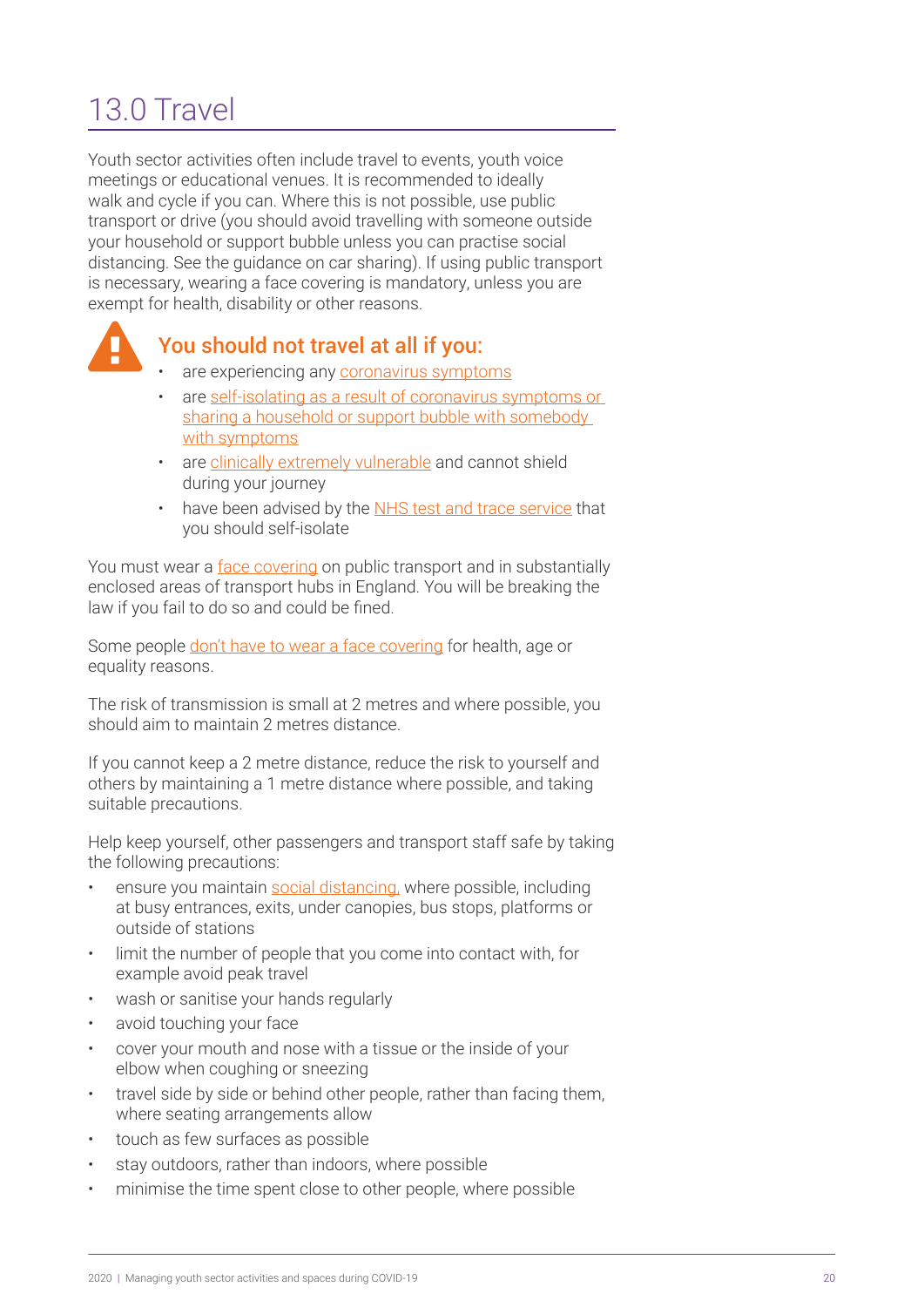- <span id="page-20-0"></span>avoid loud talking or shouting
- dispose of waste safely, including items such as used disposable face coverings
- be prepared to queue or take a different entrance or exit at stations
- wait for passengers to get off first before you board
- wait for the next service if you cannot safely keep your distance on board a train, bus or coach
- avoid consuming food and drink on public transport, where possible
- respect other people's space while travelling
- be aware of pregnant, older and disabled people who may require a seat or extra space
- be aware that not all disability is visible and and some people may [be exempt from wearing a face covering](https://www.gov.uk/guidance/coronavirus-covid-19-safer-travel-guidance-for-passengers#exemptions-face-coverings)

Treat transport staff with respect and follow instructions from your transport operator. This may include:

- notices about which seats to use or how to queue
- additional screens, barriers or floor markings
- requests to board through different doors or to move to less busy areas



#### Seek assistance if you need it

If you require assistance when travelling, contact your transport operator as you would normally do.

If any problems arise or you feel ill during your journey, speak to a member of transport staff. In the case of an emergency, contact the emergency services as you normally would.

If you need help, try [to keep a suitable distance from members](https://www.gov.uk/guidance/coronavirus-covid-19-safer-travel-guidance-for-passengers#social-distancing)  [of staff.](https://www.gov.uk/guidance/coronavirus-covid-19-safer-travel-guidance-for-passengers#social-distancing) If this isn't possible, try to avoid physical contact and

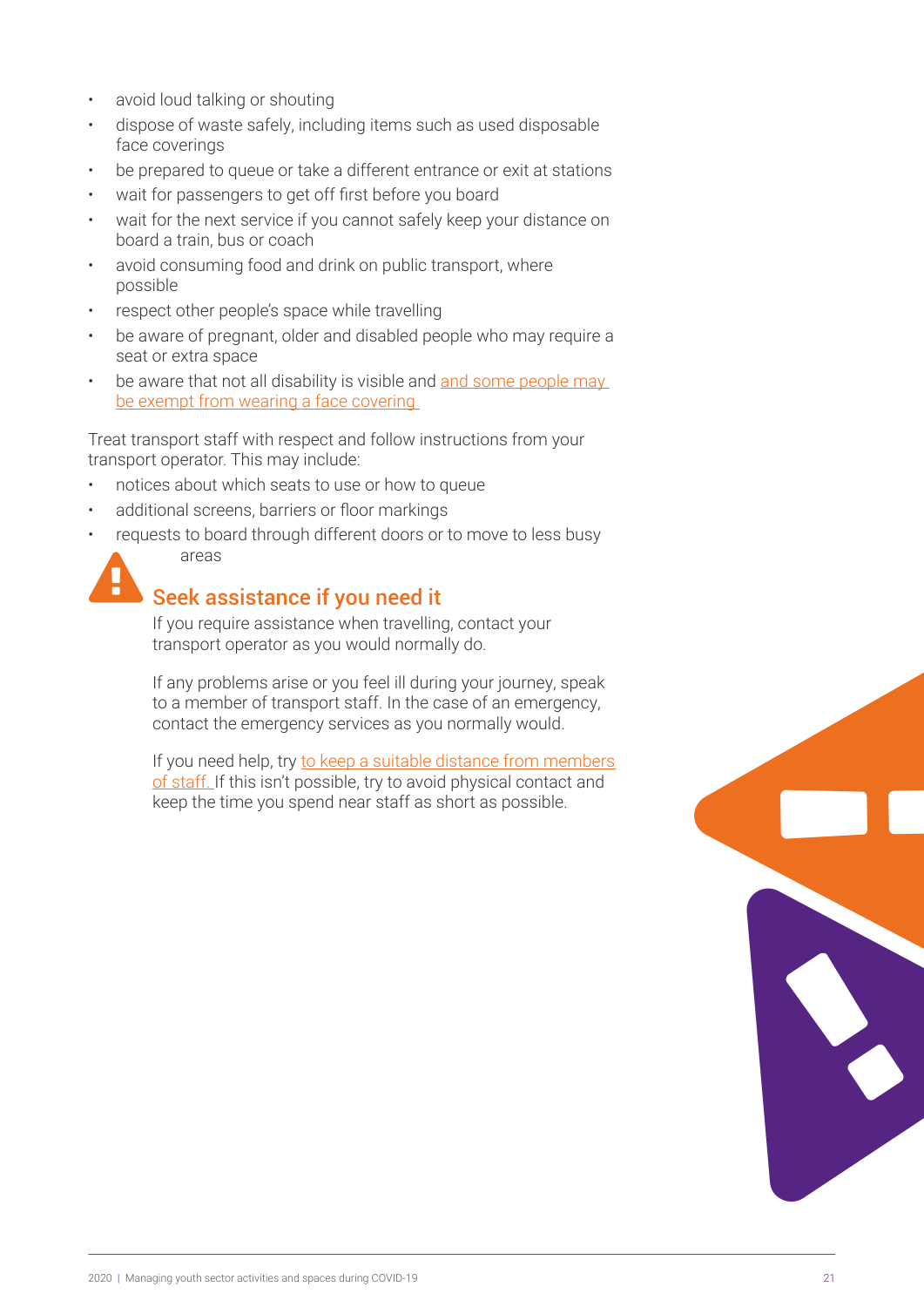### <span id="page-21-0"></span>14.0 Understanding Risk

Everyone needs to assess and manage the risks of COVID-19. As a service provider or employer (voluntary or paid), you have a legal responsibility to protect workers, young people and others from risks to their health, safety and wellbeing. This means you need to think about the risks they face and do everything that is reasonably practicable to minimise them, recognising you cannot completely eliminate the risk of COVID-19.

A youth organisation may deliver a range of activities and types of provision, including local projects and services. We advise that each project/centre/unit completes a risk assessment and action plan document. The action plan will ensure that you have considered all reasonable points ahead of changing your delivery levels. This will also help you to identify the actions and steps you need to put in place to ensure appropriate and safe provision.

The action plan includes a risk assessment and will consider the wider organisational policies that must continue to govern your practice, including safeguarding, equality and health and safety polices. You should also check with your insurer that they will continue to cover your planned activities.

Your plan is required to be as simple or complex as your organisation's activities and plans. The NYA, UK Youth and the Federation for Detached Youth Work have provided templates, checklists and examples of action plans that are kept updated; go to [https://](https://youthworksupport.co.uk) [youthworksupport.co.uk](https://youthworksupport.co.uk).

If your work is overseen by a national association (uniformed, etc.), then you should also follow their required actions and complementary advice. If your services are contracted by a local authority, you should also follow their required actions, advice and guidance. Additionally, each upper tier local authority has a duty to support young people and the local youth offer/service may be able to provide support for your work.

You must keep your plan under constant review and make responsive amendments to reflect the NYA's published readiness level. Be ready to react if the readiness level changes week-to-week, and ensure you communicate changes to young people, staff, parents/carers and other stakeholders. Your action plan should include clear information about how your service can and will respond to different readiness levels to minimise risk.

You must make sure that the risk assessment for your provision addresses the risks of COVID-19 and that this guidance is used to inform your decisions and control measures. A risk assessment is not about creating huge amounts of paperwork, rather it is about identifying sensible measures to control the risks in your setting. Your risk assessment will help you decide if you have done everything you need to.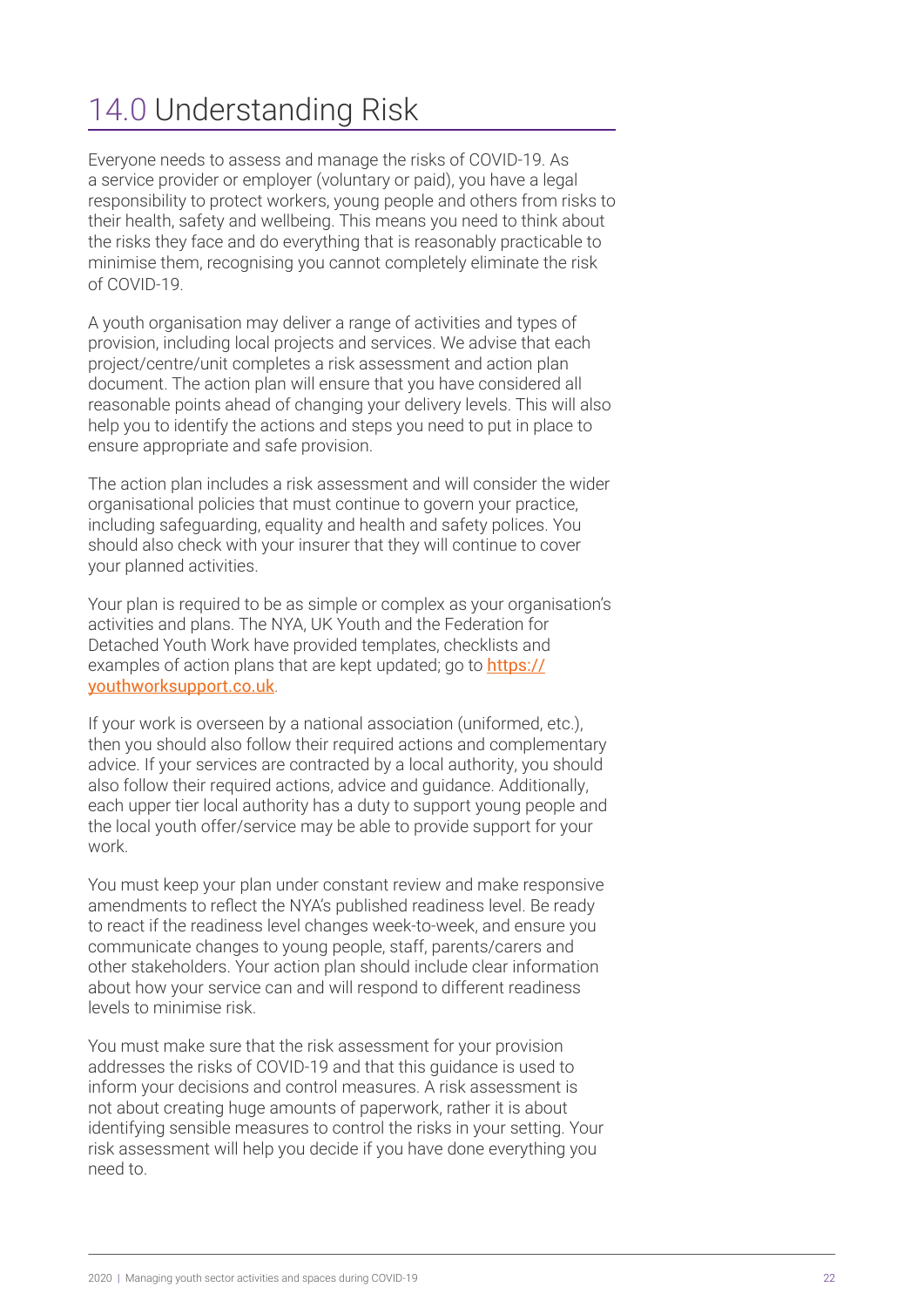Youth sector organisations have a duty to consult their staff members (paid or voluntary) on health and safety issues. We would also advise engaging young people in developing your plans and risk assessments and in the discussions about the impact on themselves, their peers/ families and their significant others. You can do this by listening and talking to them about the planned work and how you will manage risks from COVID-19. The people who do the work are often the best people to understand the risks in the workplace, and they will have a view on how to work safely. Involving them in making decisions shows that you take their health and safety seriously.

As is normal practice, staff, volunteers and young people should be involved in assessing workplace risks and in the development and review of workplace health and safety policies in partnership with your organisation.

If your staff have access to external representation, such as a trade union, you should ensure they have suitable opportunities to support this process. Some members of your team may have more than one role (paid or voluntary) and consideration should be given to the risks they may experience and how these could impact their capacity to safely work for your organisation. Additional supportive measures may be appropriate to support their welfare.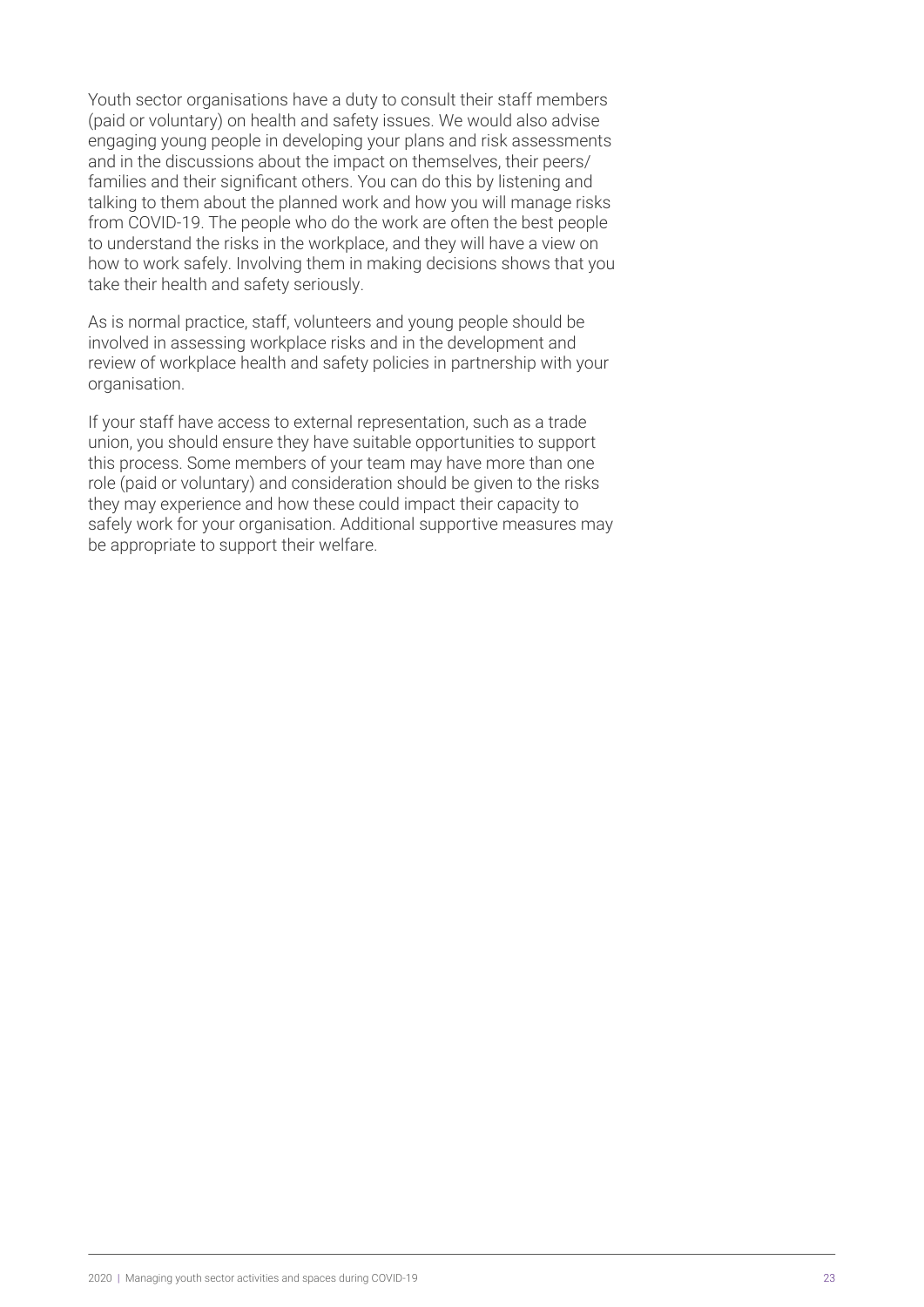# 15.0 Managing risk

Organisations have a duty to reduce risk to the lowest reasonably practicable level by taking preventative measures. Organisations must work with all other employers and contractors (e.g. nurseries) sharing the delivery location or workplace so everyone's health and safety is protected. A collective agreement should be put in place for shared spaces to outline each party' role and responsibilities. In the context of COVID-19, this means working through these steps in order:

- **1.** Increasing the frequency of handwashing and surface cleaning in every delivery location or workplace. Where handwashing facilities are not available, ensure adequate provision of hand sanitiser.
- **2.** Organisations should make every reasonable effort to comply with the social distancing guidelines set out by the government [here.](https://www.gov.uk/government/publications/coronavirus-covid-19-meeting-with-others-safely-social-distancing/coronavirus-covid-19-meeting-with-others-safely-social-distancing?priority-taxon=774cee22-d896-44c1-a611-e3109cce8eae)
- **3.** Consider the security implications of any changes you intend to make to your operations and practices in response to COVID-19 as any revisions may present new or altered security risks that could need mitigation.
- **4.** Where the social distancing guidelines cannot be followed in full for a particular activity, organisations should consider whether that activity needs to continue, and if so, take all the mitigating actions possible to reduce the risk of transmission between staff and/or young people.

### Further mitigating actions include:

- Keeping the activity time as short as possible.
- Deliver activity outdoors; whilst preparing premises for future use, when it is safe and practical to do so.
- Using screens as barriers to separate people from each other.
- Using back-to-back or side-to-side working (rather than face-toface) whenever possible – primarily in office environments.
- Reducing the number of people each person has contact with by using 'fixed teams or partnering' (so each person works with only a few others).
- If sharing equipment between individuals, routine cleaning steps should be considered before the next person uses the item(s).

Finally, if individuals must work face-to-face for a sustained period with more than a small group of fixed partners (the same people), then you will need to assess whether the activity can safely go ahead. No-one is obliged to work or engage in youth activities in an unsafe work environment. You should ensure that your staff and service users are encouraged to raise concerns about safety and that they feel comfortable doing so.

In your risk assessment, you should have particular regard for whether the people doing the work are especially vulnerable to COVID-19 or if they are supporting people who might be.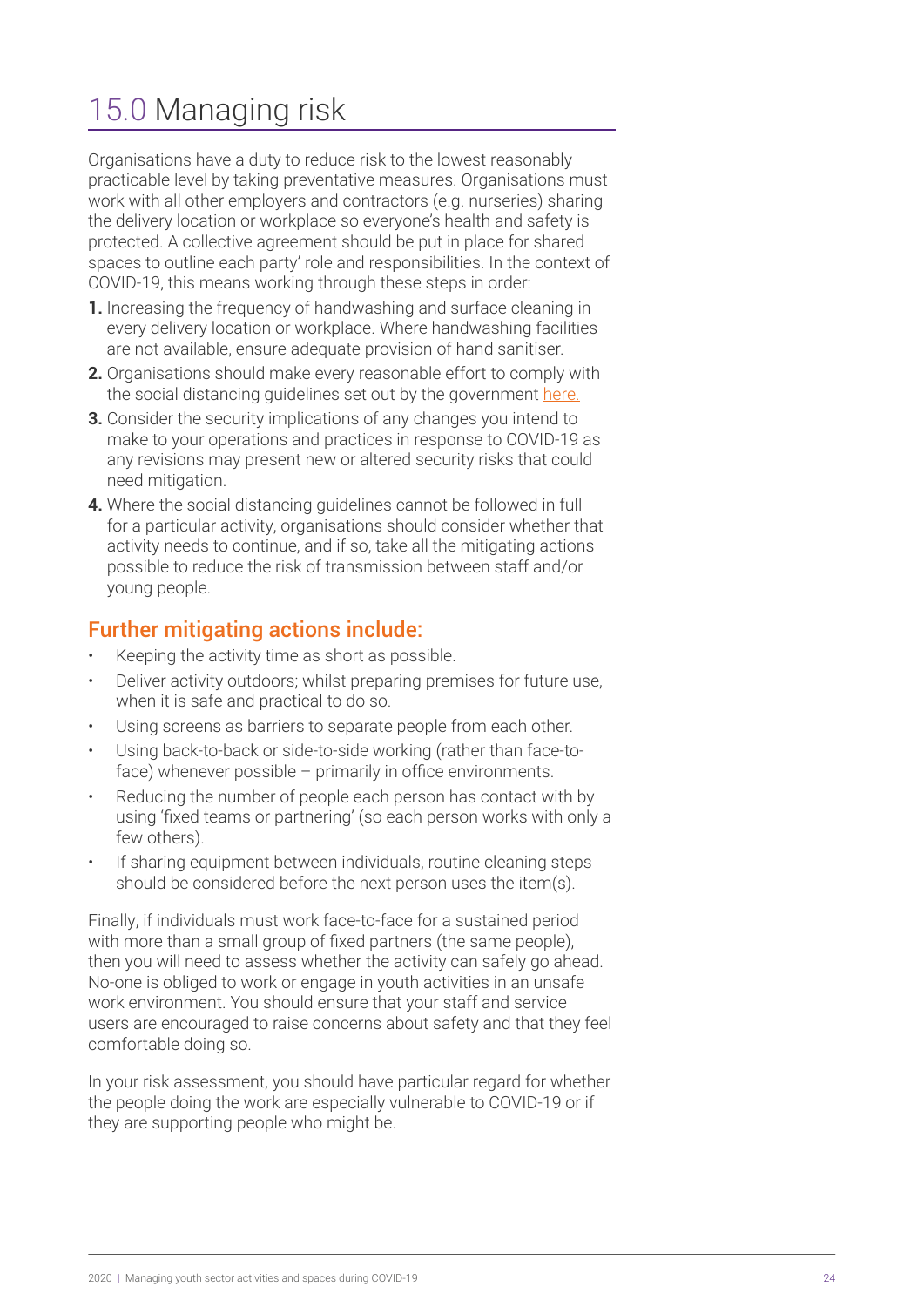If you have not already done so, you should carry out an assessment of the risks posed by COVID-19 in your delivery location as soon as possible. If you are currently operating, you are likely to have gone through a lot of this thinking already. We recommend that you use this document to identify any further improvements you should make. You should continually monitor, review and update your risk assessments with your local stakeholders (workers/volunteers, trade unions, young people and parents/carers and other appropriate parties).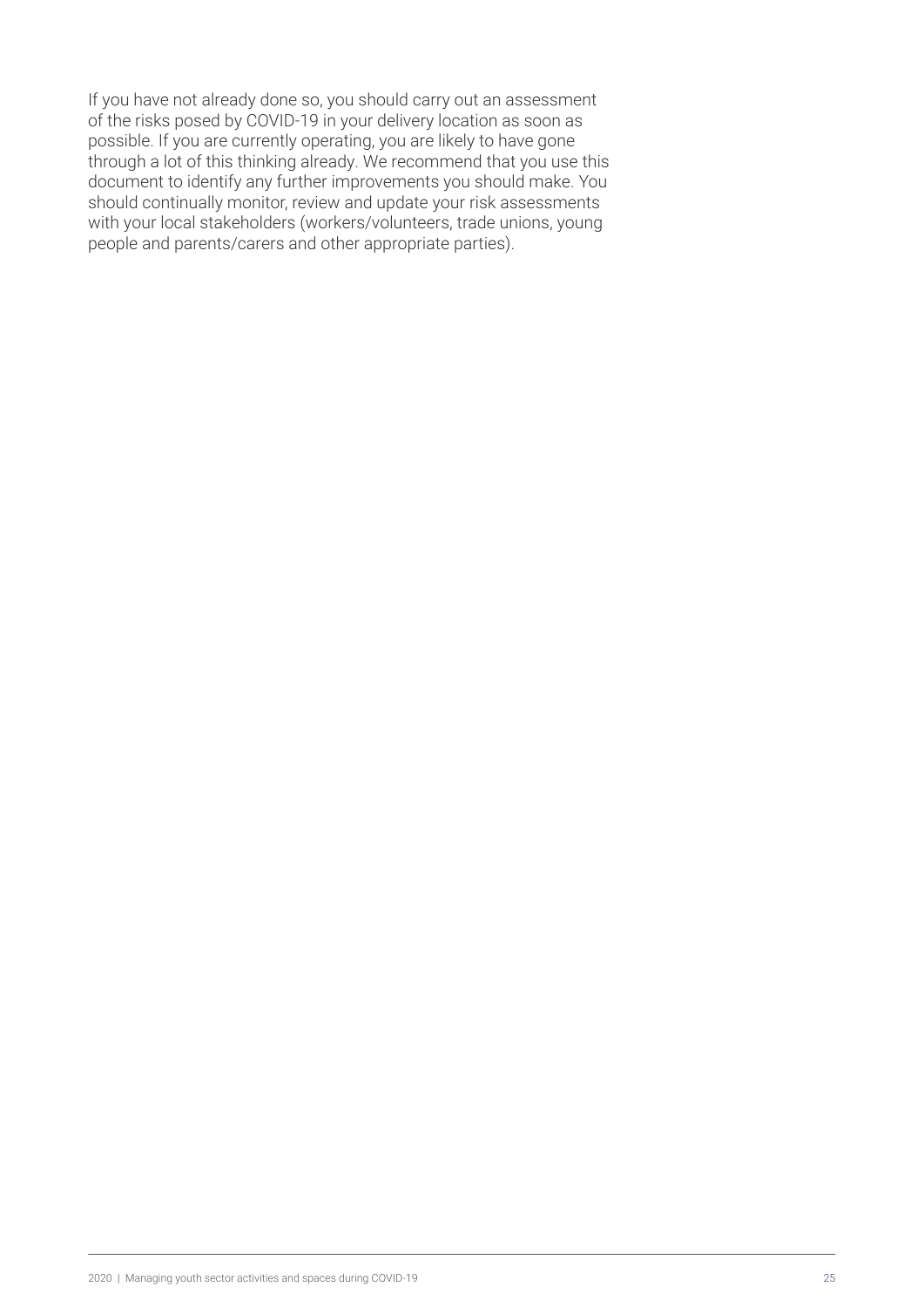### <span id="page-25-0"></span>16.0 Sharing the results of your risk assessment

You should share the results of your risk assessment with your stakeholders. If possible, you should consider publishing the results on your website (and we would expect all employers with over 50 workers to do so). Below, you will find a notice you should display in your premises to show you have followed this guidance.

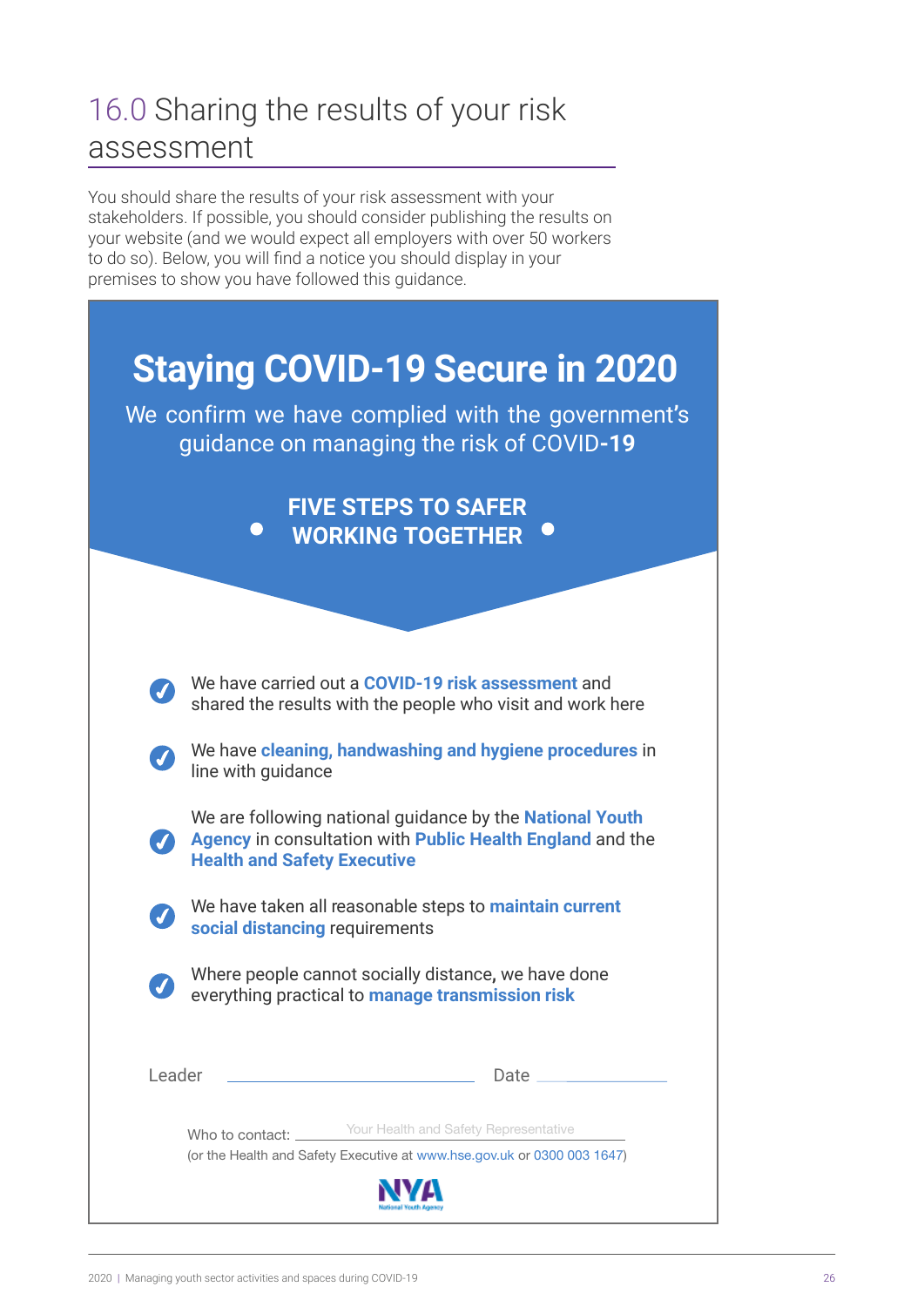### <span id="page-26-0"></span>17.0 Protecting people who are at higher risk



Youth organisations often work with young people and trusted adults (staff, volunteers) who are at higher risk from COVID-19. It is essential to be aware of who these individuals are and how to mitigate the risk to them. Steps may be required to ensure equality of access to provision for young people who are shielding or at increased risk.

### Points to be aware of:

- Clinically extremely vulnerable individuals (see definition in Appendix 1) who have been strongly advised not to leave the home other than in isolation or with one other family member and only to go outside.
- Clinically vulnerable individuals who are at higher risk of severe illness (e.g. people with certain pre-existing conditions, see definition in Appendix 1) and have been asked to take extra care in observing social distancing. These people should be helped to access youth provisions. For clinically vulnerable workers, this may mean deployment to alternative duties for a period.
- If clinically vulnerable (but not extremely clinically vulnerable) individuals need to attend sessions, they should be offered the option of the safest available on-site roles/activities, enabling them to stay socially distanced from others. If there are times they can't be socially distanced from others, you should carefully assess whether this involves an acceptable level of risk. You must consider specific activities for those with protected characteristics, e.g. expectant mothers. Particular attention should also be paid to people who live with clinically extremely vulnerable individuals.
- Organisations should consider the concerns expressed by any staff who consider themselves to be at higher risk, which may include those from vulnerable groups or those from ethnic minorities, and continue to pay special attention to and support all with protected characteristics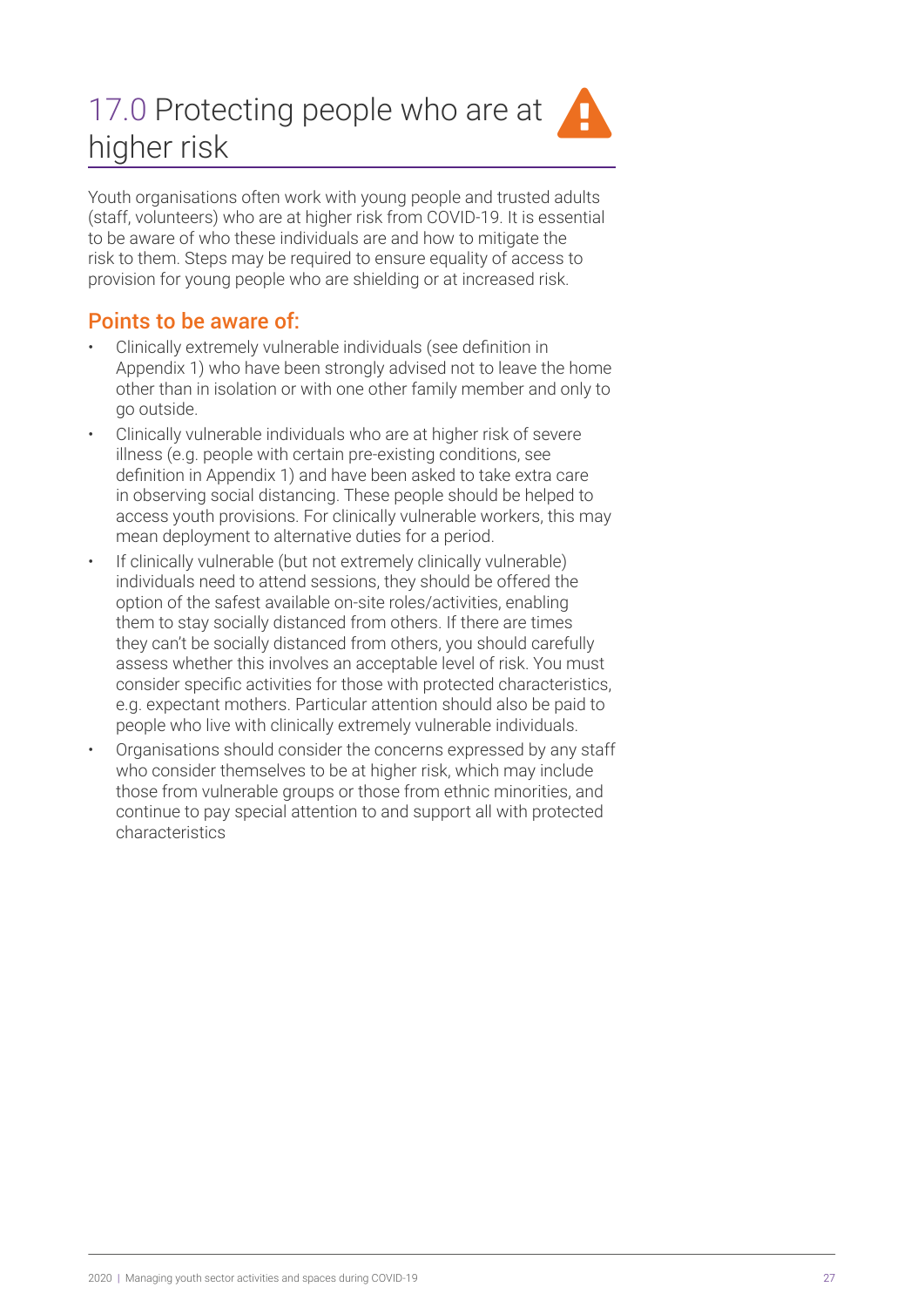### <span id="page-27-0"></span>18.0 How to raise a concern

There may be occasions where concerns persist, such as concerns about unsafe practices, safeguarding, risk management, behaviour and social distancing (please note this is not an exhaustive list). You should be able to find support via the following routes:

- Contact your line manager, an employee representative or your organisations volunteer support team.
- Contact your national association or body.
- Contact the board of trustees or executive for your organisation.
- Contact your trade union if you have one.
- Use the HSE form available a[t https://www.hse.gov.uk/contact/](https://www.hse.gov.uk/contact/ concerns.htm)  [concerns.htm.](https://www.hse.gov.uk/contact/ concerns.htm)
- Contact HSE by phone on 0300 003 1647.

- Understanding and considering the particular circumstances of those with different protected characteristics.
- Involving and communicating appropriately with staff and young people whose protected characteristics or needs (SEND, BAME, young carers, etc.) might expose them to a different degree of risk or might make any steps you are thinking about taking inappropriate or challenging for them.
- Deciding if you need to put any particular measures or adjustments in place to fulfil your duties under the equality's legislation.
- Making reasonable adjustments to avoid disabled staff and young people being put at a disadvantage and assessing the health and safety risks for new or expectant mothers.
- Making sure that the steps you take do not have an unjustifiable negative impact on some groups compared to others, for example, those with caring responsibilities or those with religious

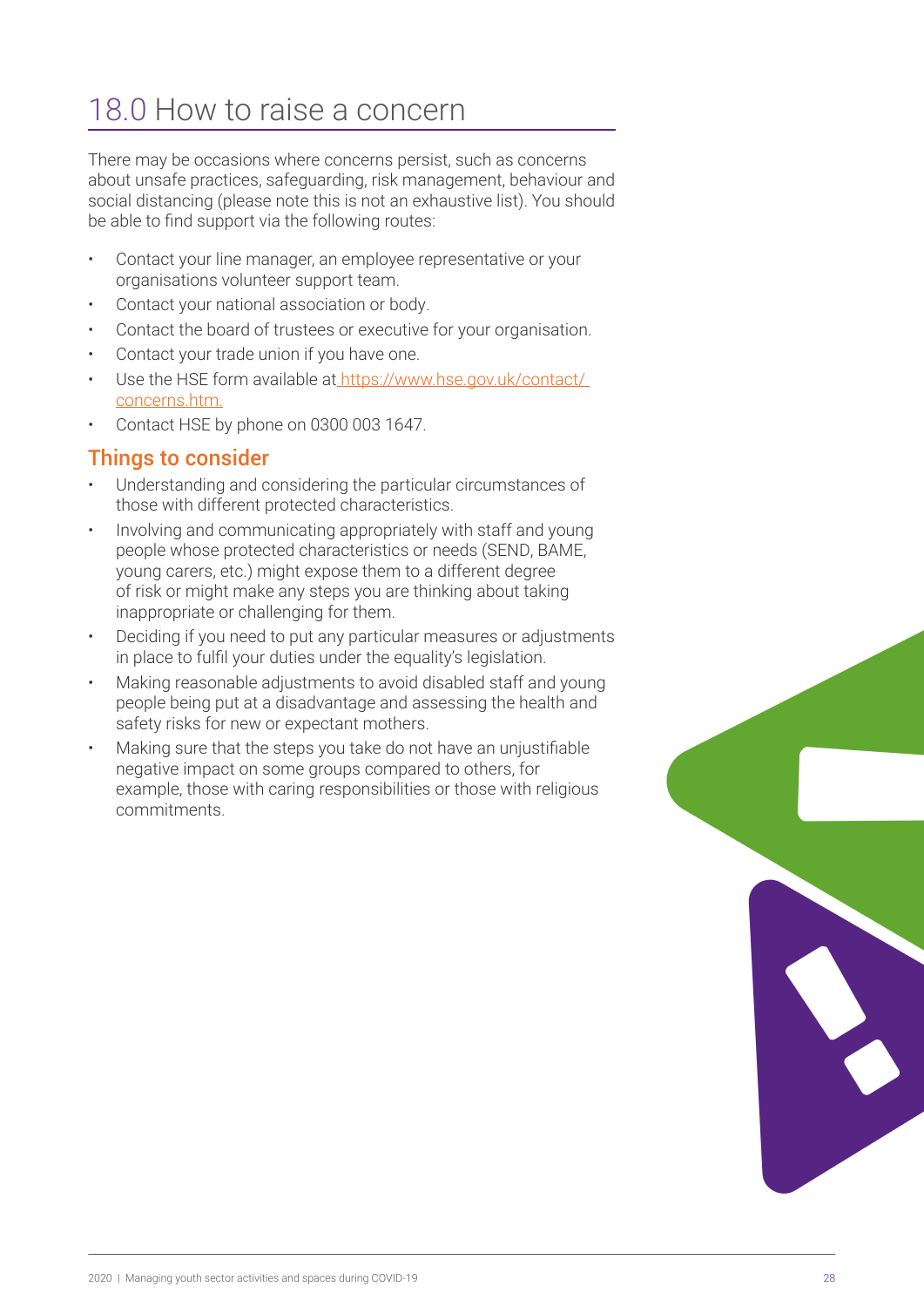### <span id="page-28-0"></span>19.0 Accidents, security and other incidents

It is essential to prioritise safety during incidents and to follow your standard health and safety policies and procedures.

- In an emergency, for example, an accident, provision of first aid, a fire or a break-in, people do not have to stay socially distanced if it would be unsafe. If giving first aid or assistance to someone suspected of COVID-19, the first-aider should be encouraged to contact the NHS test and trace service.
- RIDDOR reporting advice should be followed for the reporting of relevant COVID-19 information.
- People involved in the provision of assistance to others should pay particular attention to sanitation measures immediately afterwards, including washing their hands.
- Reviewing your incident and emergency procedures to ensure they reflect the social distancing principles as much as possible.
- Organisations should keep a log of near misses and incidents and review this log to continually improve practices locally.
- Should a worker/volunteer or young person become unwell during a session, standard welfare measures should apply. If you suspect COVID-19, encourage them to contact the NHS test and trace service: [https://www.gov.uk/](https://www.gov.uk/guidance/nhs-test-and-trace-how-it-works) [guidance/nhs-test-and-trace-how-it-works](https://www.gov.uk/guidance/nhs-test-and-trace-how-it-works)
- This includes individuals who have symptoms of COVID-19 as well as those who live in a household with someone who has symptoms and those who are advised to self-isolate as part of the government's test and trace program
- When preparing an action plan and risk assessment, organisations should consider the behavioural and welfare needs of young people. A clear process/plan to address any risks should be communicated to all staff/leaders within sessions.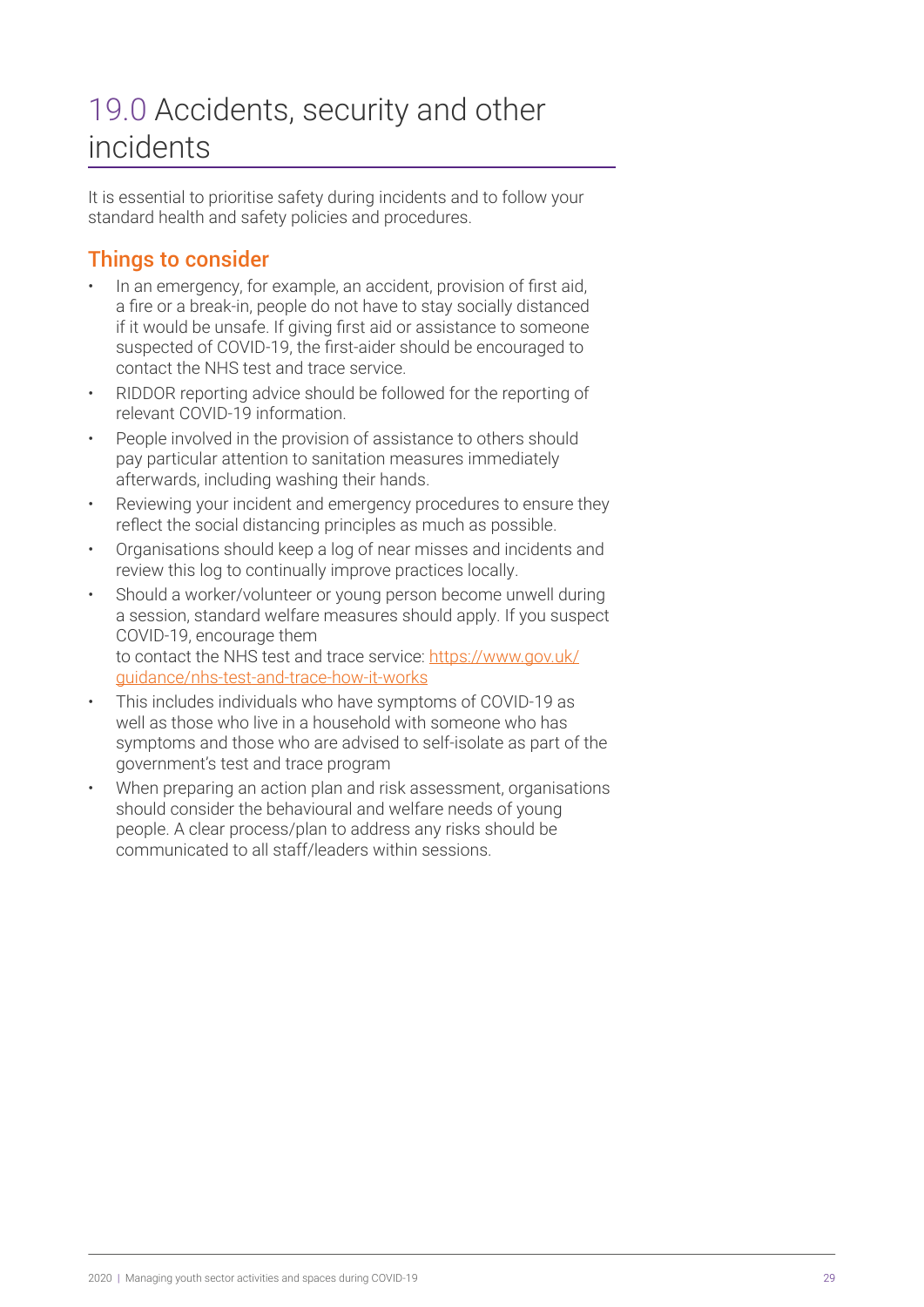# 20.0 Managing people

All youth sector organisations need to take the requirement to minimise the contact resulting from visits to centres/units seriously. Sessions should only open when your action plan and risk assessments mean you are satisfied that you can safely socially distance and minimise risk to vulnerable groups. The youth work support website has templates and checklists to support your decision-making process.

- Limiting the number of individuals in delivery spaces (indoors oroutdoors), overall and in any congestion areas, e.g. doorways between outside and inside spaces.
- Encouraging staff and young people to use hand sanitiser or handwashing to reduce the risk of transmission.
- Looking at how people walk through your premises and how you could adjust this to reduce congestion and contact between staff and young people, e.g. queue management or a one-way flow where possible.
- We know many people are also keen to return to or contribute to volunteering. Organisations have a duty of care to volunteers to ensure as far as reasonably practicable that they are not exposed to risks to their health and safety. This guidance for working safely during the COVID-19 pandemic should ensure that volunteers are afforded the same level of protection of their health and safety as employees and the self-employed.
- Ensuring any changes to entries and exits and any queue management systems to outdoor locations and facilities and to consider reasonable adjustments for those who need them, including disabled staff, young people and visitors.
- Managing outside queues to ensure they do not cause a risk to individuals or other businesses.
- Continuing to keep café/coffee bar spaces closed until further notice, apart from when offering hot or cold food to be consumed off the premises. Organisations are permitted to open these services in line with government guidance for high street cafe's and restaurants.
- Individuals who are advised to stay at home under [existing](https://www.gov.uk/coronavirus)  [government guidance](https://www.gov.uk/coronavirus) do not physically come to work/sessions. This includes individuals who have symptoms of COVID-19 as well as those who live in a household with someone who has symptoms.
- Employers must not knowingly require or encourage someone who is being required to self-isolate to come to work.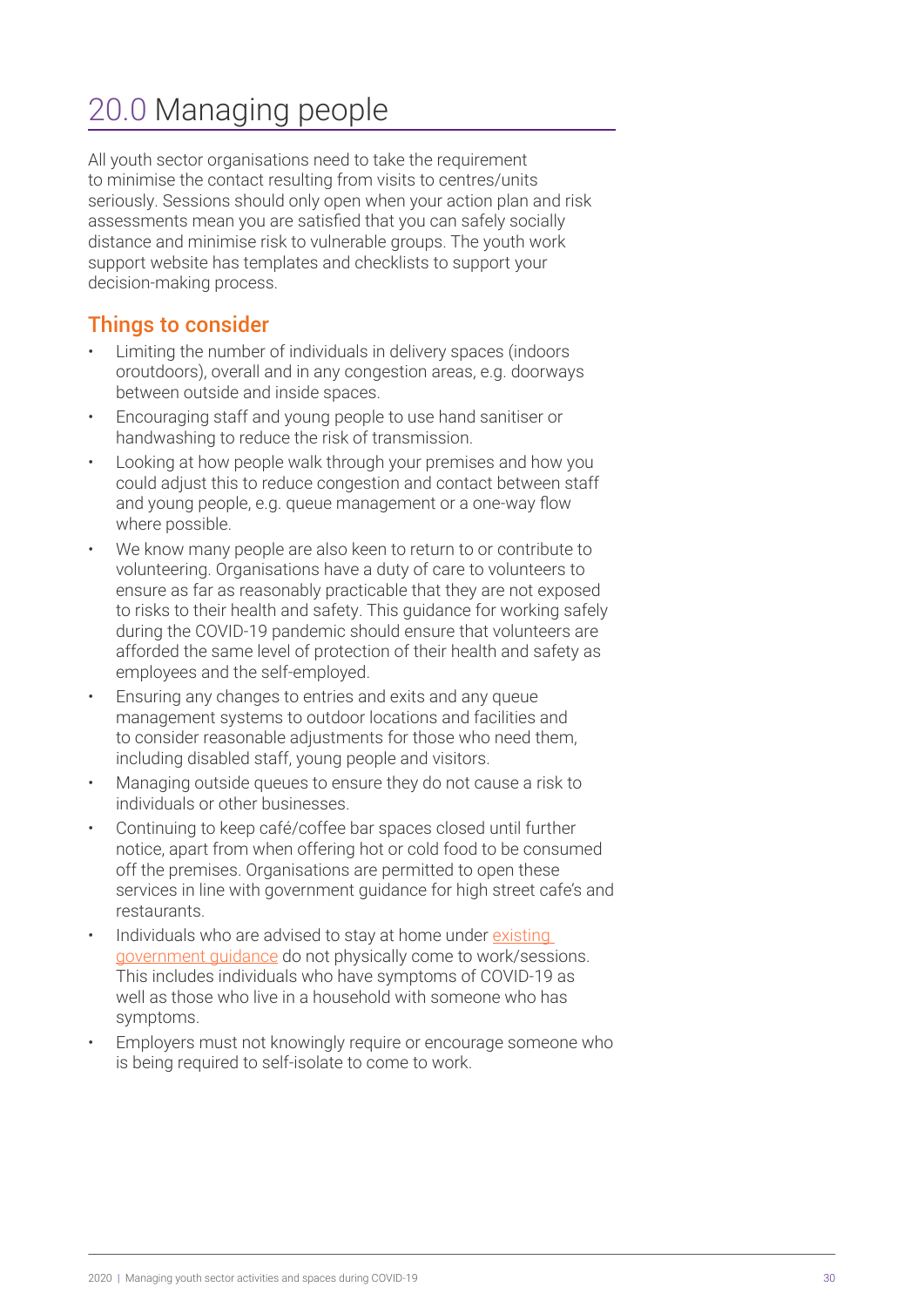# <span id="page-30-0"></span>21.0 Cleaning

Before reopening, make sure that any site or location that has been closed or partially operated is clean and ready to restart, including:

- An assessment for all sites, or parts of sites, that have been closed before restarting work.
- Cleaning procedures and/or providing hand sanitiser before restarting activity.
- Completing a deep clean if the premises have been closed for a long duration.
- Considering risks from legionella and taking precautions.

Keeping the workplace clean is essential for preventing transmission via contaminated surfaces. If your premises are shared with other organisations/contractors, a collective agreement should be put in place to outline each party's role and responsibilities.

### Things to consider

- Frequent cleaning of work areas and equipment between uses using your usual cleaning products.
- Frequent cleaning of objects and surfaces that are touched regularly, e.g. kitchens and sports and ICT equipment.
- Clearing workspaces and removing waste and belongings from the work area at the end of a session.

If you are cleaning after a known or suspected case of COVID-19, refer to the specific guidance.

Organisations will need to ensure good levels of hygiene are maintained, this includes handwashing, sanitation facilities and toilets. Additional Public Health England advice on cleaning non-healthcare settings can be found [here](https://www.gov.uk/government/publications/covid-19-decontamination-in-non-healthcare-settings).

- Using signs and posters to build awareness of good handwashing technique, the need to increase handwashing frequency, avoiding touching your face and coughing and sneezing into a tissue that is binned safely or into your arm if a tissue is not available.
- Providing regular reminders and signage to maintain hygiene standards.
- Providing hand sanitiser in multiple locations in addition to washrooms.
- Setting clear use and cleaning guidance for toilets to ensure they are kept clean and that social distancing is achieved as much as possible.
- Enhancing cleaning for busy areas.
- Providing hand drying facilities with either paper towels or electrical dryers.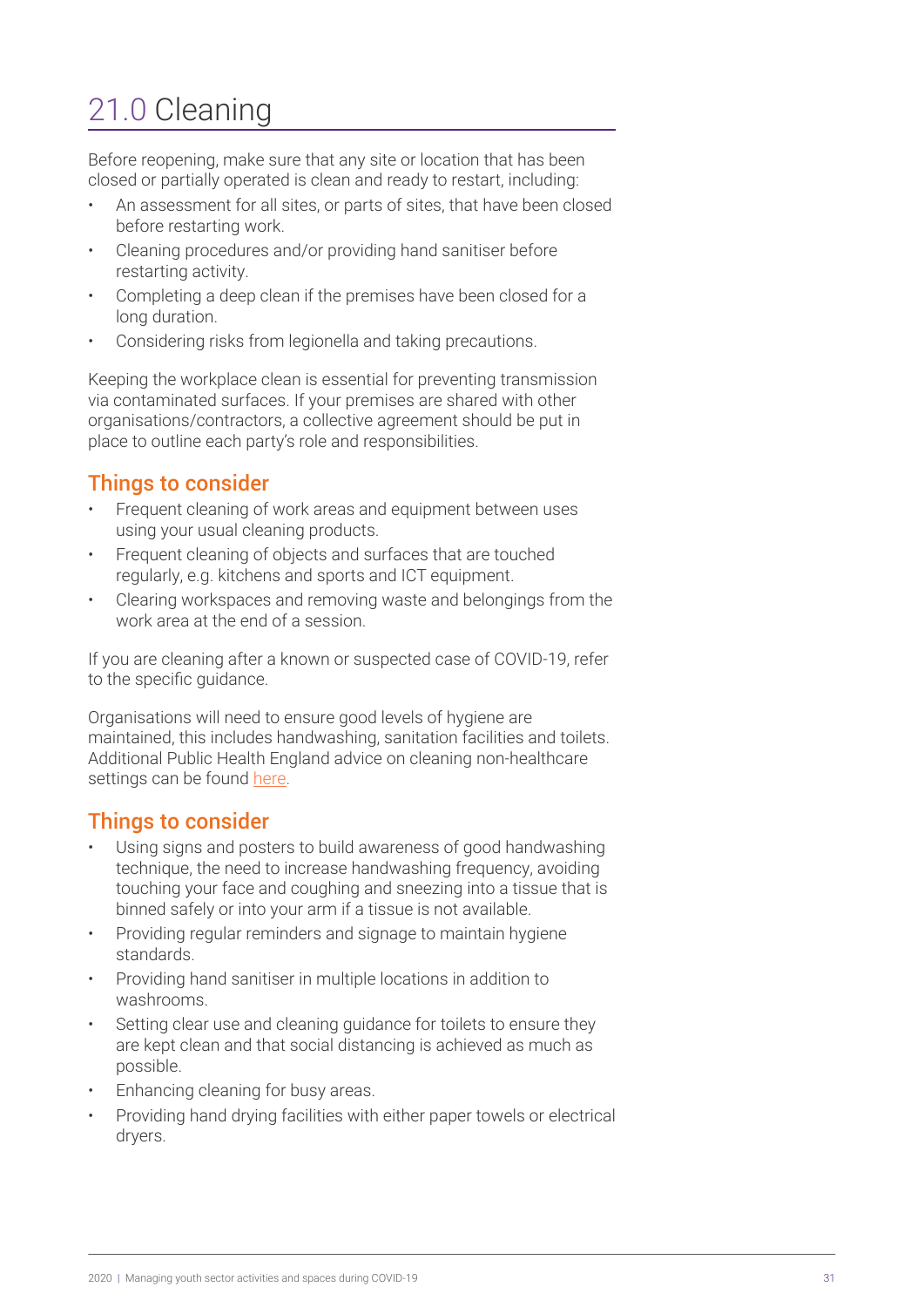### <span id="page-31-0"></span>22.0 Face Coverings

In England, face coverings are now required by law to be worn in most indoor public settings (shops, supermarkets, indoor transport hubs, indoor shopping centres, banks, building societies, post offices and on public transport). Most young people and workers (since 24 September 2020) aged 11 years and over (from the day of their  $11<sup>th</sup>$  birthday) are required to wear a face covering indoors. Please see the latest face covering guidance [here](https://www.gov.uk/government/publications/face-coverings-when-to-wear-one-and-how-to-make-your-own/face-coverings-when-to-wear-one-and-how-to-make-your-own).

Please be mindful that there are valid exemptions for some individuals and groups to not wear a face covering in these settings.

Please be mindful that the wearing of a face covering may inhibit communication with people who rely on lip reading, facial expressions and clear sound. Face shields are allowed, but provide significantly less protection from COVID19 and are not encouraged.

#### Why you should wear a face covering: Scientific evidence

Coronavirus (COVID-19) usually spreads by droplets from coughs, sneezes and speaking. These droplets can also be picked up from surfaces, if you touch a surface and then your face without washing your hands first. This is why social distancing, regular hand hygiene, and covering coughs and sneezes is so important in controlling the spread of the virus.

Evidence shows that when used correctly, wearing a face covering may reduce the spread of coronavirus droplets in certain circumstances, helping to protect others.

Because face coverings are mainly intended to protect others, not the wearer, from coronavirus (COVID-19) they are not a replacement for social distancing and regular hand washing. It is important to follow all the other government advice on coronavirus (COVID-19) including staying safe outside your home.

If you have recent onset of any of the most important symptoms of coronavirus (COVID-19), you and your household must isolate at home: wearing a face covering does not change this. You should arrange to have a test to see if you have COVID-19:

- a new continuous cough
- a high temperature
- a loss of, or change in, your normal sense of smell or taste (anosmia)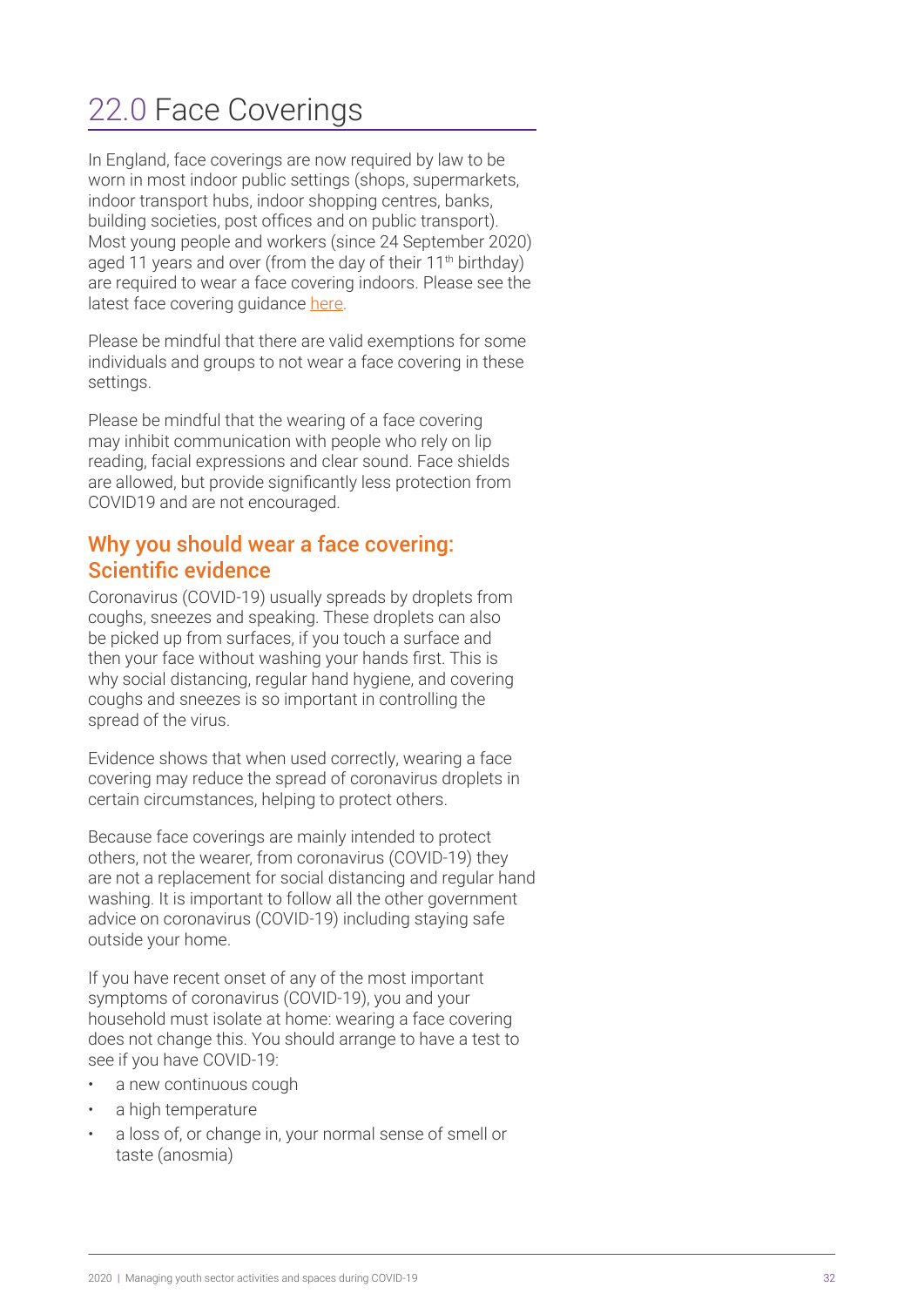#### When is a face covering not required?

- Young people aged 10yrs (up to the day before their 11<sup>th</sup> birthday) or under
- All outdoor activities are exempt, although the NYA recommends that you should wear a face covering if social distancing isn't possible
- When eating or drinking, although when preparing food they should be worn
- Playing team sports in large open indoor spaces (sports hall)
- Individuals who are exempt and unable to wear a covering. More guidance from [gov.uk is available here.](https://www.gov.uk/government/publications/face-coverings-when-to-wear-one-and-how-to-make-your-own/face-coverings-when-to-wear-one-and-how-to-make-your-own)

#### What counts as a face covering?

- A cloth face covering
- Medical mask (similar to those used by dentists)
- Plastic face shield (these are less effective at preventing infection)
- Venues must remind people to wear face coverings where mandated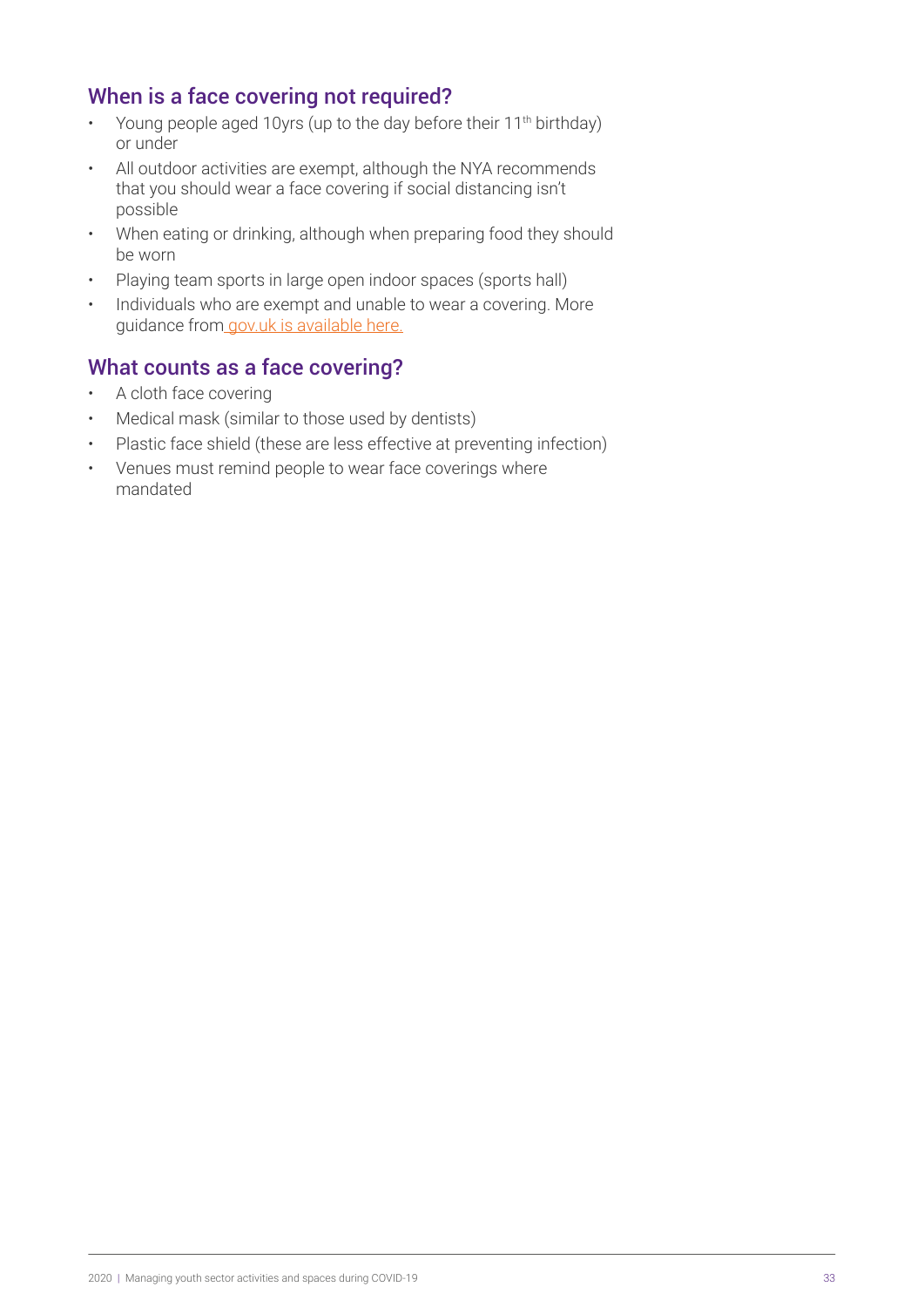### <span id="page-33-0"></span>23.0 Personal protective equipment (PPE)

PPE protects the user against health or safety risks at work. If you were already using PPE in your work activity to protect against non-COVID-19 risks, you should continue to do so. This may be the case for supporting young people with personal care needs.

PPE in the context of this guidance refers to **medical grade PPE** (surgical face masks, visors etc). Other forms of PPE, such as that used when cooking, cleaning or during specific outdoor or craft activities, should continue to be worn as per health and safety advice.

When managing the risk of COVID-19, additional PPE beyond what you usually wear is not beneficial. This is because COVID-19 is a different type of risk to the risks you normally face in a workplace and needs to be managed through social distancing, hygiene and fixed teams or partnering, not through the use of PPE.

Organisations should not encourage the precautionary use of extra PPE to protect against COVID-19 outside clinical settings or when responding to a suspected or confirmed case of COVID-19. This is the official guidance from Public Health England.

Unless you are in a situation where the risk of COVID-19 transmission is very high, your risk assessment should reflect the fact that the role of PPE in providing additional protection is limited. If your risk assessment shows that PPE is required, however, you must provide this PPE free of charge to the workers who need it. Any PPE provided must fit properly. An example of this may be face masks provided to staff when travelling with young people or to and from meetings using public transport.

- Wash your hands thoroughly with soap and water for 20 seconds or use hand sanitiser before putting a face covering on and after removing it.
- When wearing a face covering, avoid touching your face or face covering as you could contaminate them with germs from your hands.
- Change your face covering if it becomes damp or if you have touched it after putting on.
- Continue to wash your hands regularly.
- Change and wash your face covering daily.
- If the material is washable, wash in line with the manufacturer's instructions. If it is not washable, dispose of it carefully in your usual waste.
- Practise social distancing wherever possible.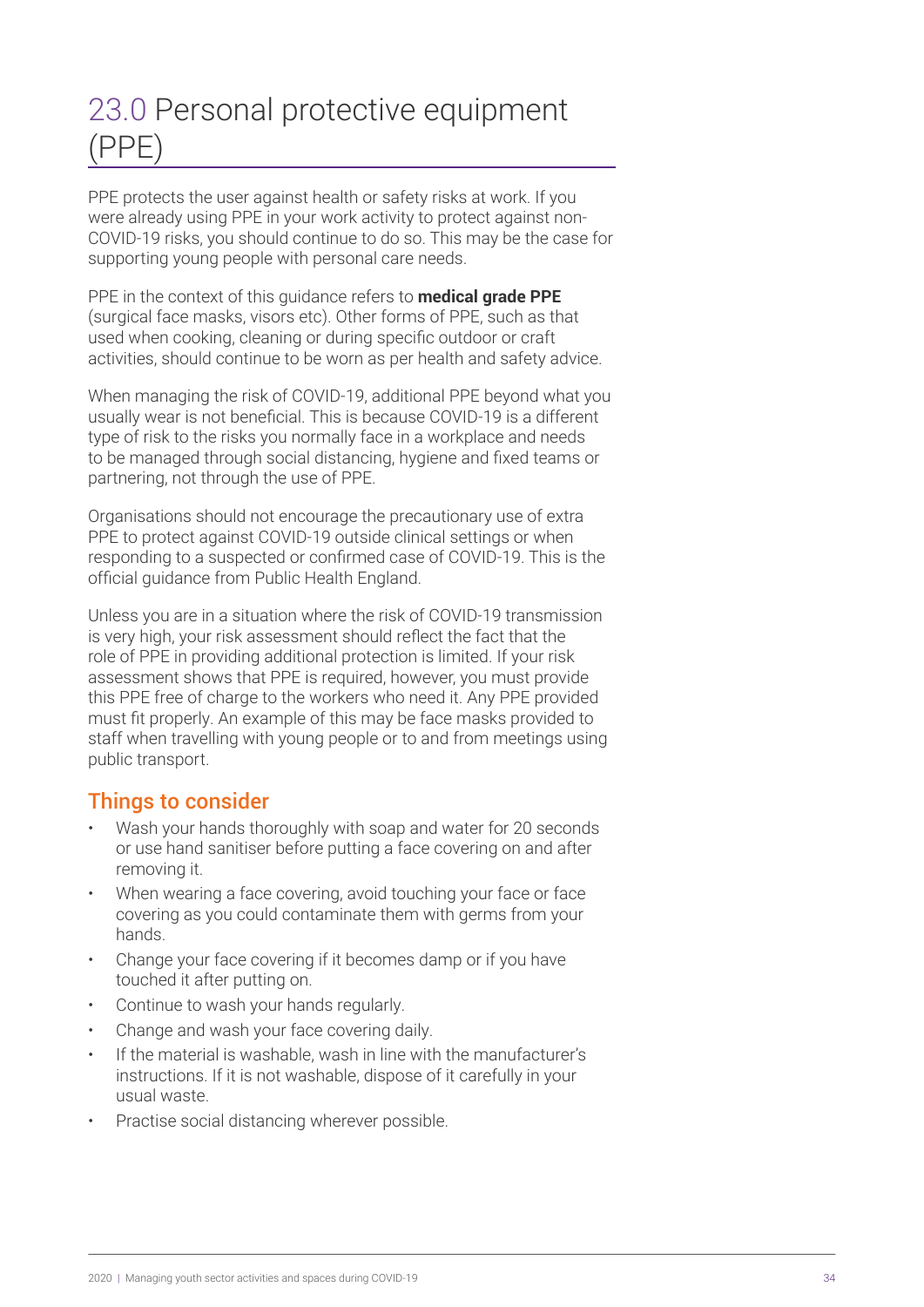### <span id="page-34-0"></span>24.0 NHS test and trace service

The NHS has established a new *Test and Trace Service* which youth sector providers need to be aware of.

The government is asking cafes, restaurants and social venues where individuals are onsite (inside or out) to record attendance information for the purposes of contacting individuals who may have been exposed to COVID-19.

There is new guidance from the Department for Health and Social Care here: [https://www.gov.uk/guidance/nhs-test-and-trace-how-it](https://www.gov.uk/guidance/nhs-test-and-trace-how-it-works?priority-taxon=774cee22-d896-44c1-a611-e3109cce8eae)[works?priority-taxon=774cee22-d896-44c1-a611-e3109cce8eae](https://www.gov.uk/guidance/nhs-test-and-trace-how-it-works?priority-taxon=774cee22-d896-44c1-a611-e3109cce8eae)

#### What should you be doing?

The following information on all leaders and young people (over 16) in attendance must be captured (unless they have 'checked in' using the NHS COVID-19 app) or are unable to provide these details owing to a health reason or disability:

- **1.** Name
- **2.** Phone number on which the individual may be contacted
- **3.** Email address if the individual is unable to provide a phone number
- **4.** Postal address if the individual is unable to provide an email address
- **5.** Date and time of entrance (where possible departure time or estimated departure time should also be captured)
- **6.** Where a group arrives together, the number of people in that group (including any member of the group that has scanned a QR Code) must also be captured.
- **7.** For those under 16, the contact details of their next of kin can be captured as good practice.
- **8.** The contact details of a 'lead member' can be collected on behalf of a group (of up to 6 people) who have attended together, provided the number of people in the lead members' group is also recorded.

**IMPORTANT:** This information should be kept securely for 21 days and then destroyed if not captured as part of your standards registration processes.

#### **The following information provided by the Office of the Information Commissioner should be followed and attendees made aware of your participation in the test and trace scheme.**

Office of the Information Commissioner Statement on the Guidance Clear simple steps for businesses to take Coronavirus dedicated web hub

The test and trace scheme is not mandatory, but the NYA recommends youth providers participate to support the national effort to manage the spread of the COVID-19 virus.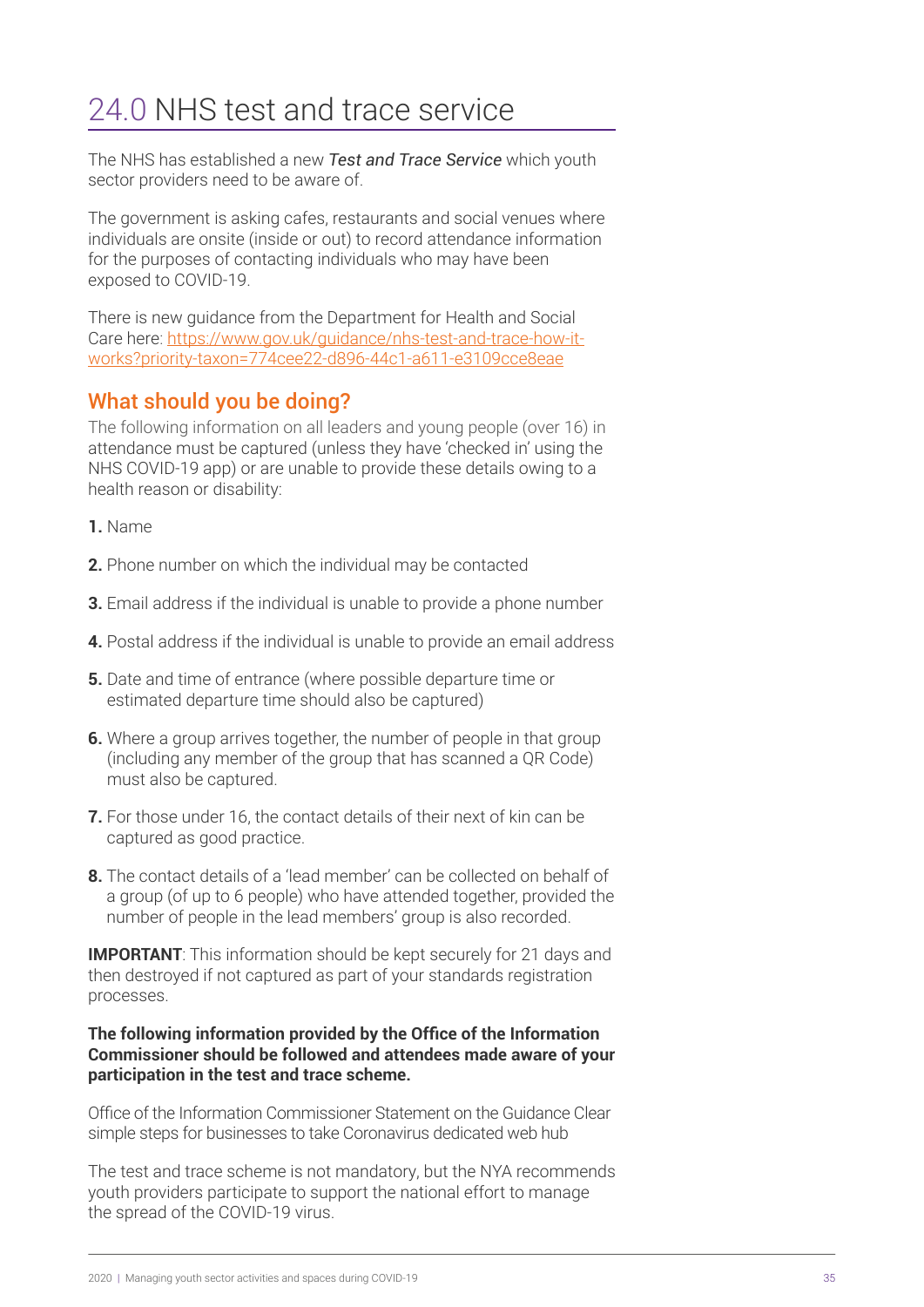# 25.0 NHS Test and Trace QR Codes

Most public youth sector venues are required (from the 24<sup>th</sup> September 2020) to display a QR code linked to the NHS Test and Trace mobile app. All venues need to apply for a venue specific QR code which can be applied for online and will be emailed to you shortly after. QR codes are only provided for your venue, you do not need different codes for each session provided. Use of the NHS Test and Trace app is only applicable for over 16yrs.

Click here to apply for your venues code: [https://www.gov.uk/create](https://www.gov.uk/create-coronavirus-qr-poster?fbclid=IwAR0_Ek2X30Ihul-VrUkr5qAhfSp7cD72tamv7zkf1BJWLfYz_GzDBn5Pd4Y)[coronavirus-qr-poster?fbclid=IwAR0\\_Ek2X30Ihul-VrUkr5qAhfSp7cD72t](https://www.gov.uk/create-coronavirus-qr-poster?fbclid=IwAR0_Ek2X30Ihul-VrUkr5qAhfSp7cD72tamv7zkf1BJWLfYz_GzDBn5Pd4Y) [amv7zkf1BJWLfYz\\_GzDBn5Pd4Y](https://www.gov.uk/create-coronavirus-qr-poster?fbclid=IwAR0_Ek2X30Ihul-VrUkr5qAhfSp7cD72tamv7zkf1BJWLfYz_GzDBn5Pd4Y) 

#### **NB. If you use a third parties' venue, please ask them to ensure a QR code is provided. Codes are provided for each address not user group.**

Get visitors to scan the QR code when they arrive, using the NHS COVID-19 app. This is to help trace and stop the spread of coronavirus (COVID-19).

#### You should create and display a QR code if you are:

- Community Centres
- Youth and Community Centres
- Village Halls
- If you have more than one venue, you need to create a separate QR code for each location. You can add multiple locations in the service.

### To register for a QR code you will need:

- Your email address
- The address of your business, place of worship, community organisation or event

#### If you have more than one venue, you will also need:

- the address of each location
- an email address for the manager (or point of contact) for each location
- a phone number for the manager (or point of contact) for each location

### Getting your QR code

You'll receive your QR code poster by email soon after you have submitted your information. If you have more than one location, the manager (or point of contact) for each location will also receive a unique QR code poster by email.

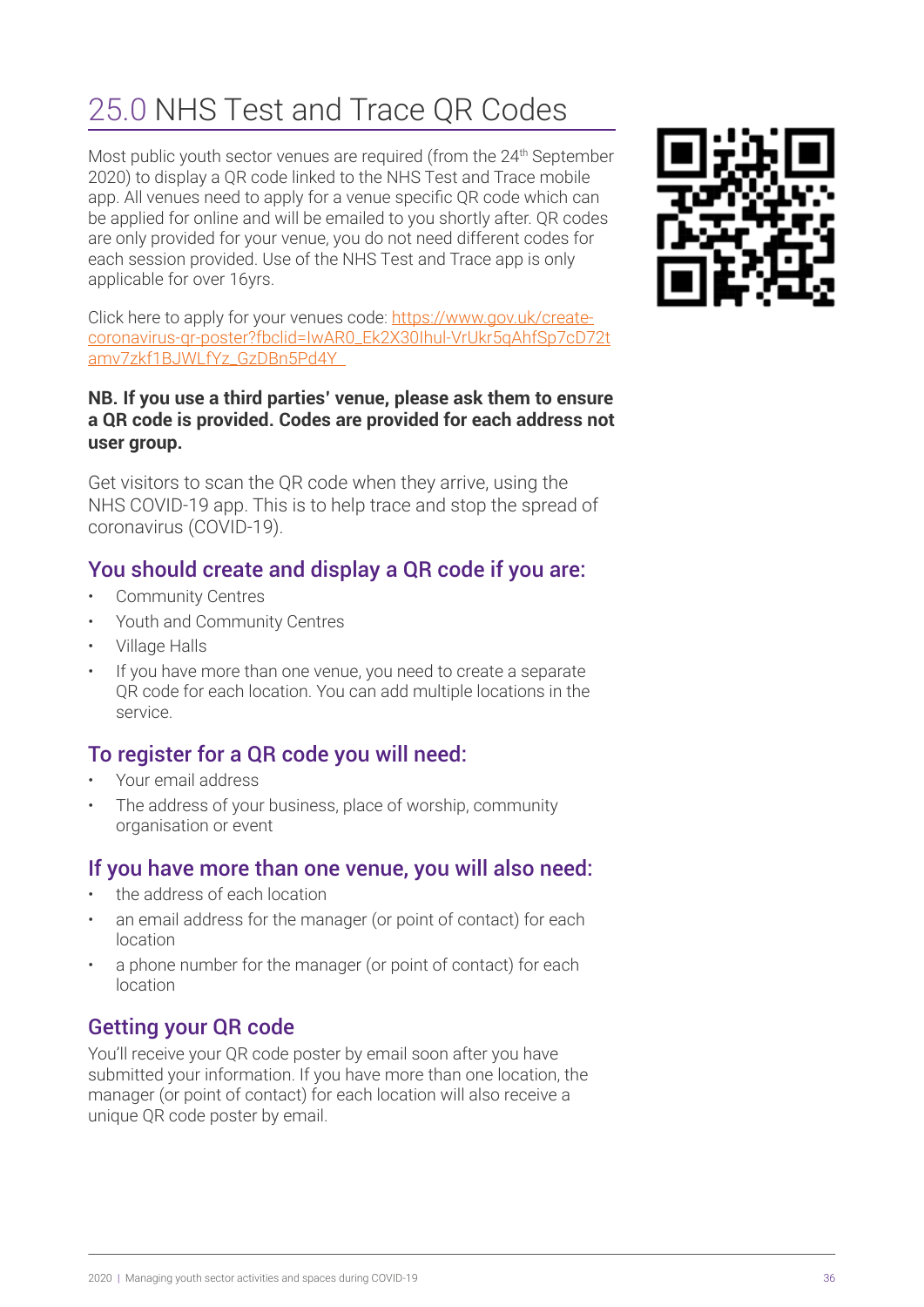### What to do when you receive your QR code

When you receive your QR code poster (by email) you should:

- print the poster
- display the poster somewhere visitors can see it and scan it when they arrive, for example next to the entrance
- ask visitors to scan the QR code when they arrive, using their NHS COVID-19 app
- display as many posters as you need to, to avoid queues forming

If you do not have a printer, you can show the QR code on a display screen, such as a TV or tablet. Make sure it's within reach so visitors can scan it with their mobile phones.

#### Help and support

For more information on creating a QR code for your venue, visit the [NHS website.](https://faq.covid19.nhs.uk/category/?id=CAT-01027&parentid=CAT-01025)

If you have problems using this online service, call the QR code support service.

#### **QR code support**

Telephone: 0800 540 4900 Monday to Friday, 9am to 6pm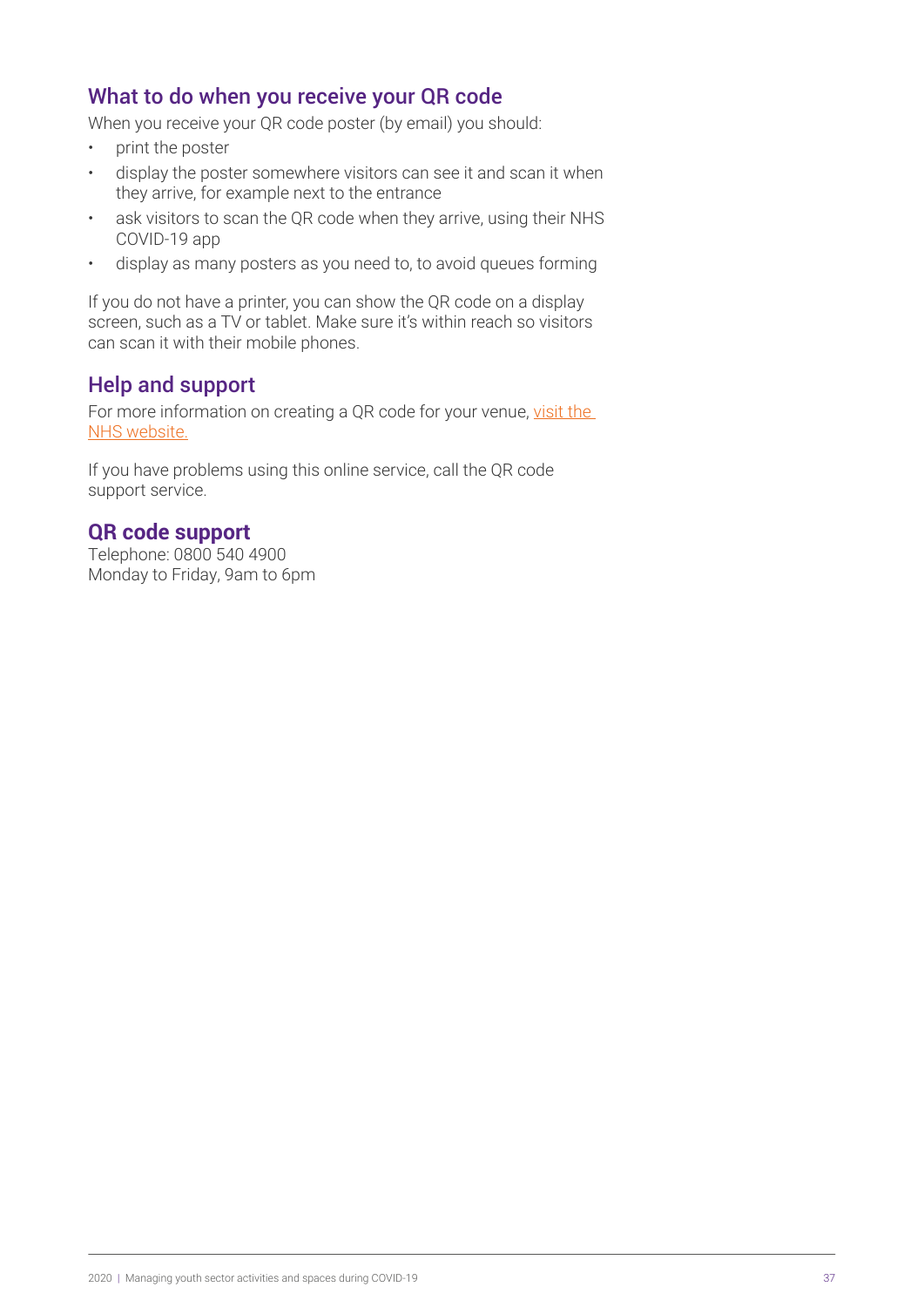# <span id="page-37-0"></span>26.0 Communications and training

It is essential to make sure all staff, volunteers, young people and visitors understand the COVID-19-related safety procedures put in place. The decisions made during the creation of the local action plan and risk assessment need to be communicated. This must be done in an easily understandable way that will be understood by all in attendance.

- Providing clear, consistent and regular communication to improve understanding and the consistency in ways of working.
- Engaging with staff, volunteers and young people through existing communication routes to explain any changes in working arrangements.
- Ideally develop clear communication and training materials for workers prior to them returning to site, especially regarding any new procedures for arriving at work.
- Awareness and focus on the importance of mental health at times of uncertainty. The government has published guidance on the mental health and wellbeing aspects of coronavirus (COVID-19).
- Explaining guidelines using images and clear language that considers groups for whom English may not be their first language.
- Using visual communications, e.g. whiteboards and signage, to explain changes to programmes, activities or opening times to reduce the need for face-to-face communications.
- You will need to recognise that materials may need to be provided in different languages and formats to support accessibility. Also, those with additional needs may need support to access information. This should be provided.
- Ensure all staff and volunteers have been inducted and trained in any new procedures or requirements following your risk assessment. Keep this under continual review.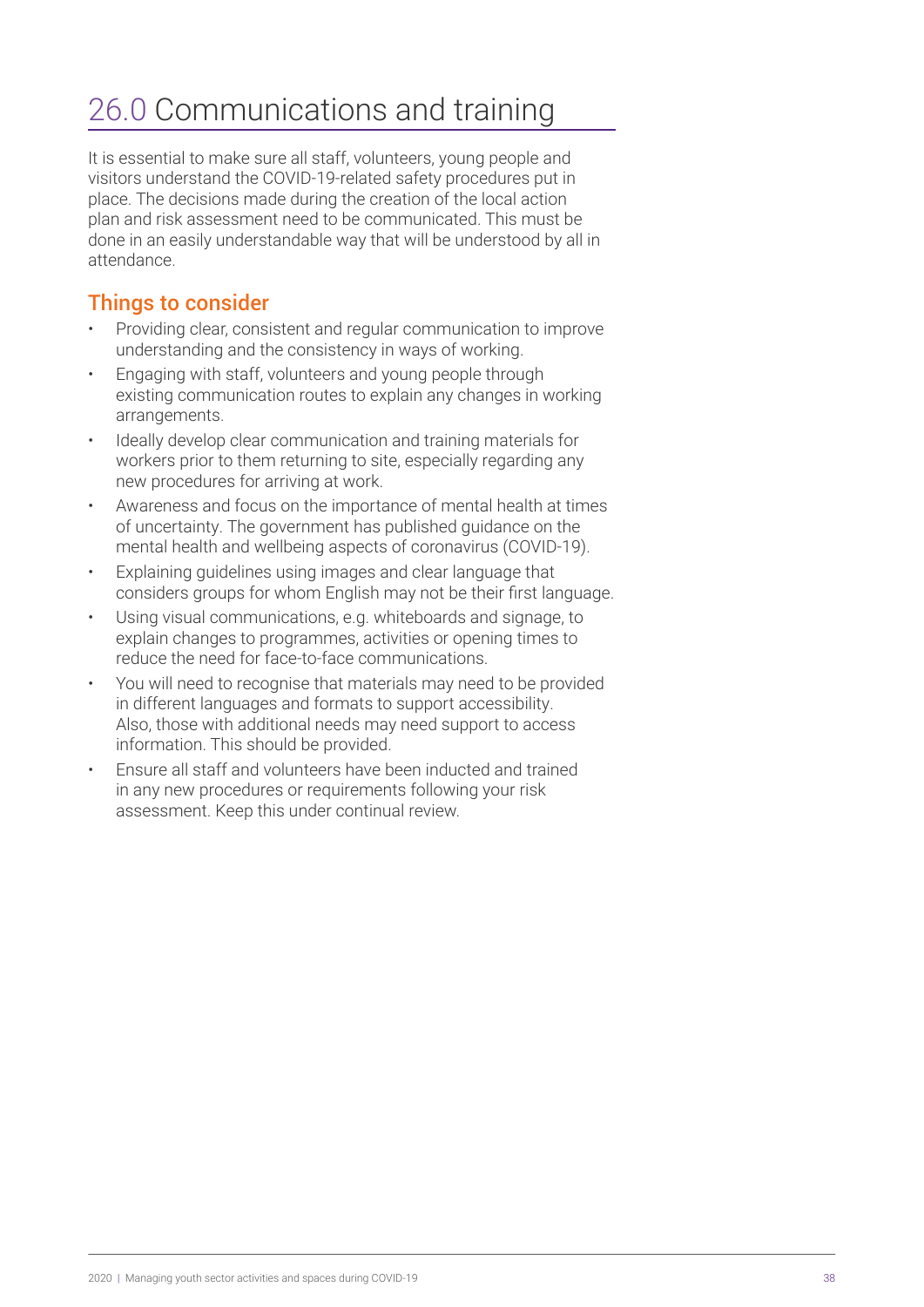# <span id="page-38-0"></span>27.0 Waste disposal

When disposing of face coverings and PPE, people should do so in a 'black bag' waste bin or litter bin. Face coverings or PPE should not be put in a recycling bin or dropped as litter.

Organisations should provide extra bins for staff and customers to dispose of single-use face coverings and PPE and should ensure that staff and customers do not use a recycling bin.

People who are self-isolating, and members of their household, should double bag face coverings and items of PPE, these should be stored for 72 hours before being disposed of in a 'black bag' waste bin. Full details on how to dispose of your personal or business waste during the coronavirus pandemic can be found on GOV.UK.

**Note:** The key points of the waste disposal guidance that your updates should reflect are:

- People should dispose of face coverings and PPE in a 'black bag' waste bin or litter bin. People should not put face coverings or PPE in a recycling bin or drop them as litter.
- People who are self-isolating, and members of their household, should double bag face coverings and items of PPE to be disposed of, and store them for 72 hours before putting them in a 'black bag' waste bin.
- Businesses should provide extra bins for staff and customers to throw away face coverings and PPE and should ensure that staff and customers do not use a recycling bin.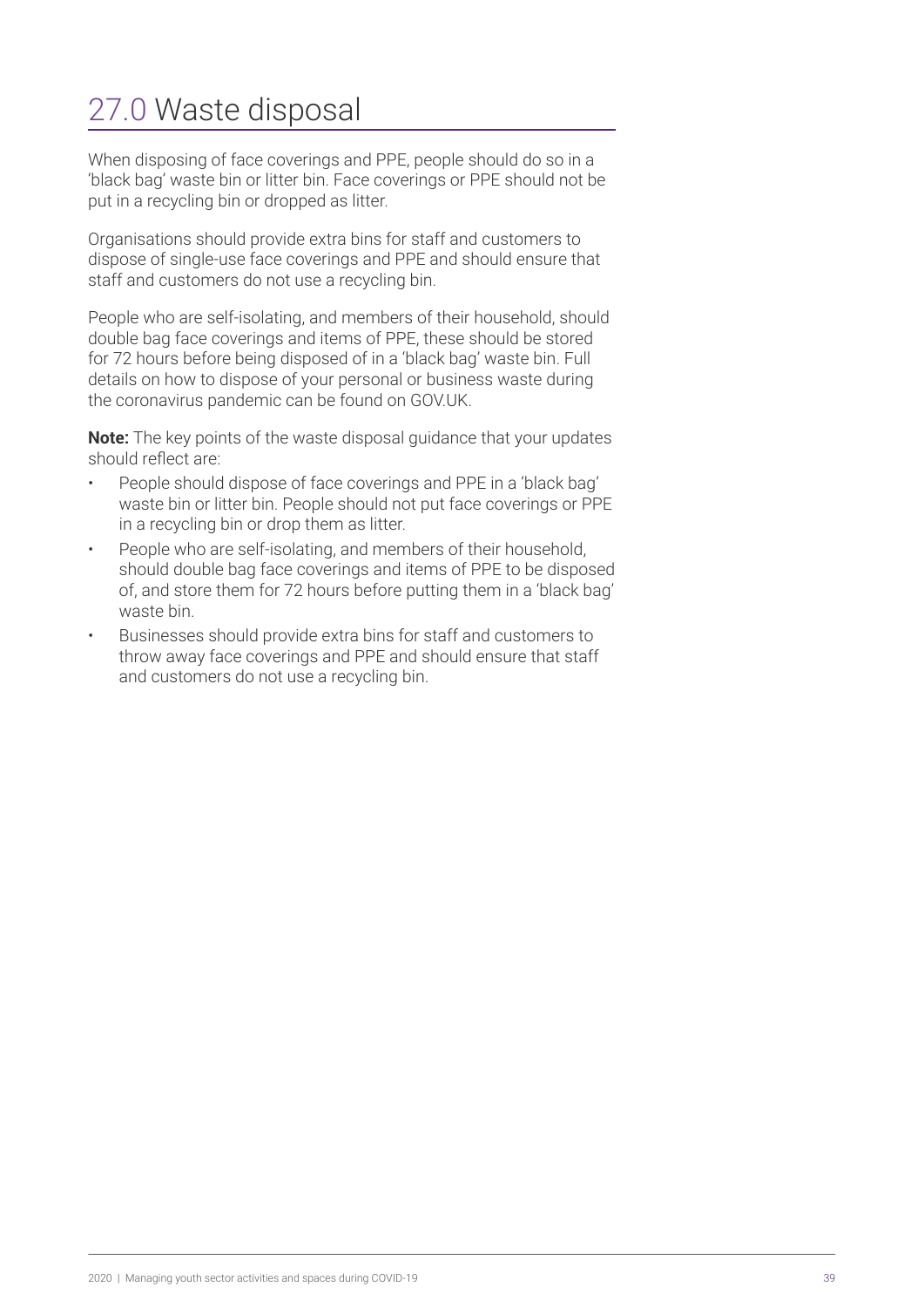### <span id="page-39-0"></span>Appendix 1. Definitions

### Vulnerable young people

There are two groups of vulnerable young people. The first is defined by the Department for Education as any young person or child in need under section 17 of the Children Act 1989, any young person with an Education Health and Care Plan (EHCP) under the Children and Families Act 2014 or any child or young person who has been assessed as otherwise vulnerable by educational providers or local authorities.

The second group has a broader definition, with the focus being on supporting and safeguarding vulnerable young people, particularly 8–19-year-olds, through adolescence and the key stages of transitioning to adulthood. They are understood to be children and young people living in vulnerable family situations and includes those not known to formal or statutory services.

We recognise that young people have other vulnerabilities and difficulties, and some may have needs that have been amplified by COVID-19. This can result in risky behaviours and crisis points in their lives. Support for the vulnerable young people who are most in need should be a priority consideration for services and support during the COVID-19 pandemic. See the NYA's 'Out of Sight?' report for examples.



#### Risk and safeguarding assessment

- Before commencing delivery, a comprehensive risk assessment must be completed that should, at the minimum, ask:
- Is there a need for this activity to take place? Could this work happen through other means?
- How will the proposed activity be managed safely? What are the ratios of staff/young people? How will disclosures be managed?
- How will social distancing guidelines be applied?
- Are there health risks to young people or staff/trusted adults that should be considered?
- Is PPE appropriate or needed (for personal care reasons, etc.)?
- Will the activities proposed ensure safe practice?

#### Enhanced risk assessment

An enhanced risk assessment builds on the risk and safeguarding assessment and also factors in the physical premises involved and any additional risks they may pose to the staff or public.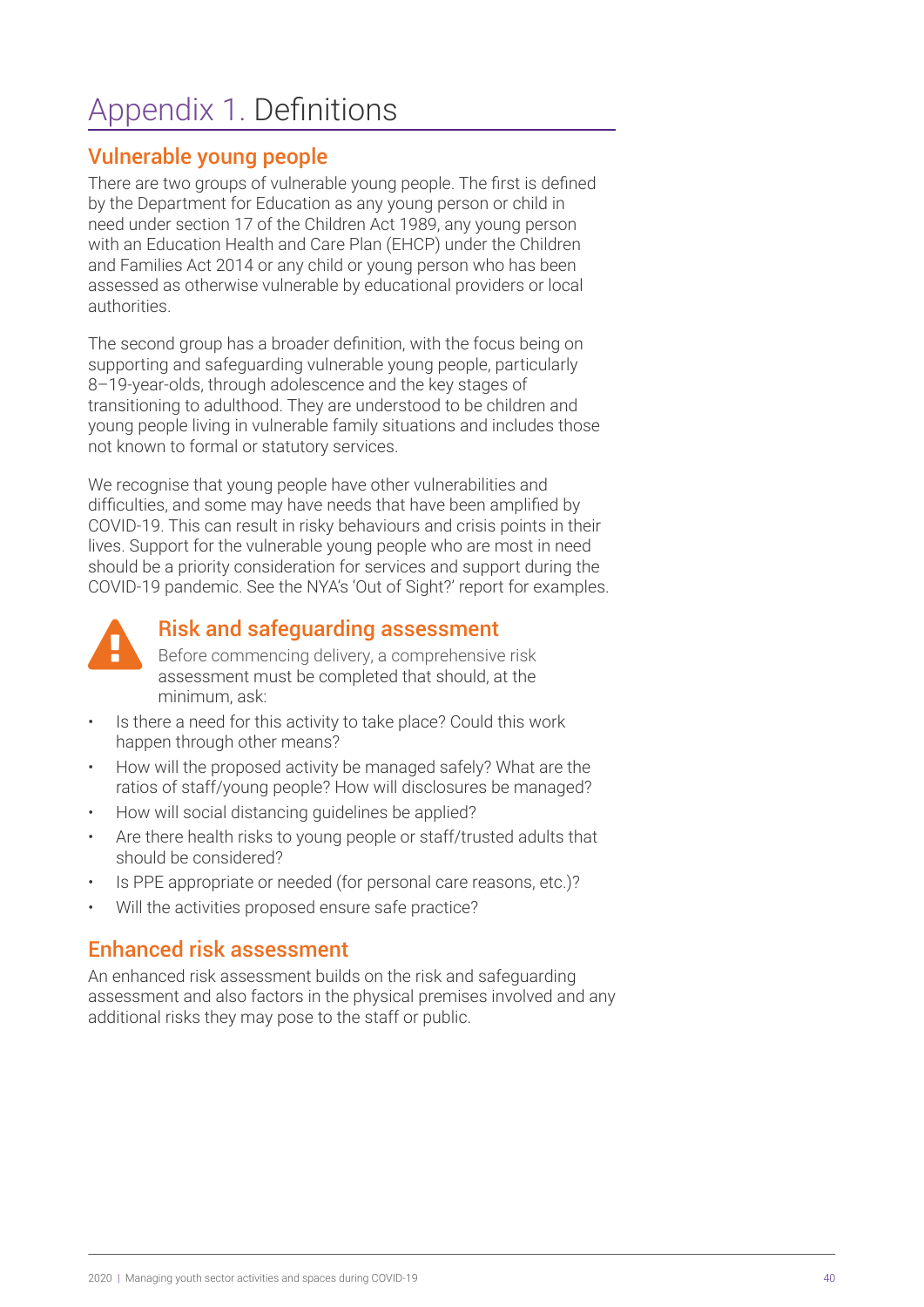#### <span id="page-40-0"></span>Safe spaces

Safe spaces are locations or premises where youth sector activities can take place. This will often be the buildings used to house your projects or activities. Safe spaces can also be outdoor spaces, such as camp sites and residential centres.

#### Recommended PPE

For most youth activities, PPE (above mandatory face coverings) will not be required except for staff working in close contact for welfare or safeguarding reasons. Otherwise, social distancing guidelines must be observed, which results in the minimal effectiveness of PPE. This advice may change at any time. PPE should be used in line with Public Health England's guidance.

### Hand sanitation

Handwashing facilities must be available. Additionally, hand sanitising gel can be provided.

#### Clinically extremely vulnerable

Clinically extremely vulnerable people will have received a letter telling them they are in this group or will have been told by their GP. Guidance on who is in this group can be found here.

#### Clinically vulnerable people

Clinically vulnerable people include those aged 70 years or over and those with certain underlying health conditions. All members of this group are listed in the 'clinically vulnerable' section here.

### Detached youth activity

Activity which takes place away from traditional youth sector premises that is informal in nature. Youth workers visiting the local park or shops to engage with young people on their own terms.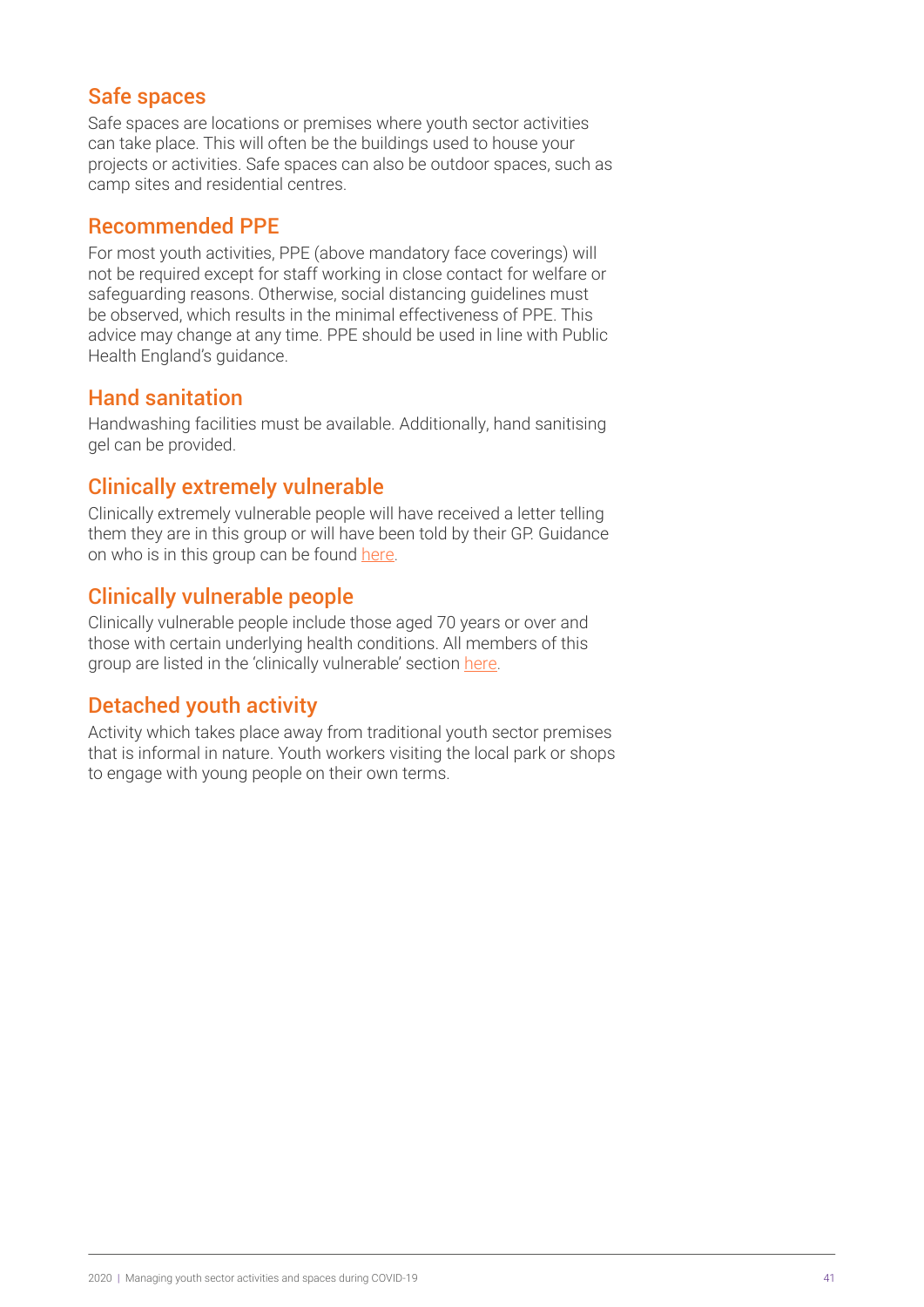### <span id="page-41-0"></span>Appendix 2. Where to find support

The following websites may provide additional support:

The NYA has teamed up with UK Youth and the Federation for Detached Youth Work to provide further support, tools, checklists and model risk assessments: <https://youthworksupport.co.uk>

UK Government coronavirus website:<https://www.gov.uk/coronavirus>

The Health Protection (Coronavirus) (England) Regulations 2020: <https://www.legislation.gov.uk/coronavirus>

The Department for Education guidance can be found here: [https://](https://www.gov.uk/government/publications/coronavirus-covid-19-guidance-on-vulnerable-children-and-young-people/coronavirus-covid-19-guidance-on-vulnerable-children-and-young-people)  [www.gov.uk/government/publications/coronavirus-covid-19-guidance](https://www.gov.uk/government/publications/coronavirus-covid-19-guidance-on-vulnerable-children-and-young-people/coronavirus-covid-19-guidance-on-vulnerable-children-and-young-people)[on-vulnerable-children-and-young-people/coronavirus-covid-19](https://www.gov.uk/government/publications/coronavirus-covid-19-guidance-on-vulnerable-children-and-young-people/coronavirus-covid-19-guidance-on-vulnerable-children-and-young-people)  [guidance-on-vulnerable-children-and-young-people](https://www.gov.uk/government/publications/coronavirus-covid-19-guidance-on-vulnerable-children-and-young-people/coronavirus-covid-19-guidance-on-vulnerable-children-and-young-people) 

Further guidance for young people can be found here: https://www. [gov.uk/government/publications/stay-alert-and-safe-social-distancing](https://www.gov.uk/government/publications/stay-alert-and-safe-social-distancing-guidance-for-young-people/staying-alert-and-safe-social-distancing-guidance-for-young-people)[guidance-for-young-people/staying-alert-and-safe-social-distancing](https://www.gov.uk/government/publications/stay-alert-and-safe-social-distancing-guidance-for-young-people/staying-alert-and-safe-social-distancing-guidance-for-young-people)[guidance-for-young-people](https://www.gov.uk/government/publications/stay-alert-and-safe-social-distancing-guidance-for-young-people/staying-alert-and-safe-social-distancing-guidance-for-young-people) 

Public Health England; Disparities in the risk and outcomes of COVID-19: [https://assets.publishing.service.gov.uk/government/](https://assets.publishing.service.gov.uk/government/uploads/system/uploads/attachment_data/file/891116/disparities_review.pdf)  [uploads/system/uploads/attachment\\_data/file/891116/disparities\\_](https://assets.publishing.service.gov.uk/government/uploads/system/uploads/attachment_data/file/891116/disparities_review.pdf)  [review.pdf](https://assets.publishing.service.gov.uk/government/uploads/system/uploads/attachment_data/file/891116/disparities_review.pdf) 

Staying alert and safe (social distancing) guidance: [https://www.gov.uk/government/publications/staying-alert-and-safe](https://www.gov.uk/government/publications/staying-alert-and-safe-social-distancing/staying-alert-and-safe-social-distancing)[social-distancing/staying-alert-and-safe-social-distancing](https://www.gov.uk/government/publications/staying-alert-and-safe-social-distancing/staying-alert-and-safe-social-distancing) 

Guidance on shielding and protecting people who are clinically extremely vulnerable from COVID-19: [https://www.gov.uk/government/](https://www.gov.uk/government/publications/guidance-on-shielding-and-protecting-extremely-vulnerable-persons-from-covid-19/guidance-on-shielding-and-protecting-extremely-vulnerable-persons-from-covid-19)  [publications/guidance-on-shielding-and-protecting-extremely](https://www.gov.uk/government/publications/guidance-on-shielding-and-protecting-extremely-vulnerable-persons-from-covid-19/guidance-on-shielding-and-protecting-extremely-vulnerable-persons-from-covid-19)[vulnerable-persons-from-covid-19/guidance-on-shielding-and](https://www.gov.uk/government/publications/guidance-on-shielding-and-protecting-extremely-vulnerable-persons-from-covid-19/guidance-on-shielding-and-protecting-extremely-vulnerable-persons-from-covid-19)[protecting-extremely-vulnerable-persons-from-covid-19](https://www.gov.uk/government/publications/guidance-on-shielding-and-protecting-extremely-vulnerable-persons-from-covid-19/guidance-on-shielding-and-protecting-extremely-vulnerable-persons-from-covid-19) 

Staying at home and away from others (social distancing): [https://](https://www.gov.uk/government/publications/full-guidance-on-staying-at-home-and-away-from-others/full-guidance-on-staying-at-home-and-away-from-others)  [www.gov.uk/government/publications/full-guidance-on-staying-at](https://www.gov.uk/government/publications/full-guidance-on-staying-at-home-and-away-from-others/full-guidance-on-staying-at-home-and-away-from-others)[home-and-away-from-others/full-guidance-on-staying-at-home-and](https://www.gov.uk/government/publications/full-guidance-on-staying-at-home-and-away-from-others/full-guidance-on-staying-at-home-and-away-from-others)[away-from-others](https://www.gov.uk/government/publications/full-guidance-on-staying-at-home-and-away-from-others/full-guidance-on-staying-at-home-and-away-from-others) 

Coronavirus (COVID-19): safer travel guidance for passengers: https:// [www.gov.uk/guidance/coronavirus-covid-19-safer-travel-guidance-for](https://www.gov.uk/guidance/coronavirus-covid-19-safer-travel-guidance-for-passengers)[passengers](https://www.gov.uk/guidance/coronavirus-covid-19-safer-travel-guidance-for-passengers) 

Health and Safety Executive (HSE) general COVID-19 website: [https://](https://www.hse.gov.uk/coronavirus/index.htm) [www.hse.gov.uk/news/coronavirus.htm](https://www.hse.gov.uk/coronavirus/index.htm) 

HSE working safely during the coronavirus outbreak guidance: [https://](https://www.hse.gov.uk/news/working-safely-during-coronavirus-outbreak.htm) [www.hse.gov.uk/news/working-safely-during-coronavirus- outbreak.](https://www.hse.gov.uk/news/working-safely-during-coronavirus-outbreak.htm) [htm](https://www.hse.gov.uk/news/working-safely-during-coronavirus-outbreak.htm)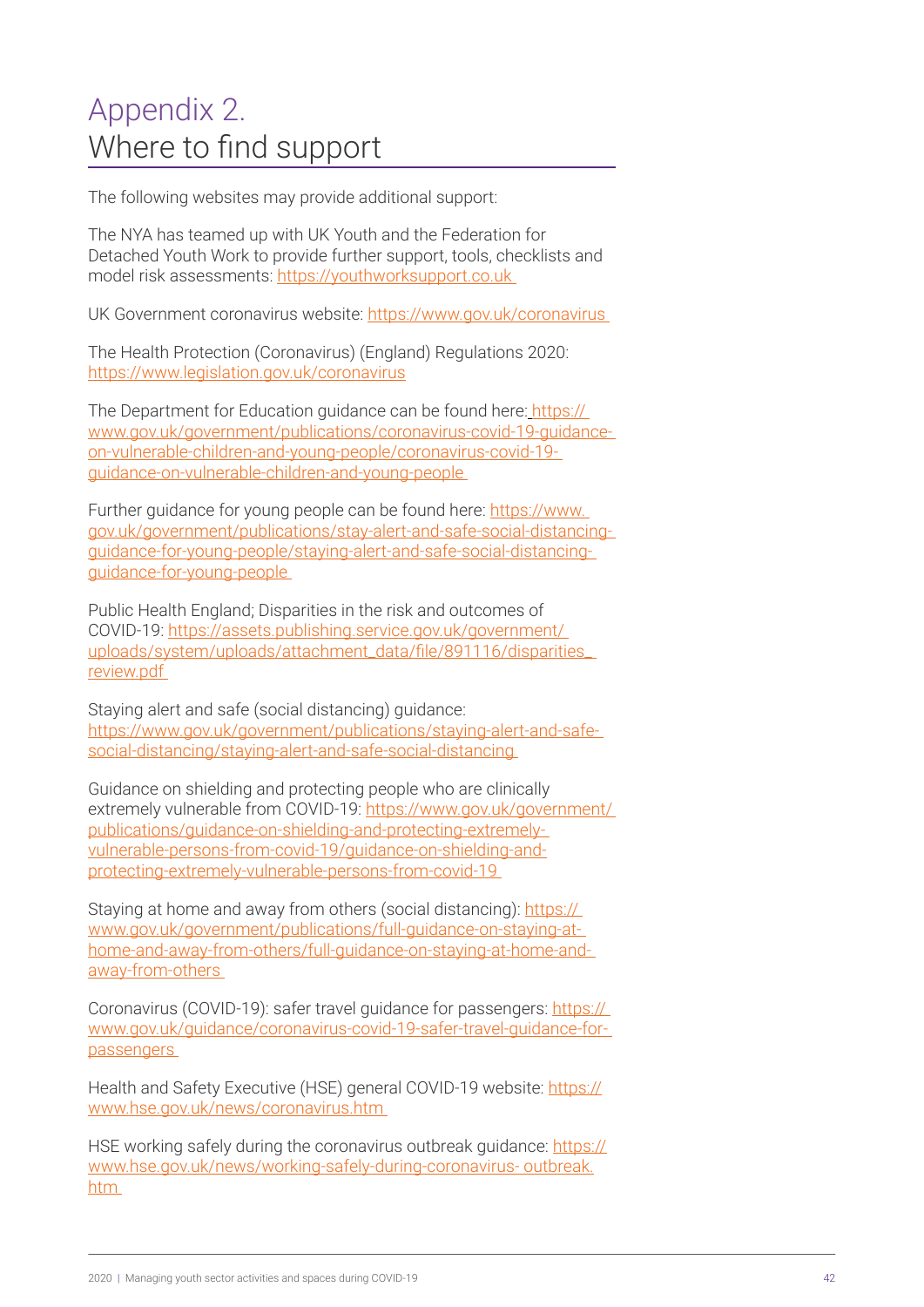Guidance on social distancing for young people: [https:// www.gov.](https://www.gov.uk/government/publications/stay-alert-and-safe-social-distancing-guidance-for-young-people/staying-alert-and-safe-social-distancing-guidance-for-young-people) [uk/government/publications/stay-alert-and-safe- social-distancing](https://www.gov.uk/government/publications/stay-alert-and-safe-social-distancing-guidance-for-young-people/staying-alert-and-safe-social-distancing-guidance-for-young-people)[guidance-for-young-people/staying-alert- and-safe-social-distancing](https://www.gov.uk/government/publications/stay-alert-and-safe-social-distancing-guidance-for-young-people/staying-alert-and-safe-social-distancing-guidance-for-young-people)[guidance-for-young-people](https://www.gov.uk/government/publications/stay-alert-and-safe-social-distancing-guidance-for-young-people/staying-alert-and-safe-social-distancing-guidance-for-young-people) 

Travel Advice for Coronavirus: [https://www.gov.uk/guidance/travel](https://www.gov.uk/guidance/travel-advice-novel-coronavirus)[advice-novel-coronavirus](https://www.gov.uk/guidance/travel-advice-novel-coronavirus) 

Staying secure during COVID-19 [https://www.cpni.gov.uk/staying](https://www.cpni.gov.uk/staying-secure-during-covid-19-0)[secure-during-covid-19-0](https://www.cpni.gov.uk/staying-secure-during-covid-19-0) 

National Council for Voluntary Organisations coronavirus webpage: [https://www.ncvo.org.uk/practical-support/information/](https://www.ncvo.org.uk/practical-support/information/coronavirus?carousel) [coronavirus?carousel](https://www.ncvo.org.uk/practical-support/information/coronavirus?carousel) 

Coronavirus Work Rights | UK Advice for Coronavirus from Unite: [https://unitetheunion.org/campaigns/coronavirus- covid-19-advice/](https://unitetheunion.org/campaigns/coronavirus-covid-19-advice/)

Coronavirus: your rights at work from Unison [https://www.unison.org.](https://www.unison.org.uk/coronavirus-rights-work) [uk/coronavirus-rights-work](https://www.unison.org.uk/coronavirus-rights-work)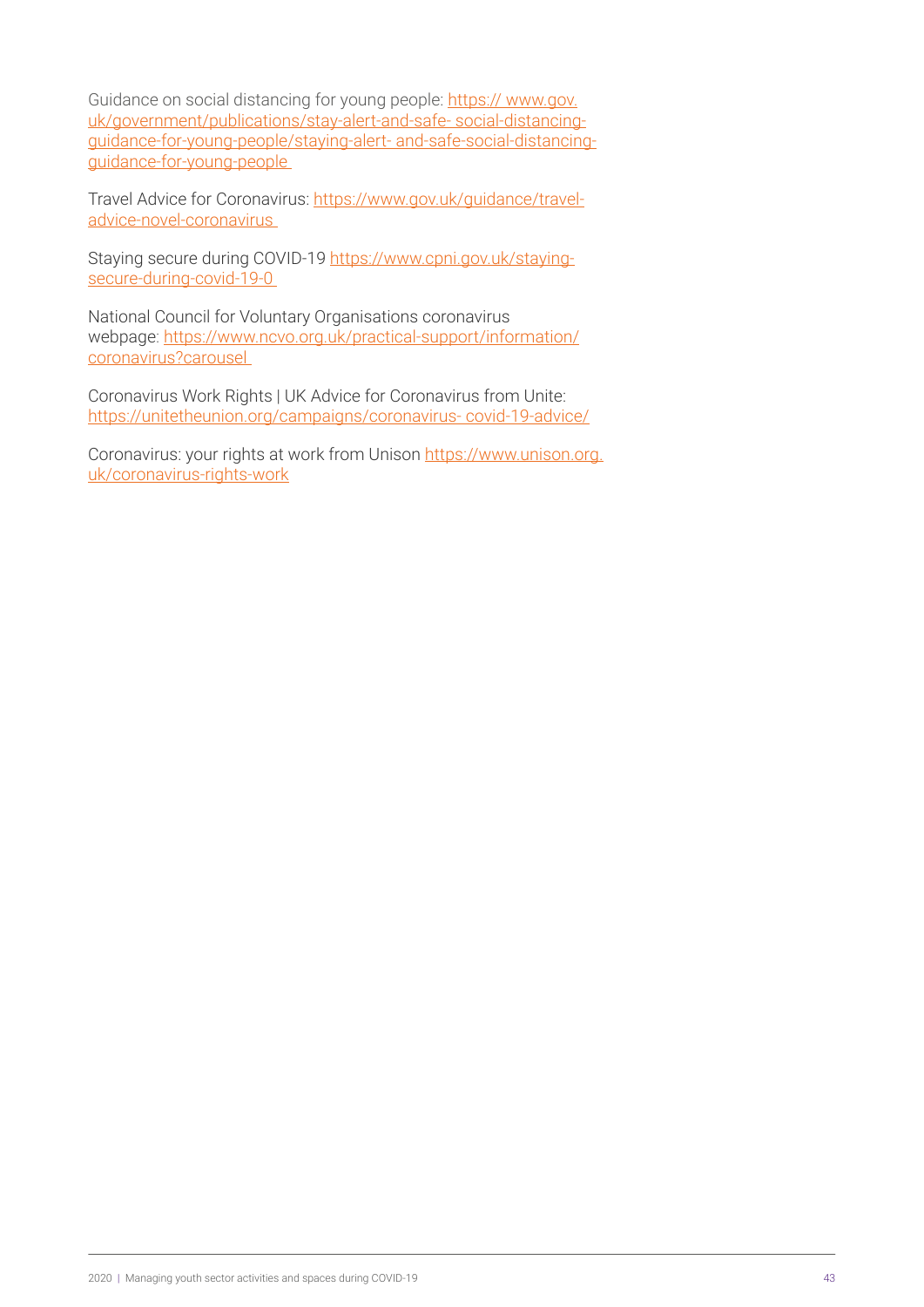# <span id="page-43-0"></span>Appendix 3. Legal statement

The National Youth Agency (NYA) does not provide this document to the sector in anything less than 'guidance'. NYA takes no responsibility for how users of this document interpret or apply the guidance. Users of this guide must ensure they operate within the law, social distancing guidelines and meet their specific duties and responsibilities to stakeholders. It is for each organisational unit to make its own local decisions on how to apply the advice included. NYA cannot be held accountable for local decisions reached based on this guidance. Organisations must ensure they have suitable action plans, risk assessments and be self-satisfied that they have considered all reasonable actions to protect the welfare, health and safety of staff, volunteers, employees and service users.

This guidance does not supersede any legal obligations relating to health and safety, employment or equalities and it is important that as an organisation, charity, local authority or an employer you continue to comply with your existing obligations, including those relating to individuals with protected characteristics. This document contains non-statutory guidance to consider when complying with these obligations.

When considering how to apply this guidance, consider agency workers, contractors and other people, as well as your employees and service users/young people. To help you decide which actions to take, you need to carry out an appropriate COVID-19 risk assessment, just as you would for other health and safety hazards. This risk assessment must be done in consultation with unions or workers.

This guidance document has been drafted with the support of Public Health England and the Health and Safety Executive. Users should ensure they are using the most up- to-date version of this document and can check this at any time via the NYA website. <www.nya.org.uk>

This guidance document has been provided to allow the youth sector to draw its own conclusions as to the nature of safe youth activity and appropriate levels and types of activities at any given time.